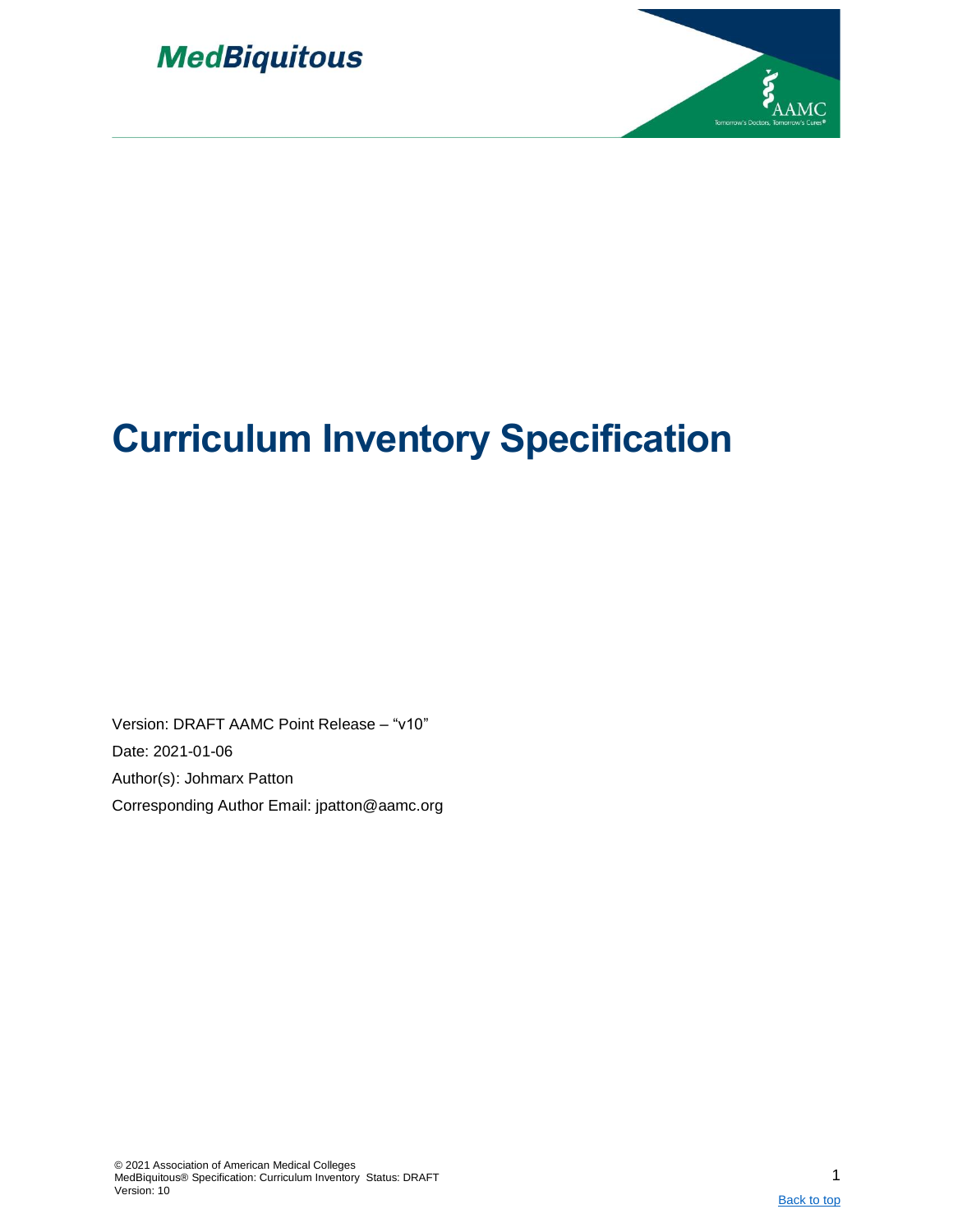## <span id="page-1-1"></span><span id="page-1-0"></span>**Table of Contents**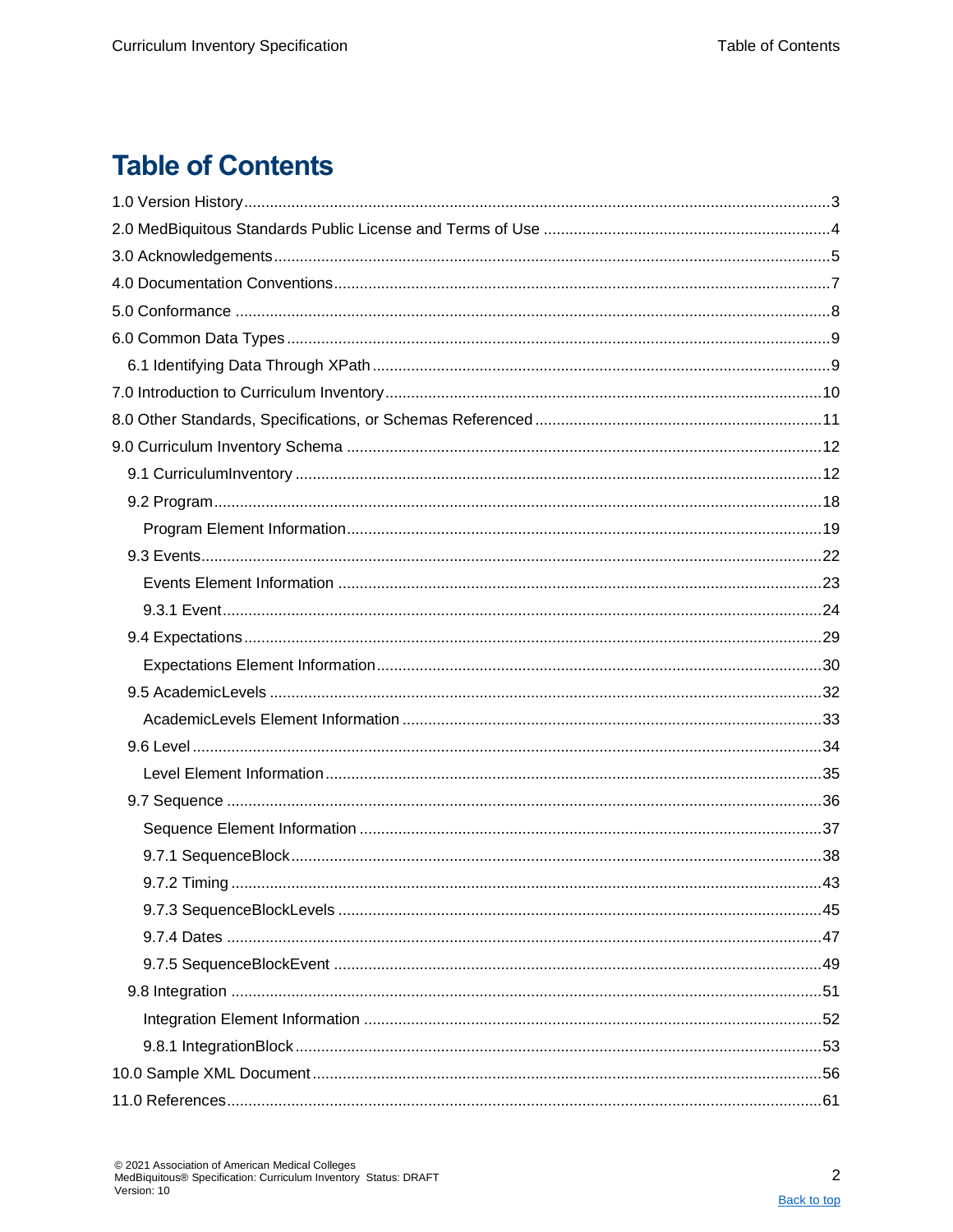<span id="page-2-0"></span>

| <b>1.0 Version History</b> |  |
|----------------------------|--|
|                            |  |

| <b>Version No.</b>                                 | <b>Date</b> | <b>Changed By</b>       | <b>Changes Made</b>                                                                                                                                                                                                                                          |
|----------------------------------------------------|-------------|-------------------------|--------------------------------------------------------------------------------------------------------------------------------------------------------------------------------------------------------------------------------------------------------------|
| 1.0                                                | 2013-04-23  |                         |                                                                                                                                                                                                                                                              |
| 1.1                                                | 2014-05-29  | <b>Valerie Smothers</b> | Added SequenceBlockLevels element<br>$\bullet$<br>with scheduling attribute and<br>StartingAcademicLevel and<br>EndingAcademicLevel sub-elements.<br>Moved to NonNullStringType defined<br>in common.xsd.                                                    |
| 1.11                                               | 2014-11-03  | <b>Valerie Smothers</b> | Changed SequenceBlockLevels to<br>AcademicLevelReferences                                                                                                                                                                                                    |
| <b>DRAFT</b><br><b>AAMC Point</b><br>Release "v10" | 2021-01-06  | Johmarx Patton          | Description subelement of<br>$\bullet$<br>CurriculumInventory element made<br>optional<br>instructionalMethodDuration attribute<br>added to InstructionalMethod<br>subelement of Event element<br>Reverted AcademicLevelReferences<br>to SequenceBlockLevels |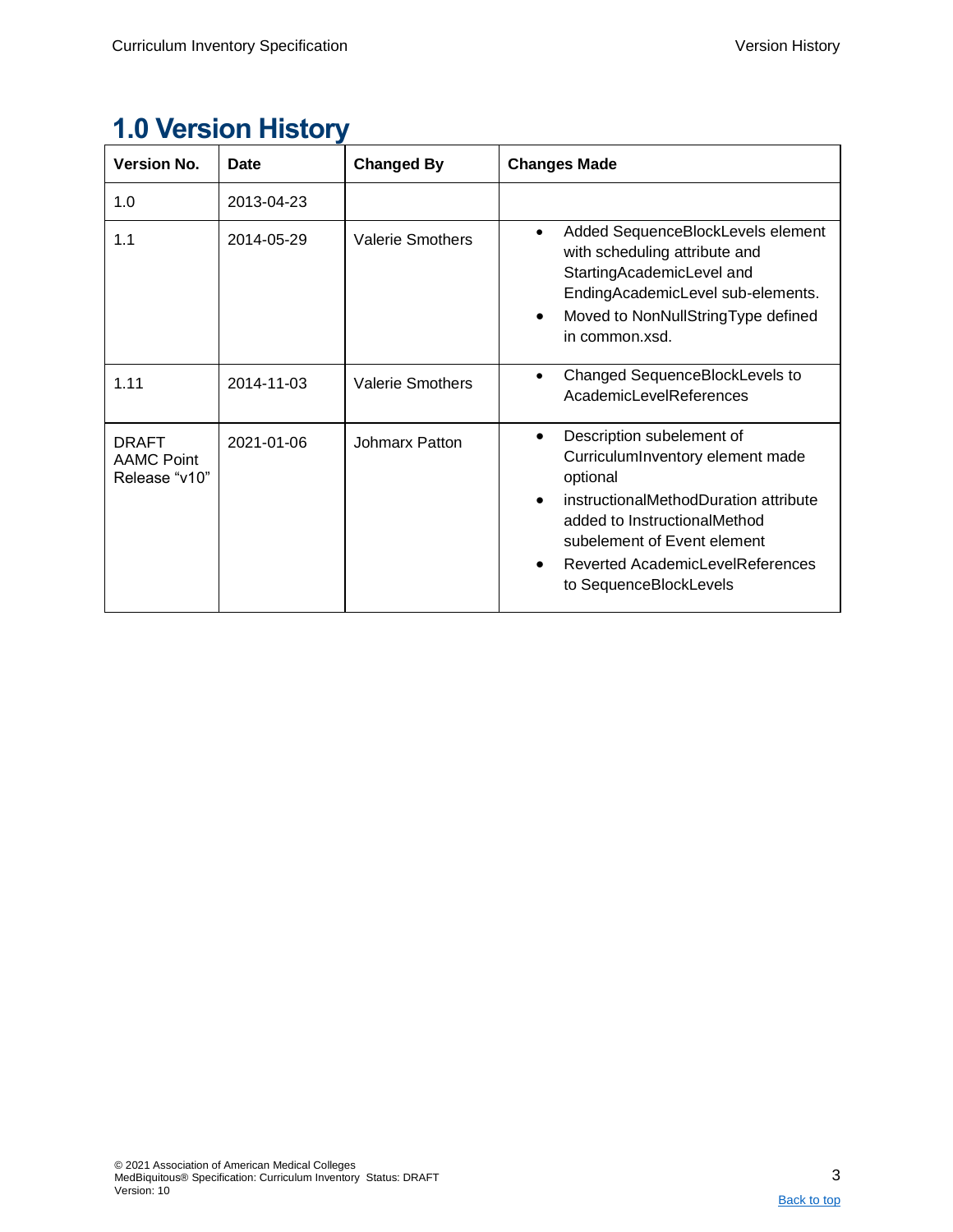## <span id="page-3-0"></span>**2.0 MedBiquitous Standards Public License and Terms of Use**

MedBiquitous Standards (including schemas, specifications, guidelines, sample documents, sample code, Web services description files, and related items) are provided by the copyright holders under the following license. By obtaining, using, and or copying this work, you (the licensee) agree that you have read, understood, and will comply with the following terms and conditions.

The Association of American Medical Colleges (AAMC) hereby grants a perpetual, non-exclusive, nontransferable license to copy, use, display, perform, modify, make derivative works of, and develop the MedBiquitous Standards for any use and without any fee or royalty, provided that you include the following on ALL copies of the MedBiquitous Standards or portions thereof, including modifications, that you make:

- 1. Any pre-existing intellectual property disclaimers, notices, or terms and conditions. If none exist, the following notice should be used: "Copyright [date of release] Association of American Medical Colleges. All Rights Reserved. http://www.medbiq.org"
- 2. Notice of any changes or modification to the MedBiquitous Standards.
- 3. Notice that any user is bound by the terms of this license and reference to the full text of this license in a location viewable to users of the redistributed or derivative work.

In the event that the licensee modifies any part of the MedBiquitous Standards, it will not then represent to the public, through any act or omission, that the resulting modification is an official specification of the MedBiquitous Standards unless and until such modification is officially adopted.

THE AAMC MAKES NO WARRANTIES OR REPRESENTATIONS, EXPRESS OR IMPLIED, WITH RESPECT TO ANY COMPUTER CODE, INCLUDING SCHEMAS, SPECIFICATIONS, GUIDELINES, SAMPLE DOCUMENTS, WEB SERVICES DESCRIPTION FILES, AND RELATED ITEMS. WITHOUT LIMITING THE FOREGOING, THE AAMC DISCLAIMS ANY IMPLIED WARRANTIES OF MERCHANTABILITY OR FITNESS FOR A PARTICULAR PURPOSE AND ANY WARRANTY, EXPRESS OR IMPLIED, AGAINST INFRINGEMENT BY THE MEDBIQUITOUS STANDARDS OF ANY THIRD PARTY PATENTS, TRADEMARKS, COPYRIGHTS OR OTHER RIGHTS. THE LICENSEE AGREES THAT ALL COMPUTER CODES OR RELATED ITEMS PROVIDED SHALL BE ACCEPTED BY LICENSEE "AS IS". THUS, THE ENTIRE RISK OF NON-PERFORMANCE OF THE MEDBIQUITOUS STANDARDS RESTS WITH THE LICENSEE WHO SHALL BEAR ALL COSTS OF ANY SERVICE, REPAIR OR CORRECTION.

IN NO EVENT SHALL THE AAMC OR CONTRIBUTORS TO THE DEVELOPMENT OF THE MEDBIQUITOUS STANDARDS BE LIABLE TO THE LICENSEE OR ANY OTHER USER FOR DAMAGES OF ANY NATURE, INCLUDING, WITHOUT LIMITATION, ANY GENERAL, DIRECT, INDIRECT, INCIDENTAL, CONSEQUENTIAL, OR SPECIAL DAMAGES, INCLUDING LOST PROFITS, ARISING OUT OF ANY USE OF MEDBIQUITOUS STANDARDS.

LICENSEE SHALL INDEMNIFY THE AAMC AND CONTRIBUTORS TO THE DEVELOPMENT OF THE MEDBIQUITOUS STANDARDS FROM ANY LOSS, CLAIM, DAMAGE OR LIABILITY (INCLUDING, WITHOUT LIMITATION, PAYMENT OF ATTORNEYS' FEES AND COURT COSTS) ARISING OUT OF MODIFICATION OR USE OF THE MEDBIQUITOUS STANDARDS OR ANY RELATED CONTENT OR MATERIAL BY LICENSEE.

LICENSEE SHALL NOT OBTAIN OR ATTEMPT TO OBTAIN ANY PATENTS, COPYRIGHTS OR OTHER PROPRIETARY RIGHTS WITH RESPECT TO THE MEDBIQUITOUS STANDARDS. THIS LICENSE SHALL TERMINATE AUTOMATICALLY IF LICENSEE VIOLATES ANY OF ITS TERMS AND CONDITIONS.

The name and trademarks of the AAMC, including but not limited to MedBiquitous®, and its contributors may NOT be used in advertising or publicity pertaining to MedBiquitous Standards without specific, prior written permission. Title to copyright in MedBiquitous Standards and any associated documentation will at all times remain with the copyright holders.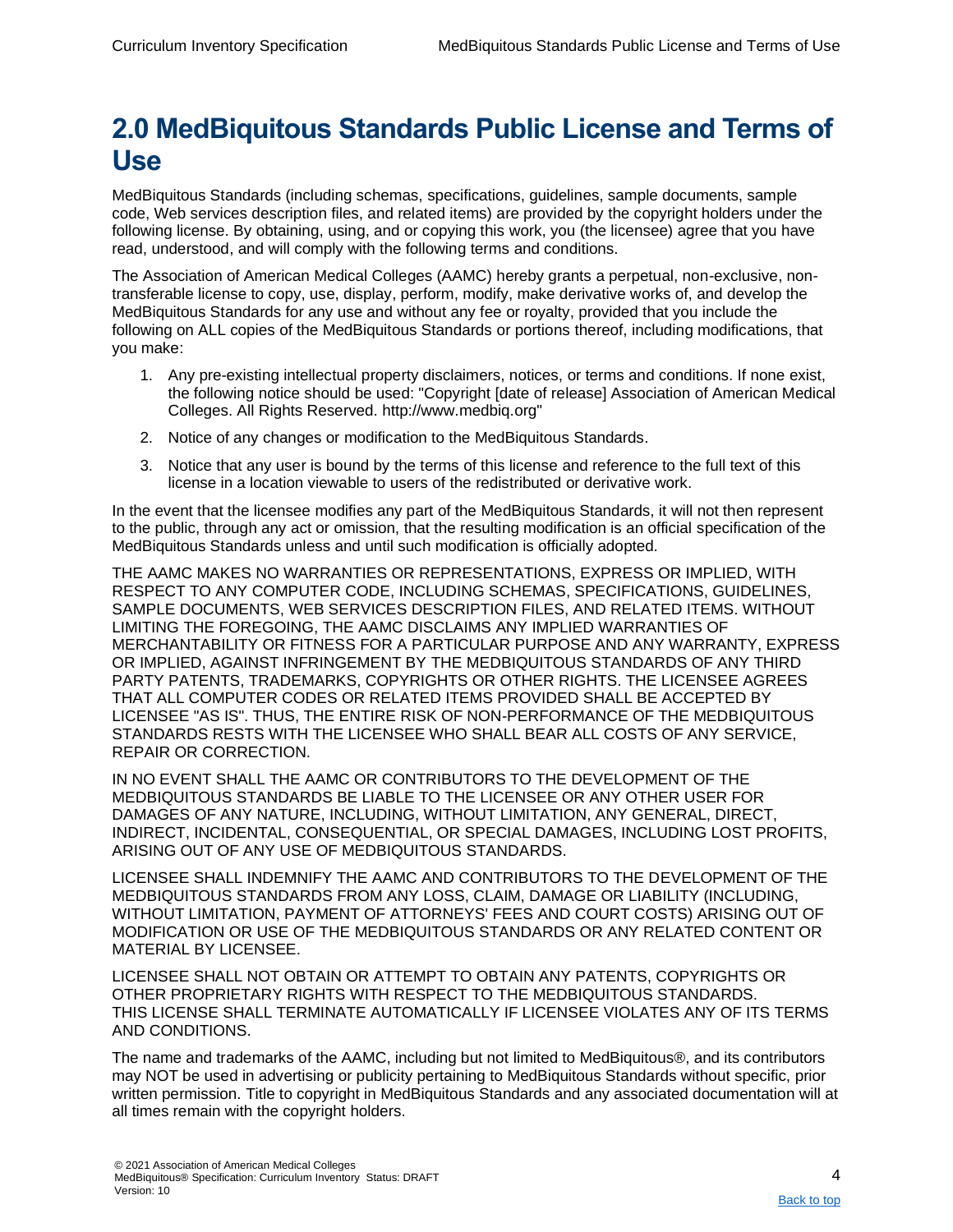## <span id="page-4-0"></span>**3.0 Acknowledgements**

The development of this specification is made possible as part of an accelerated standards development project funded by the Association of American Medical Colleges.

The MedBiquitous Consortium wishes to acknowledge the MedBiquitous Curriculum Inventory Working Group members, invited experts, and other individuals that contributed to the creation of this document.

Co-chairs:

- Susan Albright, M:ed:integrate
- Hugh Stoddard, Emory University
- Sascha Cohen, University of California, San Fransisco

#### Members:

- Dmitriy Babichenko, University of Pittsburgh
- Adrian Ballard, Association of American Medical Colleges
- Terri Cameron, Association of American Medical Colleges
- Joshua Jacobs, National University of Singapore
- John Mahoney, University of Pittsburgh
- Quinn Montgomery, Advanced Informatics
- Robby Reynolds, Association of American Medical Colleges
- Al Salas, Association of American Medical Colleges
- Rosalyn Scott, Department of Veterans Affairs
- Nabil Zary, Karolinska Institutet

#### Invited Experts

- Michael Awad, Washington University School of Medicine
- Leslie Bofill, Florida International University
- Chris Candler, University of Oklahoma Health Sciences Center
- Charles Conway, Online Business Systems
- Rachel Ellaway, Northern Ontario School of Medicine
- Kristi Ferguson, University of Iowa
- Erica Friedman, Mount Sinai Medical Center
- Heather Hageman, Washington University School of Medicine
- Heidi Hays, New Innovations, Inc.
- Alison Loftus, Indiana University School of Medicine
- Cynthia Lybrand, ETSU Quillen College of Medicine
- Lise McCoy, AT Still University
- Tom May, MedHub
- Chandler Mayfield, University of California, San Francisco
- Steve Mitchell, University of New Mexico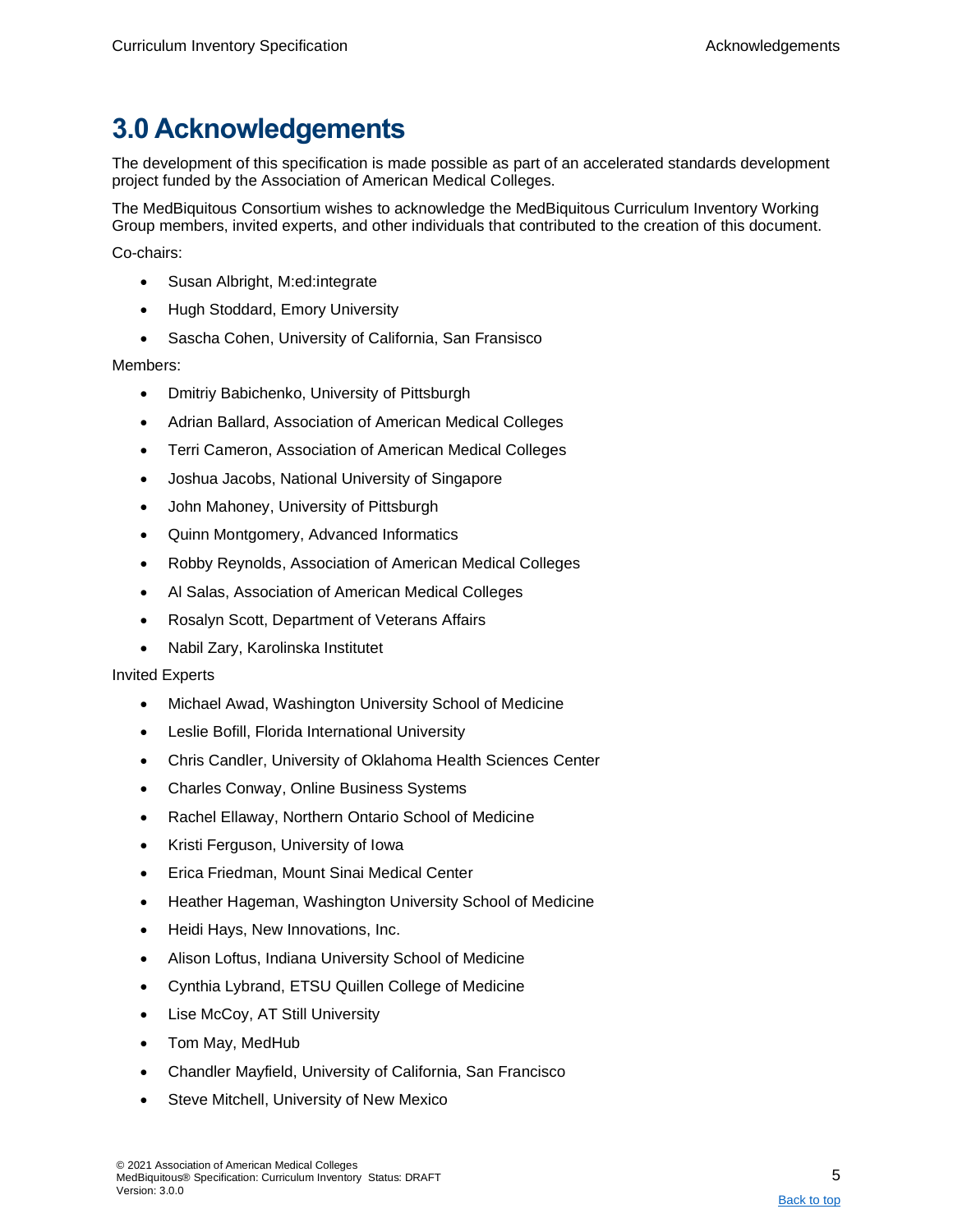- Dan Nelson, New Innovations, Inc.
- Peter Orr, MedHub, Inc.
- Jamie Padmore, MedStar Health
- Brian Rutledge, Mississippi Medical Center
- Paul Schilling, Schilling Consulting, LLC
- Juliane Schneider, Harvard School of Medicine
- James Shumway, West Virginia University School of Medicine
- Kevin Souza, University of California, San Francisco
- Peter Speltz, Vanderbilt University
- Hugh Stoddard, Nebraska Medical Center
- Britta Thompson, University of Oklahoma College of Medicine
- Carrie Thorn, Michigan State University
- Janet Trial, University of Southern California
- Marc Triola, New York University
- Peggy Weissinger, Georgetown University School of Medicine
- David Wiener, Duke University School of Medicine
- Tim Willett, SIM-one

Specification authors also received technical guidance from members of the MedBiquitous Technical Advisory Group.

- James Fiore, NBME
- Prasad Chodavarapu, American Board of Family Medicine
- Mark Trenchard, Emory University
- Scott Kroyer, Ascend Learning
- Adekunle Mumuni, New Innovations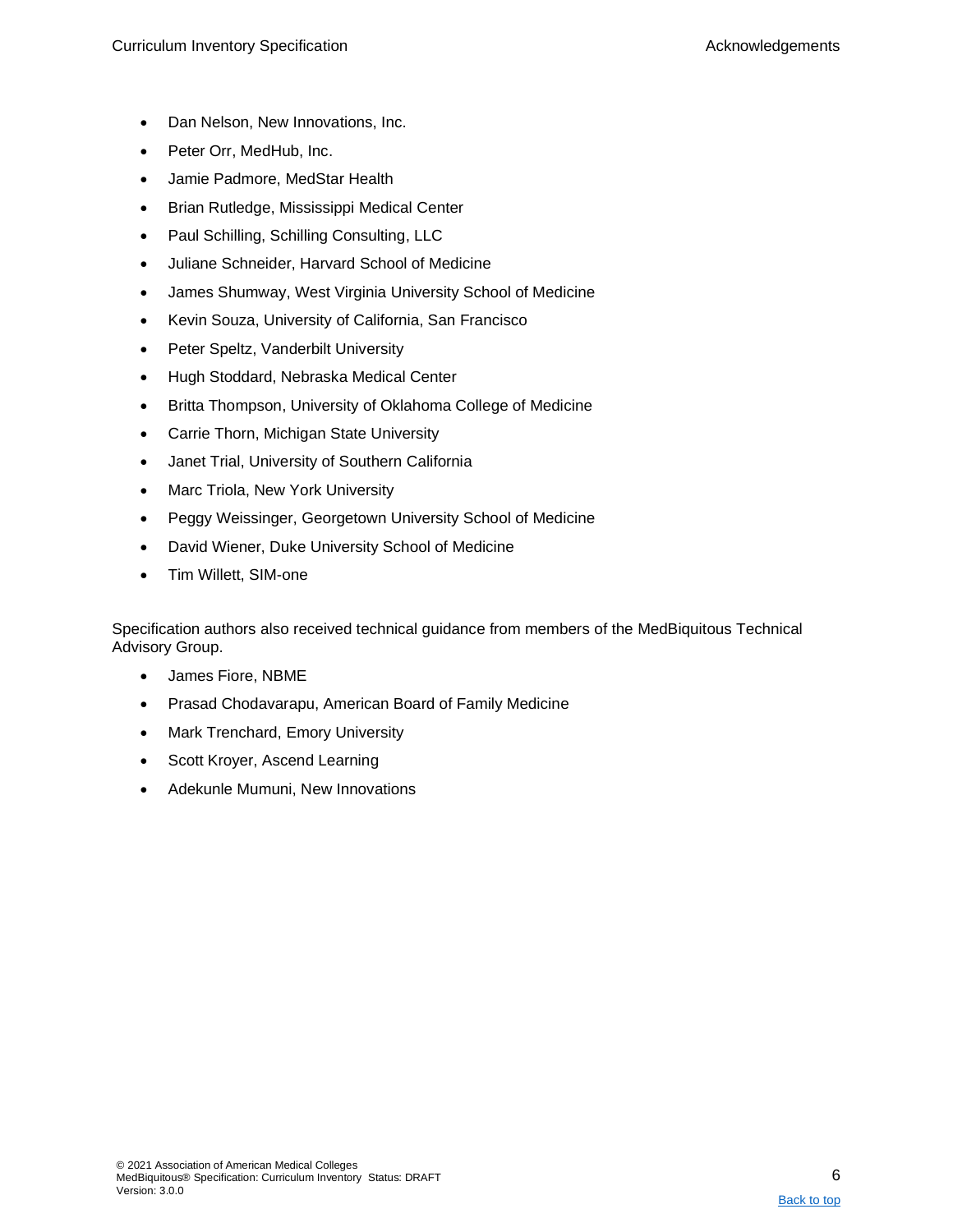## <span id="page-6-0"></span>**4.0 Documentation Conventions**

This document uses the following conventions:

| <b>Convention</b> | <b>Description</b>                                                                       |
|-------------------|------------------------------------------------------------------------------------------|
| <b>Bold Text</b>  | When used with an XML element name, indicates that the element<br>contains sub-elements. |
| Italics           | When used in an XML element description, an attribute of the XML<br>element.             |
| Monospaced type   | Sample XML tags, code, schema, or portion thereof.                                       |

The document uses graphics generated by Altova XMLSpy® software, which uses the following graphical conventions:

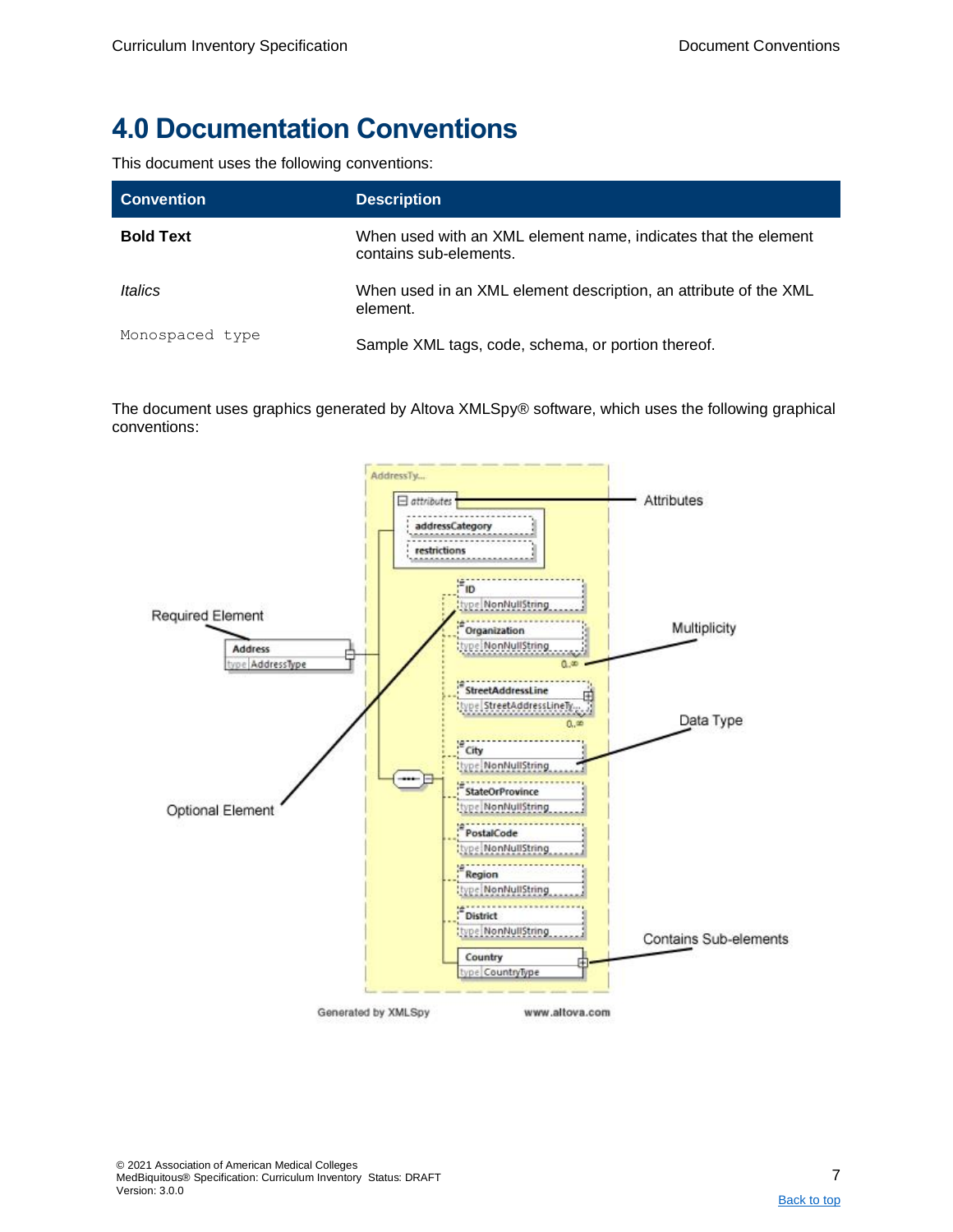## <span id="page-7-0"></span>**5.0 Conformance**

To conform to the MedBiquitous Curriculum Inventory specification, an XML document shall:

- Validate against the Curriculum Inventory XML Schema available at: <http://ns.medbiq.org/curriculuminventory/v10/curriculuminventory.xsd>
- Conform to any additional requirements stated in this specification.
- Optionally include elements not defined in this document only in permitted areas and only if those elements are namespace qualified.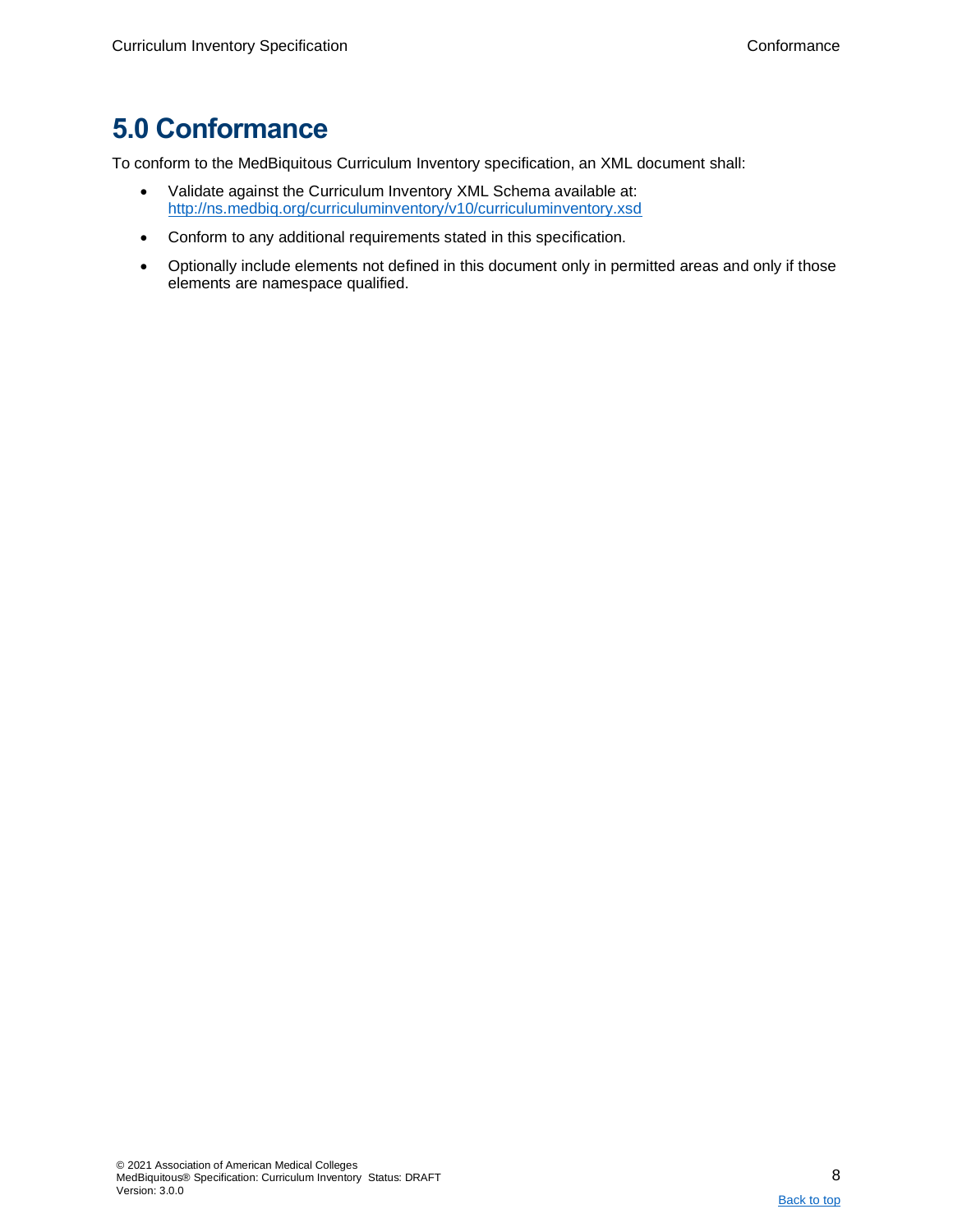## <span id="page-8-0"></span>**6.0 Common Data Types**

Most of the elements and attributes in MedBiquitous XML documents use the data types defined by the World Wide Web Consortium (W3C) XML schema definition [\[XSD\]](#page-60-1). In some cases, MedBiquitous creates its own datatypes as part of its best practices or to meet a specific requirement. Commonly used datatypes are defined in the common.xsd file. For more information about common datatypes, see: <http://www.medbiq.org/sites/default/files/CommonSpecifications.pdf>

## <span id="page-8-1"></span>**6.1 Identifying Data Through XPath**

XPath is a language for finding information in an XML document. XPath is used to navigate through elements and attributes in an XML document. It is a W3C Standard.

The MedBiquitous Curriculum Inventory uses XPath to point to data and resources in a single XML report.

XPath expressions use the following construction:

| /SomeElement/SomeSubElement            | Selects all SomeSubElements that are sub-<br>elements of SomeElement.                                                         |
|----------------------------------------|-------------------------------------------------------------------------------------------------------------------------------|
| /SomeElement/SomeSubElement[@test='x'] | Selects all SomeSubElements that have an<br>attribute named test with a value of 'x' that are<br>sub-elements of SomeElement. |
| 'SomeElement/SomeSubElement/text()     | Selects all element content (text) in all<br>SomeSubElements that are sub-elements of<br>SomeElement.                         |

Example:

```
/CurriculumInventory/Events/Event[@id='123']
```
This example provides a reference to the Event with an id of 123.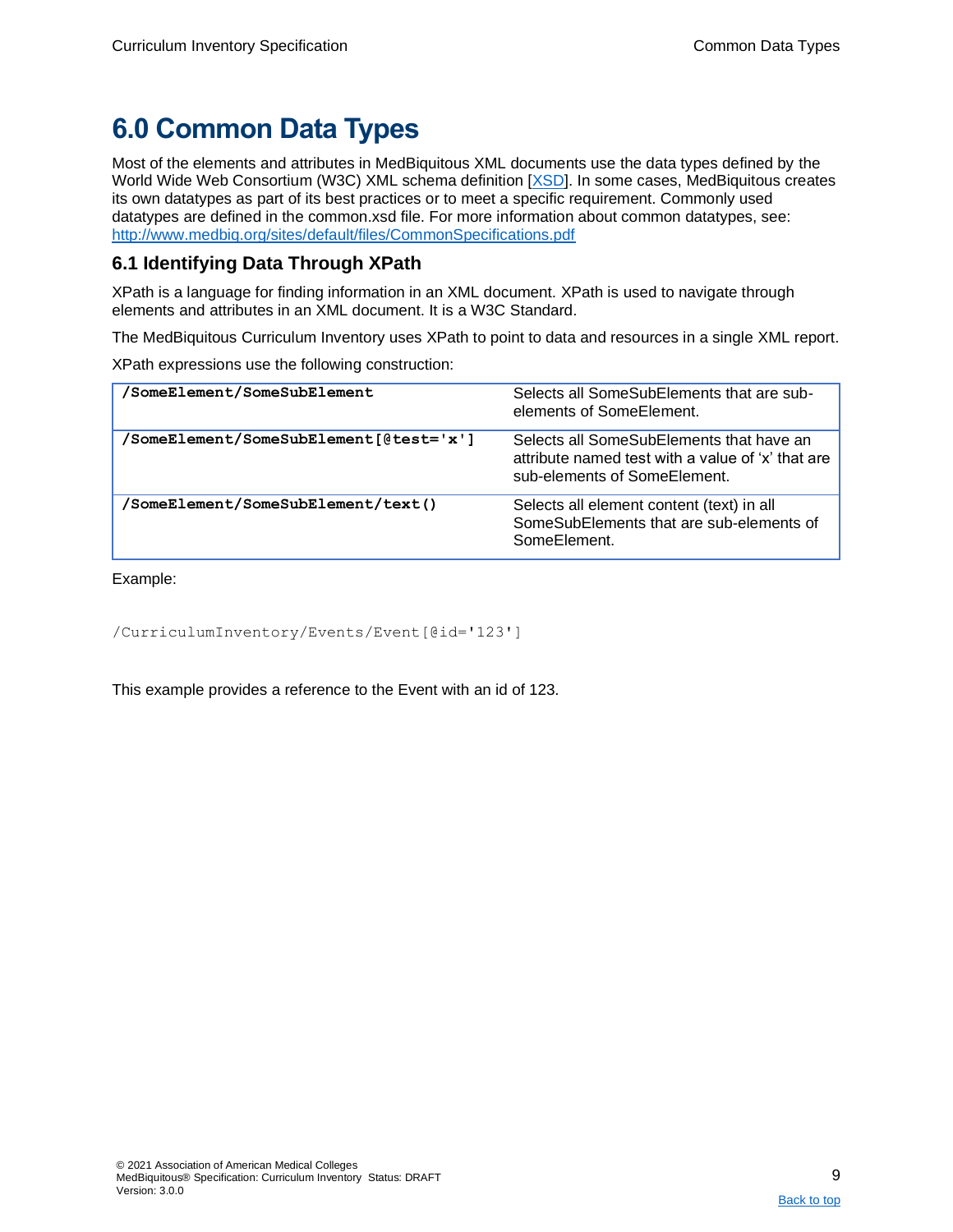## <span id="page-9-0"></span>**7.0 Introduction to Curriculum Inventory**

This document describes the MedBiquitous Curriculum Inventory Schema in detail. It is intended for use by anyone who wants to create or implement interoperable tools based on this specification.

The objective of the Curriculum Inventory Schema is to provide a data structure that allows one to represent a health professions curriculum in a standard format. This structure then enables the exchange and aggregation of curriculum data across the continuum of professional education and training.

The standard allows extensions so that data beyond the core set identified in this document may be communicated to other organizations. This specification is intended to work in concert with other specifications.

The development of health professions education curricula is a time consuming and complex task. Educational reform efforts are encouraging the development of non-traditional curricula that use novel and innovative methods for teaching and assessment. In many institutions there is a push towards competency-based learning as the cornerstone of curriculum development efforts. In addition, health professions reform has mandated that new content or competencies be integrated into the curriculum, including cultural competencies, patient safety, team-based learning, systems-based practice, etc. To facilitate broad curricular reform, it is necessary to enable the aggregation of curriculum data for research and benchmarking purposes.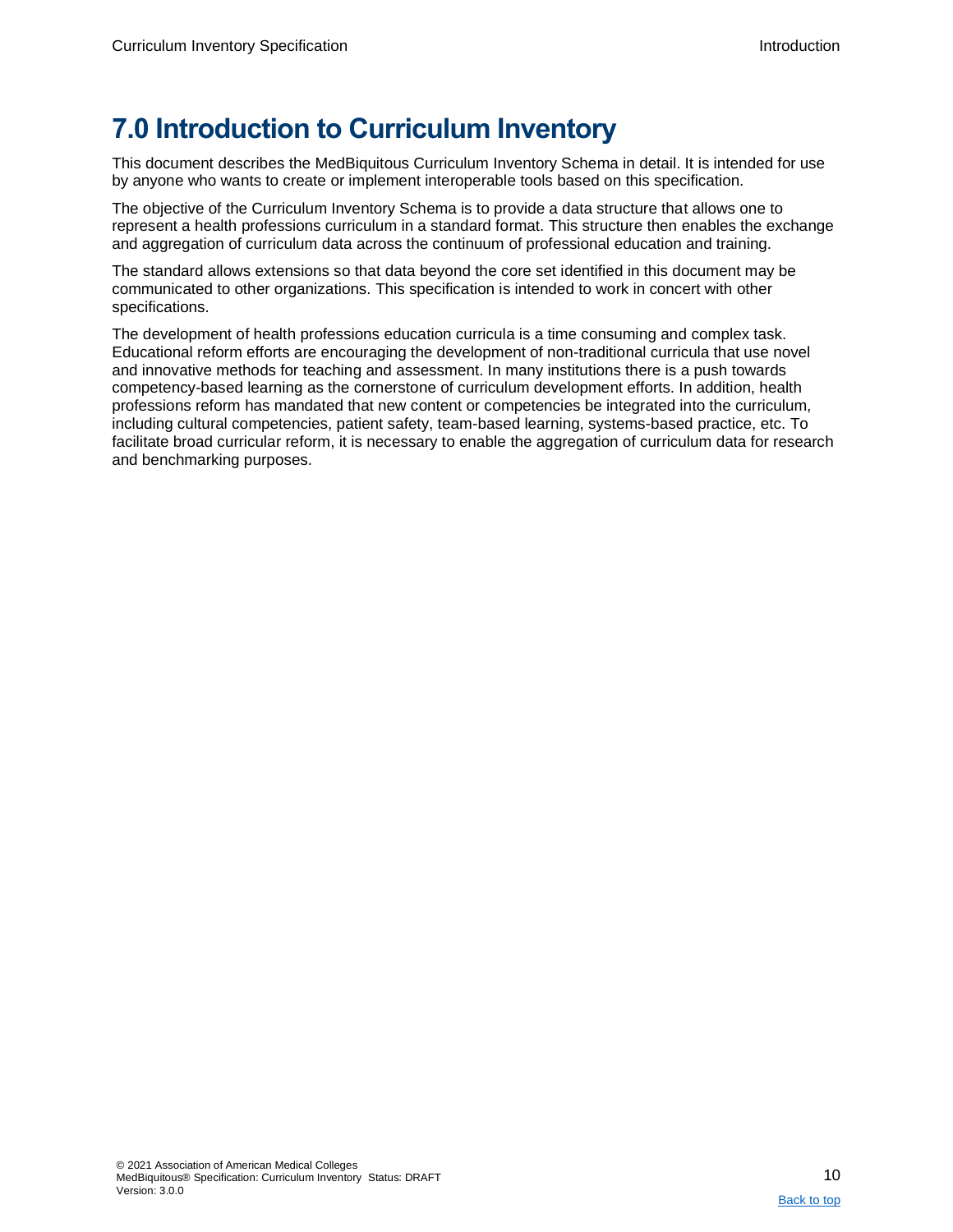## <span id="page-10-0"></span>**8.0 Other Standards, Specifications, or Schemas Referenced**

This standard references the following standards, specifications, or schemas. The informative references here, which describe how these references are used, link to formal references appearing later in this document.

- MEDBIQ PP.10.1-2008, Healthcare Professional Profile [\[Professional Profile\]](#page-13-0) The Professional Profile provides a common format for information describing the individual healthcare professional, including name, address, institution, licensure, certification, and more.
- MEDBIQ LO.10.1-2008, Healthcare Learning Object Metadata [\[Healthcare LOM\]](#page-60-2) Healthcare LOM extends the IEEE LOM standard and provides a format for describing healthcare learning resources and activities. Vocabularies and datatypes from Healthcare LOM are used in the Curriculum Inventory.
- MedBiquitous Competency Framework [\[Competency Framework\]](#page-60-2) Competency Framework provides a way of specifying the hierarchical and non-hierarchical relationships among competencies, learning objectives, learning outcomes, etc.
- MedBiquitous Competency Object [\[Competency Object\]](#page-60-2) Competency Object provides a common format for representing competencies, learning objectives, learning outcomes, etc.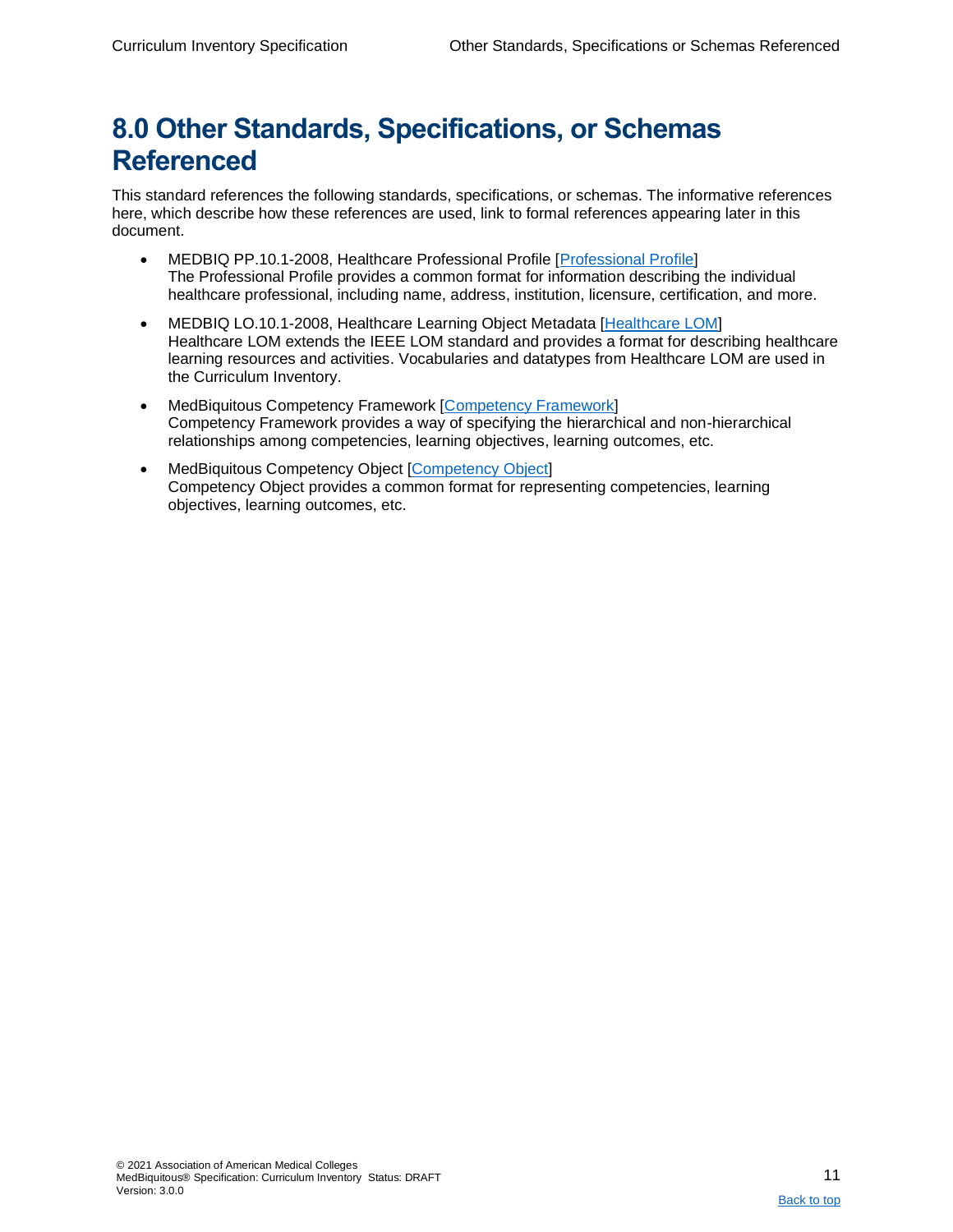## <span id="page-11-0"></span>**9.0 Curriculum Inventory Schema**

The following sections explain the Curriculum Inventory Schema grammar. Values in **bold** under XML Tags column indicate that the element has sub-elements.

All the elements having sub-elements will be defined in separate sections. All elements without subelements will be defined within the appropriate element sections that use them.

## <span id="page-11-1"></span>**9.1 CurriculumInventory**

CurriculumInventory is the root element. It contains sub elements that provide data on a health professions curriculum for a specific period of time.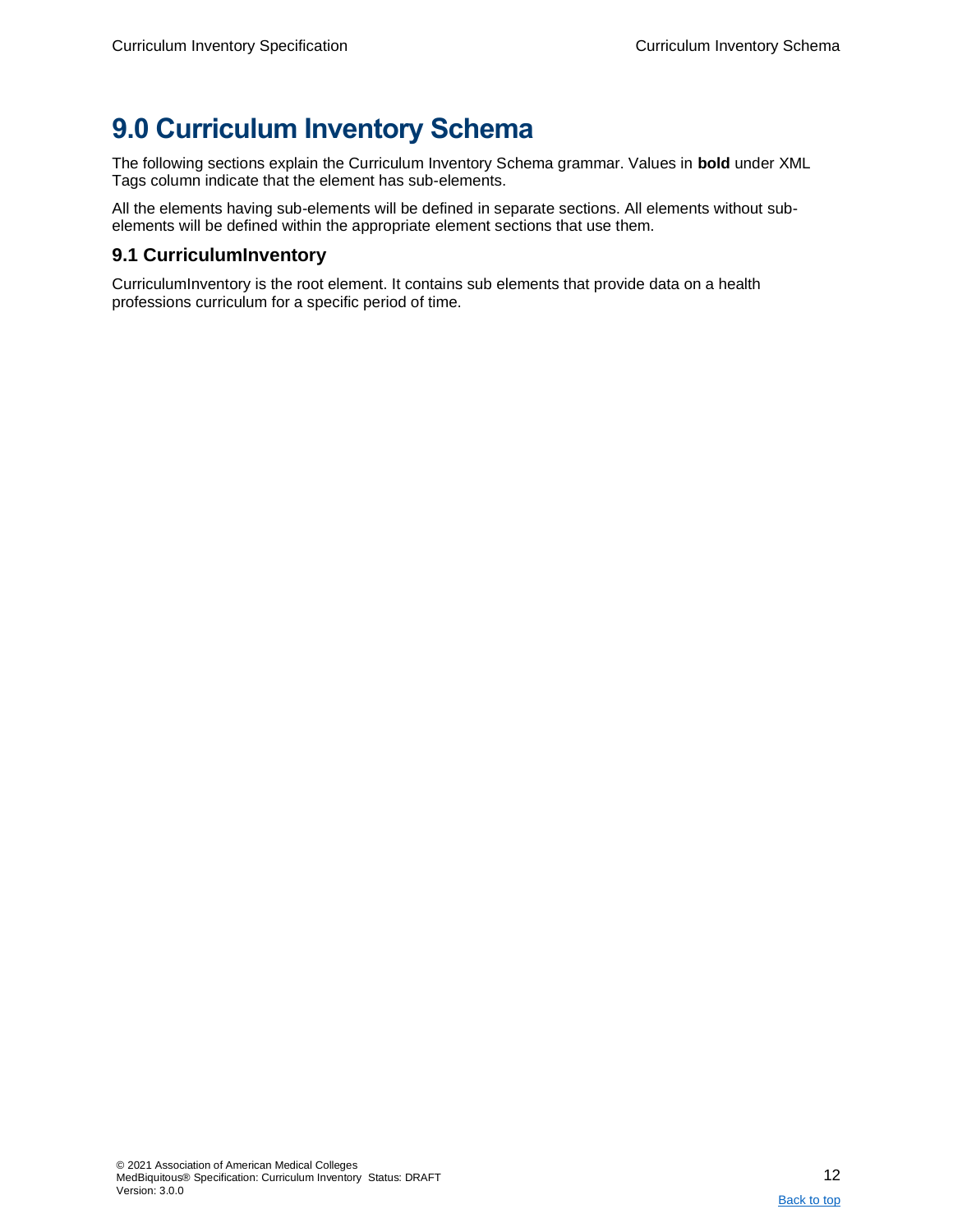

Generated by XMLSpy

www.altova.com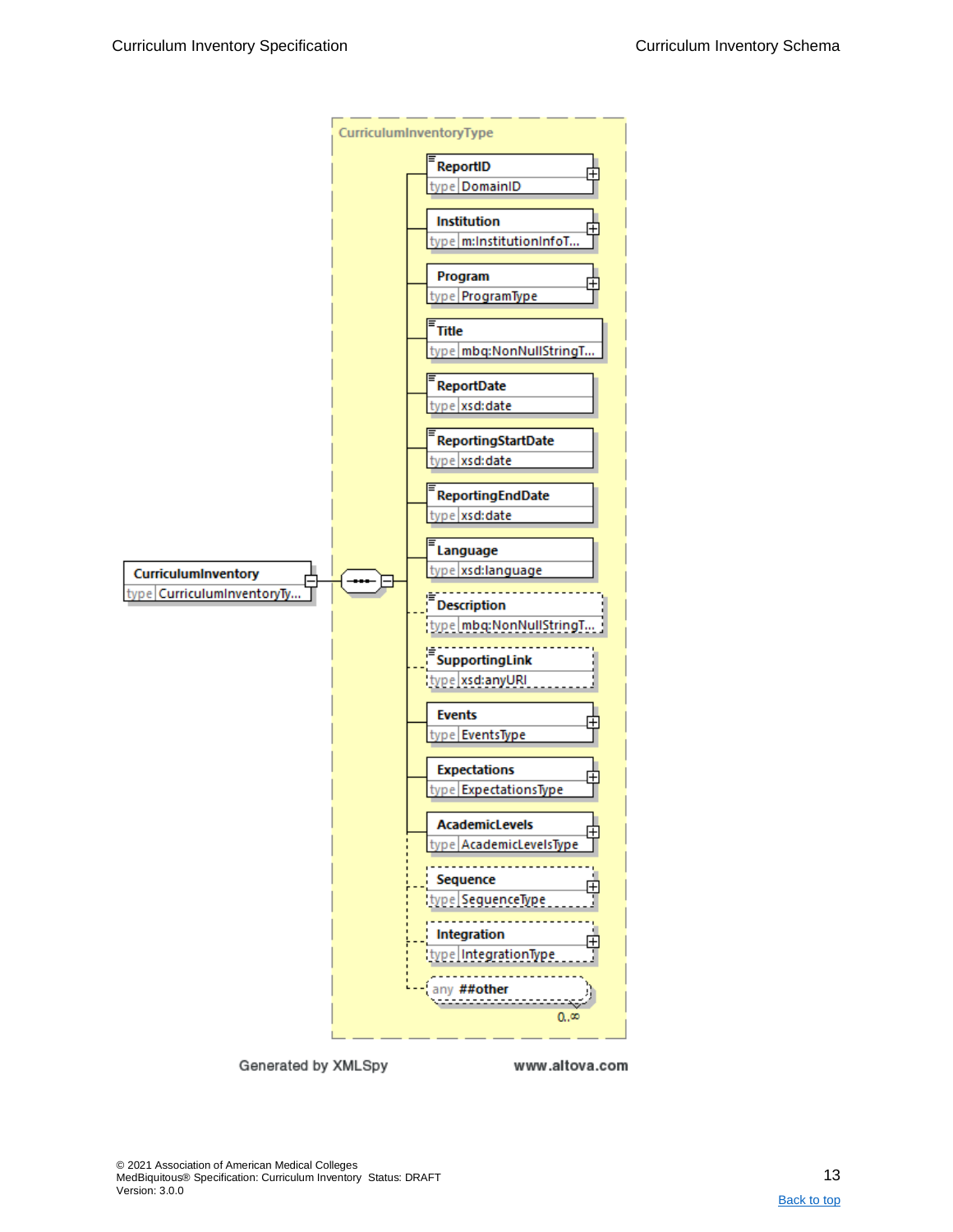### CurriculumInventory Element Information

<span id="page-13-1"></span><span id="page-13-0"></span>

| <b>Element</b>             | <b>Description</b>                                                                                                                                          | <b>Required</b> | <b>Multiplicity</b> | <b>Datatype</b>                                                                                     |
|----------------------------|-------------------------------------------------------------------------------------------------------------------------------------------------------------|-----------------|---------------------|-----------------------------------------------------------------------------------------------------|
| <b>CurriculumInventory</b> | CurriculumInventory is the root element. It contains sub elements<br>that provide data on a health professions curriculum for a specific<br>period of time. | Required        | 1                   | Container                                                                                           |
| ReportID                   | A unique identifier for this Curriculum Inventory. ReportID has the<br>following attribute:                                                                 | Required        | $\mathbf{1}$        | Non-null string                                                                                     |
|                            | domain                                                                                                                                                      |                 |                     |                                                                                                     |
|                            | Defines the organization that is the source of the unique identifier.<br>domain has the following format:                                                   |                 |                     |                                                                                                     |
|                            | idd: domainname: localidentifier                                                                                                                            |                 |                     |                                                                                                     |
|                            | Where:                                                                                                                                                      |                 |                     |                                                                                                     |
|                            | domainname is internet domain name that is a valid URN authority<br>(see RFC 3986 - URI) and is owned by the organization issuing the<br>unique ID. and     |                 |                     |                                                                                                     |
|                            | <i>localidentifer</i> is a local identifier for the type of unique ID.                                                                                      |                 |                     |                                                                                                     |
|                            | For example:                                                                                                                                                |                 |                     |                                                                                                     |
|                            | idd:ucsf.edu:somreport                                                                                                                                      |                 |                     |                                                                                                     |
| <b>Institution</b>         | Institution contains the name, identifier, and address of the<br>institution whose curriculum is described.                                                 | Required        | $\mathbf{1}$        | Container<br>For more information,                                                                  |
|                            | Institution uses the InstitutionInfoType from the MedBiquitous<br>Healthcare Professional Profile.                                                          |                 |                     | see MEDBIQ 10.1-<br>2008 Healthcare<br><b>Professional Profile</b><br><b>Professional Profile</b> . |
| Program                    | Program contains the name and identifier of the educational<br>program that the Curriculum Inventory describes.                                             | Required        | $\mathbf 1$         | Container                                                                                           |
| <b>Title</b>               | The title of the Curriculum Inventory.                                                                                                                      | Required        | 1                   | Non-null string                                                                                     |
| ReportDate                 | The date the report was created.                                                                                                                            | Required        | 1                   | Date                                                                                                |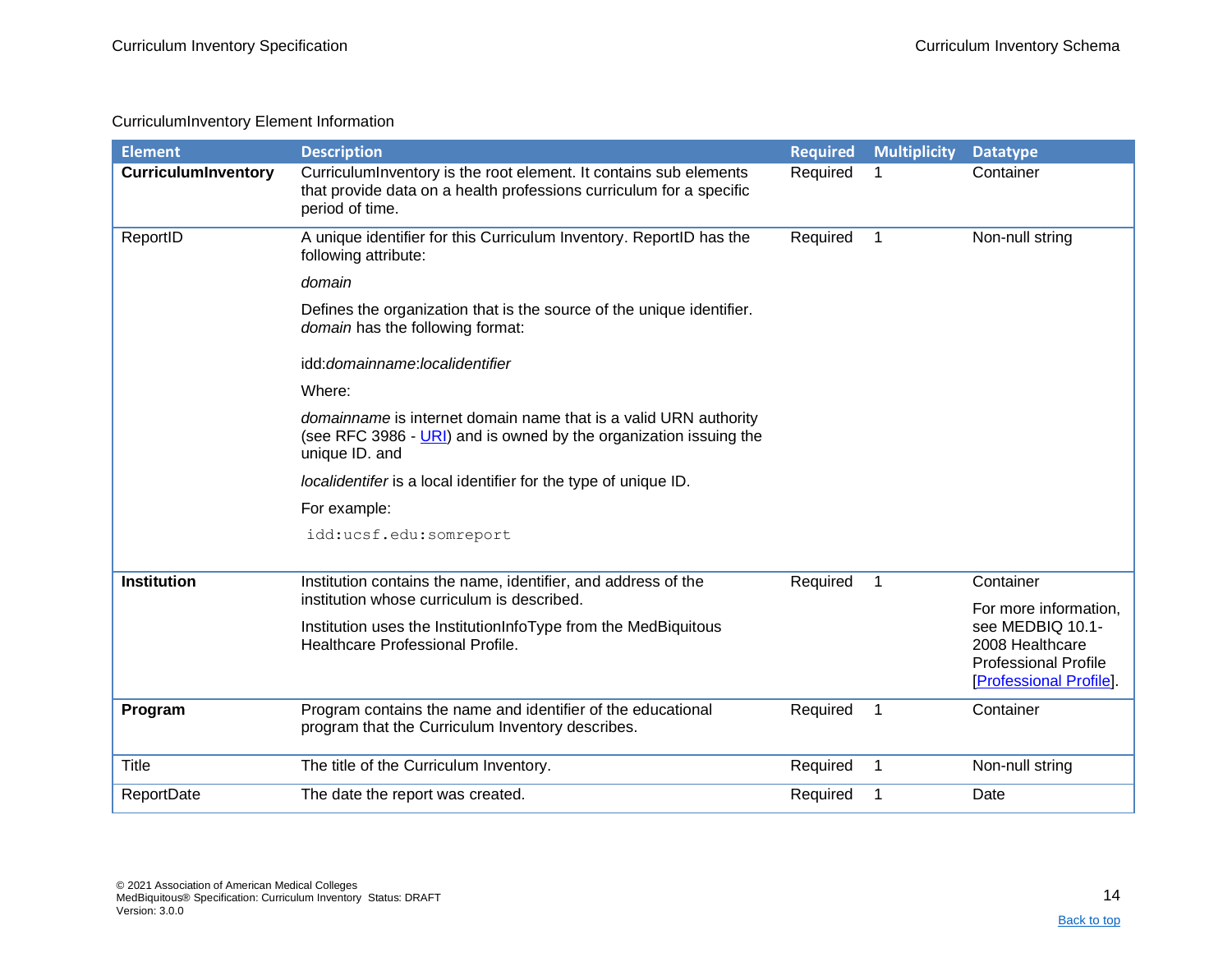| <b>Element</b>        | <b>Description</b>                                                                                                                                                                                                                                                                                                                                                                                                                                    | <b>Required</b> | <b>Multiplicity</b> | <b>Datatype</b> |
|-----------------------|-------------------------------------------------------------------------------------------------------------------------------------------------------------------------------------------------------------------------------------------------------------------------------------------------------------------------------------------------------------------------------------------------------------------------------------------------------|-----------------|---------------------|-----------------|
| ReportingStartDate    | The first day of the reporting period that this Curriculum Inventory<br>covers.                                                                                                                                                                                                                                                                                                                                                                       | Required        |                     | Date            |
| ReportingEndDate      | The last day of the reporting period that this Curriculum Inventory<br>covers.                                                                                                                                                                                                                                                                                                                                                                        | Required        | $\mathbf 1$         | Date            |
| Language              | The default language of the report contents. The language element<br>does not apply to elements with enumerated values, such as<br>EducationalContext and ClerkshipModel. In addition, the language<br>element may not apply to other elements where use of a vocabulary<br>is recommended (i.e. Profession, Specialty, InstructionalMethod,<br>AssessmentMethod) or where another language is specified. For<br>example, en-US indicates US English. | Required        | $\mathbf{1}$        | Language        |
| Description           | A free text description of the curriculum.                                                                                                                                                                                                                                                                                                                                                                                                            | Optional        | $\mathbf{1}$        | Non-null string |
| SupportingLink        | A link to supporting information, such as a pictorial representation of<br>the curriculum or a document explaining the rationale behind the<br>curriculum structure.                                                                                                                                                                                                                                                                                  | Optional        |                     | anyURI          |
|                       | The link must be a URN or URL. For example:<br>http://www.example.edu/curriculum.pdf                                                                                                                                                                                                                                                                                                                                                                  |                 |                     |                 |
| <b>Events</b>         | Events contains information about the education and assessment<br>events that comprise the curriculum.                                                                                                                                                                                                                                                                                                                                                | Required        | $\mathbf 1$         | Container       |
|                       | For more information, see section Events.                                                                                                                                                                                                                                                                                                                                                                                                             |                 |                     |                 |
| <b>Expectations</b>   | Expectations contains subelements that describe the competencies,<br>learning objectives, and learning outcomes implemented in a<br>curriculum and how they are organized.                                                                                                                                                                                                                                                                            | Required        | $\mathbf 1$         | Container       |
|                       | For more information, see section Expectations.                                                                                                                                                                                                                                                                                                                                                                                                       |                 |                     |                 |
| <b>AcademicLevels</b> | AcademicLevels contains subelements that describe information<br>about the academic levels defined for this curriculum.                                                                                                                                                                                                                                                                                                                               | Required        | $\mathbf 1$         | Container       |
|                       | For more information, see section AcademicLevels.                                                                                                                                                                                                                                                                                                                                                                                                     |                 |                     |                 |
| <b>Sequence</b>       | Sequence contains subelements that describe information about<br>how the curriculum is organized over a period of time.                                                                                                                                                                                                                                                                                                                               | Optional        | 0 or 1              | Container       |
|                       | For more information, see section Sequence.                                                                                                                                                                                                                                                                                                                                                                                                           |                 |                     |                 |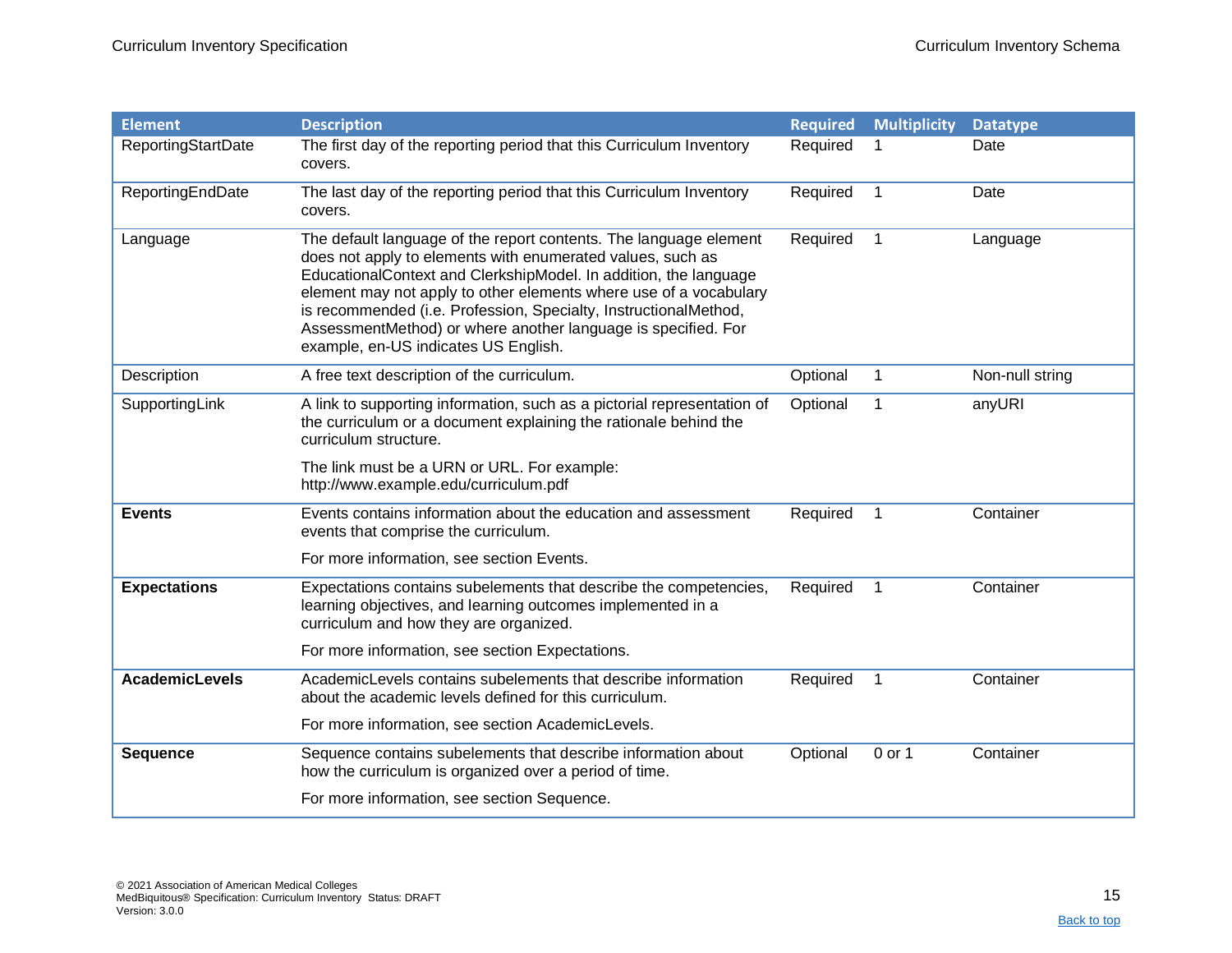| Element                                  | <b>Description</b>                                                                                                 |          | <b>Required Multiplicity</b> | <b>Datatype</b> |
|------------------------------------------|--------------------------------------------------------------------------------------------------------------------|----------|------------------------------|-----------------|
| Integration                              | Integration contains subelements that describe how a curriculum is<br>integrated.                                  | Optional | 0 or 1                       | Container       |
|                                          | For more information, see section Integration.                                                                     |          |                              |                 |
| <b>Elements from other</b><br>namespaces | CurriculumInventory may include elements from other namespaces<br>provided those elements are namespace qualified. | Optional | 0 or more                    | any             |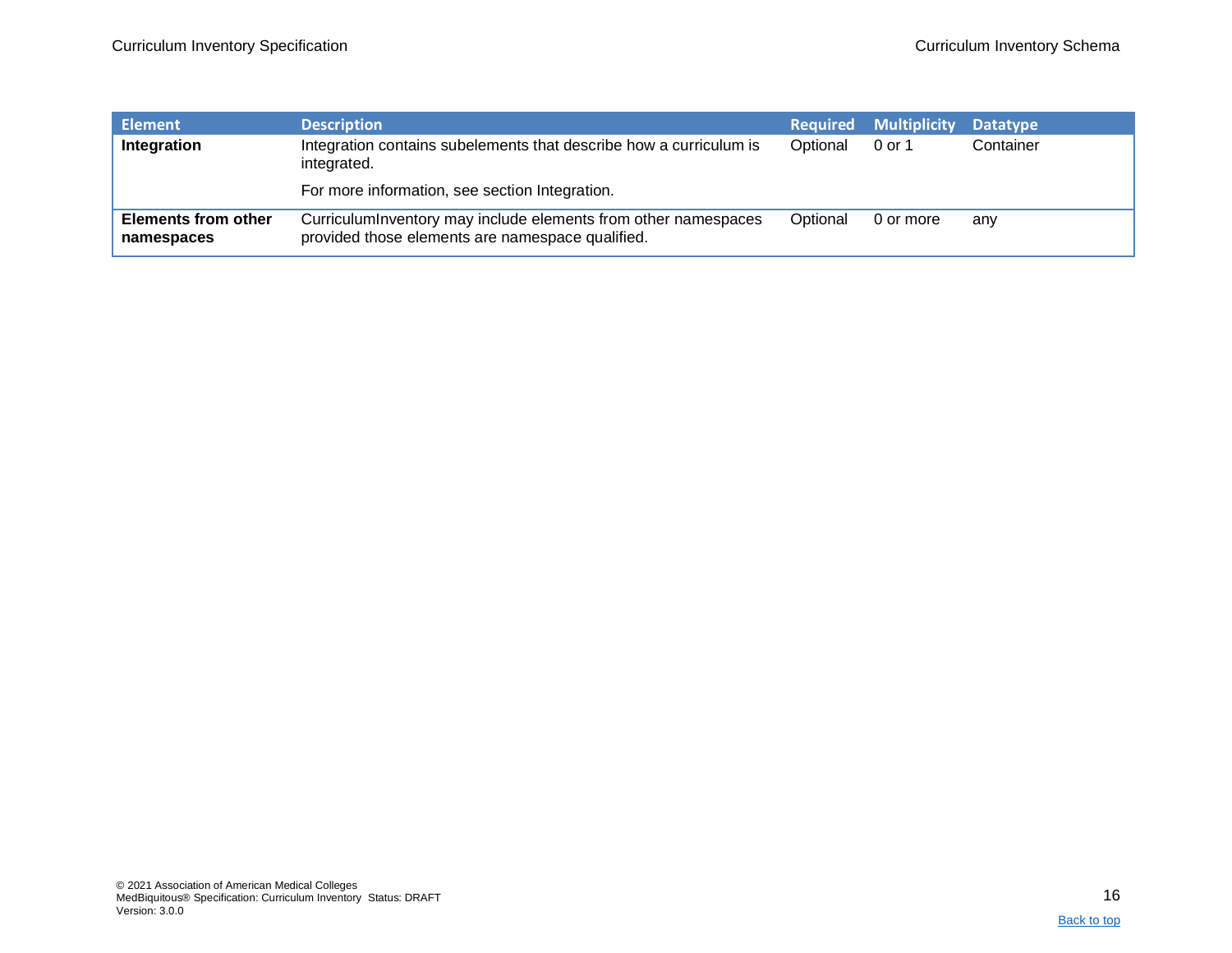```
<CurriculumInventory>
   <ReportID>12345</ReportID>
   <Institution>
      <m:InstitutionName>
      Johns Hopkins University School of Medicine
      </m:InstitutionName>
      <m:InstitutionID domain="aamc.org">133</m:InstitutionID>
      <m:Address>
         <a:City>Baltimore</a:City>
         <a:StateOrProvince>MD</a:StateOrProvince>
         <a:Country>
            <a:CountryCode>US</a:CountryCode>
         </a:Country>
      </m:Address>
   </Institution>
   <Program>
      <ProgramName>M.D.</ProgramName>
      <ProgramID domain="idd:aamc.org:cip">5678</ProgramID>
   </Program>
   <Title>Johns Hopkins School of Medicine Genes to Society Curriculum 
2010-2011</Title>
   <ReportDate>2011-07-01</ReportDate>
   <ReportingStartDate>2010-07-01</ReportingStartDate>
   <ReportingEndDate>2011-06-30</ReportingEndDate>
   <Language>en-us</Language>
   <Description>The Genes to Society curriculum reframes the context of 
health and illness more broadly, to encourage students to explore the 
biologic properties of a patient's health within a larger, integrated 
system including social, cultural, psychological, and environmental 
variables.</Description>
   <SupportingLink>http://www.hopkinsmedicine.org/crc/</SupportingLink>
   <Events>
      <Event>
       . . .
      </Event>
      <Event>
       . . .
      </Event>
   </Events>
   <Expectations>
      <CompetencyObject>
       . . .
      </CompetencyObject>
      <CompetencyObject>
       . . .
      </CompetencyObject>
   </Expectations>
   <AcademicLevels>
```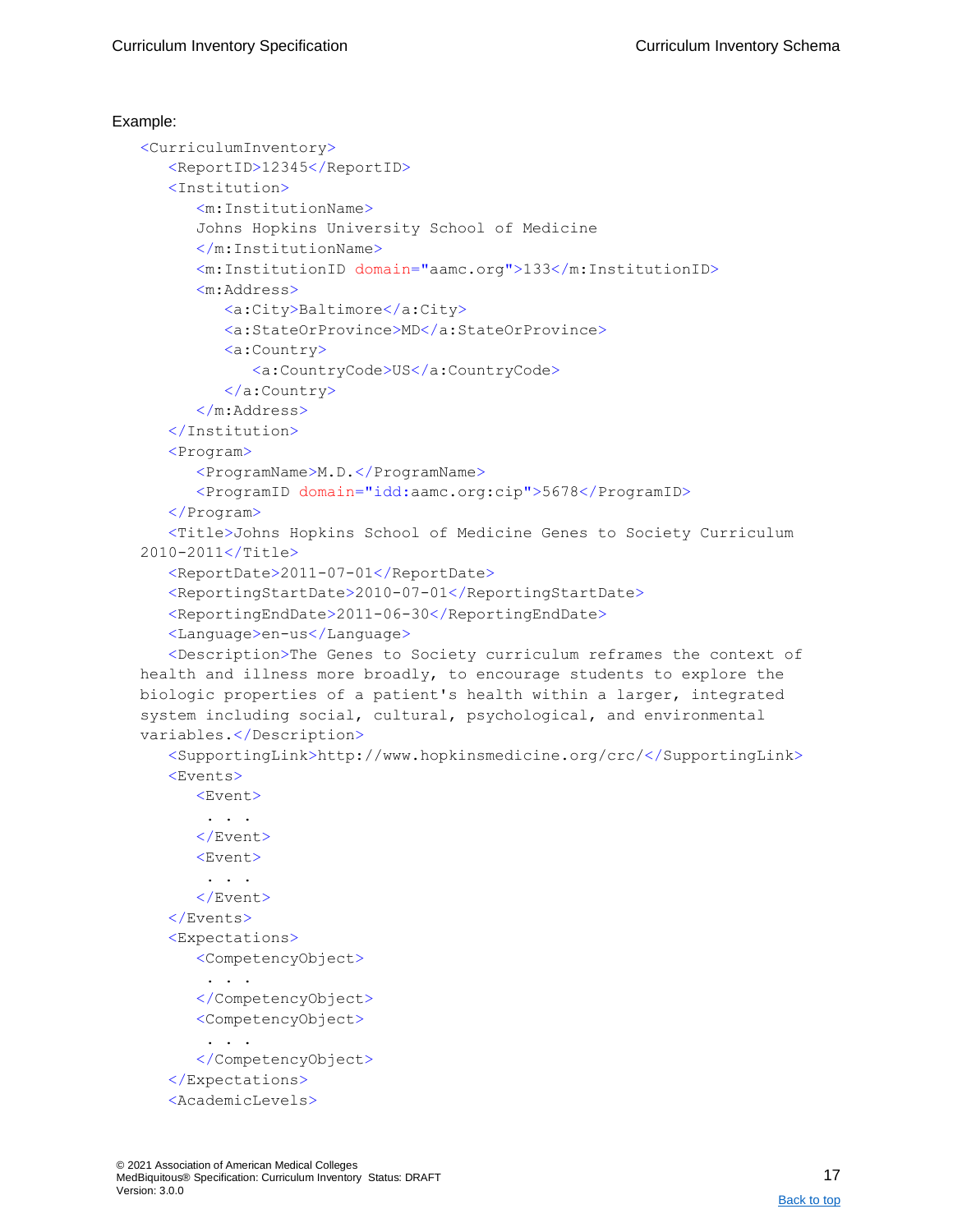```
. . .
   </AcademicLevels>
   <Sequence>
      <SequenceBlock>
       . . .
      </SequenceBlock>
      <SequenceBlock>
       . . .
      </SequenceBlock>
   </Sequence>
   </Integration>
      <IntegrationBlock>
    . . .
      </IntegrationBlock>
      <IntegrationBlock>
    . . .
      </IntegrationBlock>
   </Integration>
</CurriculumInventory>
```
## <span id="page-17-0"></span>**9.2 Program**

Program is a subelement of CurriculumInventory. It contains sub elements that describe the name and identifier of the educational program that the Curriculum Inventory describes.

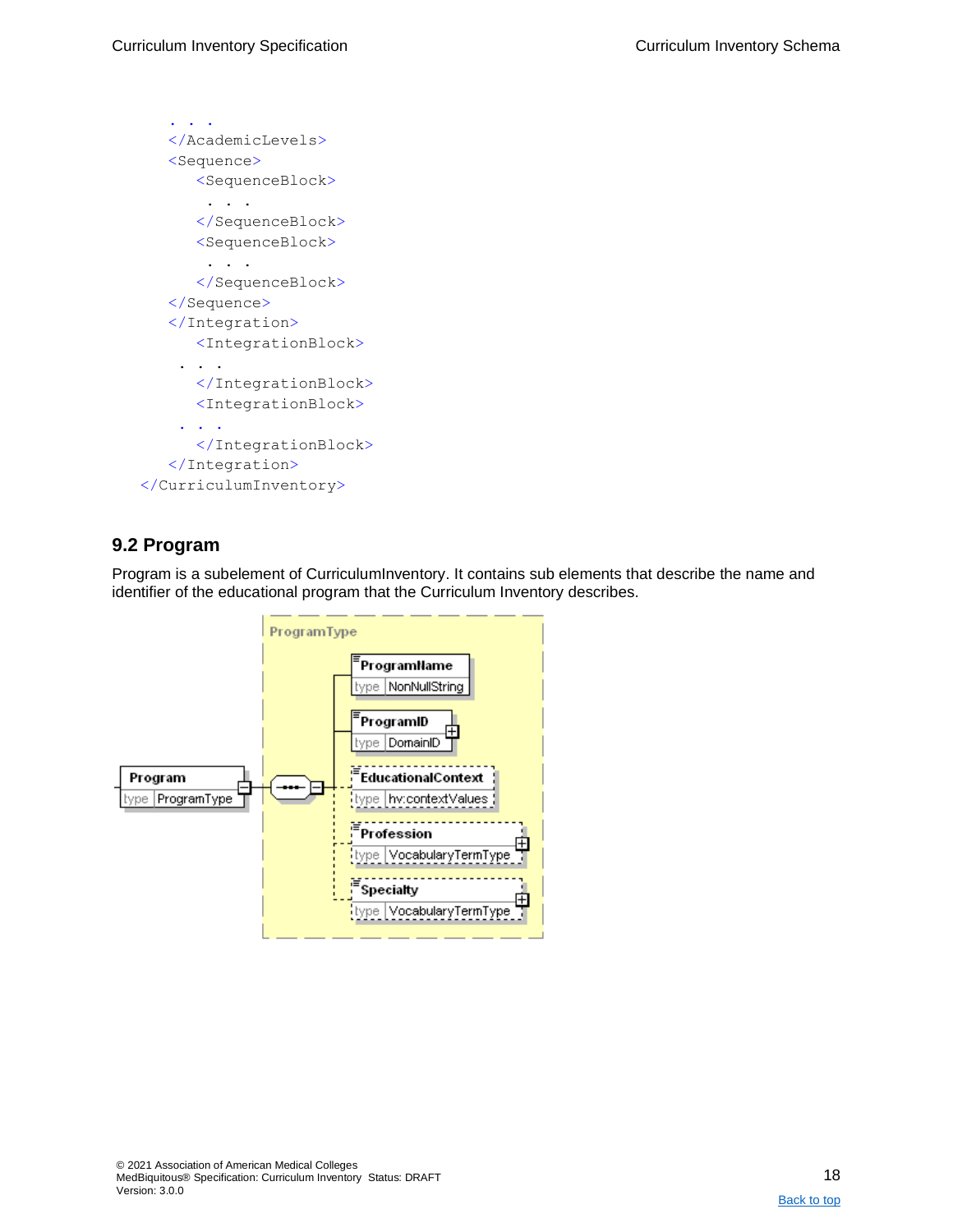### **Program Element Information**

<span id="page-18-0"></span>

| <b>Element</b> | <b>Description</b>                                                                                                                                         | <b>Required</b> | <b>Multiplicity</b> | <b>Datatype</b> |
|----------------|------------------------------------------------------------------------------------------------------------------------------------------------------------|-----------------|---------------------|-----------------|
| Program        | Program contains the name and identifier of the educational program<br>that the Curriculum Inventory describes.                                            | Required        | 1                   | Container       |
| ProgramName    | The name of the educational program. In many cases, this is the<br>degree offered, such as M.D.                                                            | Required        | 1                   | Non-null string |
| ProgramID      | A unique identifier for this educational program. ProgramID has the<br>following attribute:                                                                | Required        | 1                   | Non-null string |
|                | domain                                                                                                                                                     |                 |                     |                 |
|                | Defines the organization that is the source of the unique identifier.<br>domain has the following format:                                                  |                 |                     |                 |
|                | idd:domainname:localidentifier                                                                                                                             |                 |                     |                 |
|                | Where:                                                                                                                                                     |                 |                     |                 |
|                | domainname is an internet domain name that is a valid URN authority<br>(see RFC 3986 - URI) and is owned by the organization issuing the<br>unique ID. and |                 |                     |                 |
|                | localidentifer is a local identifier for the type of unique ID.                                                                                            |                 |                     |                 |
|                | For example:                                                                                                                                               |                 |                     |                 |
|                | idd:aamc.org:cip                                                                                                                                           |                 |                     |                 |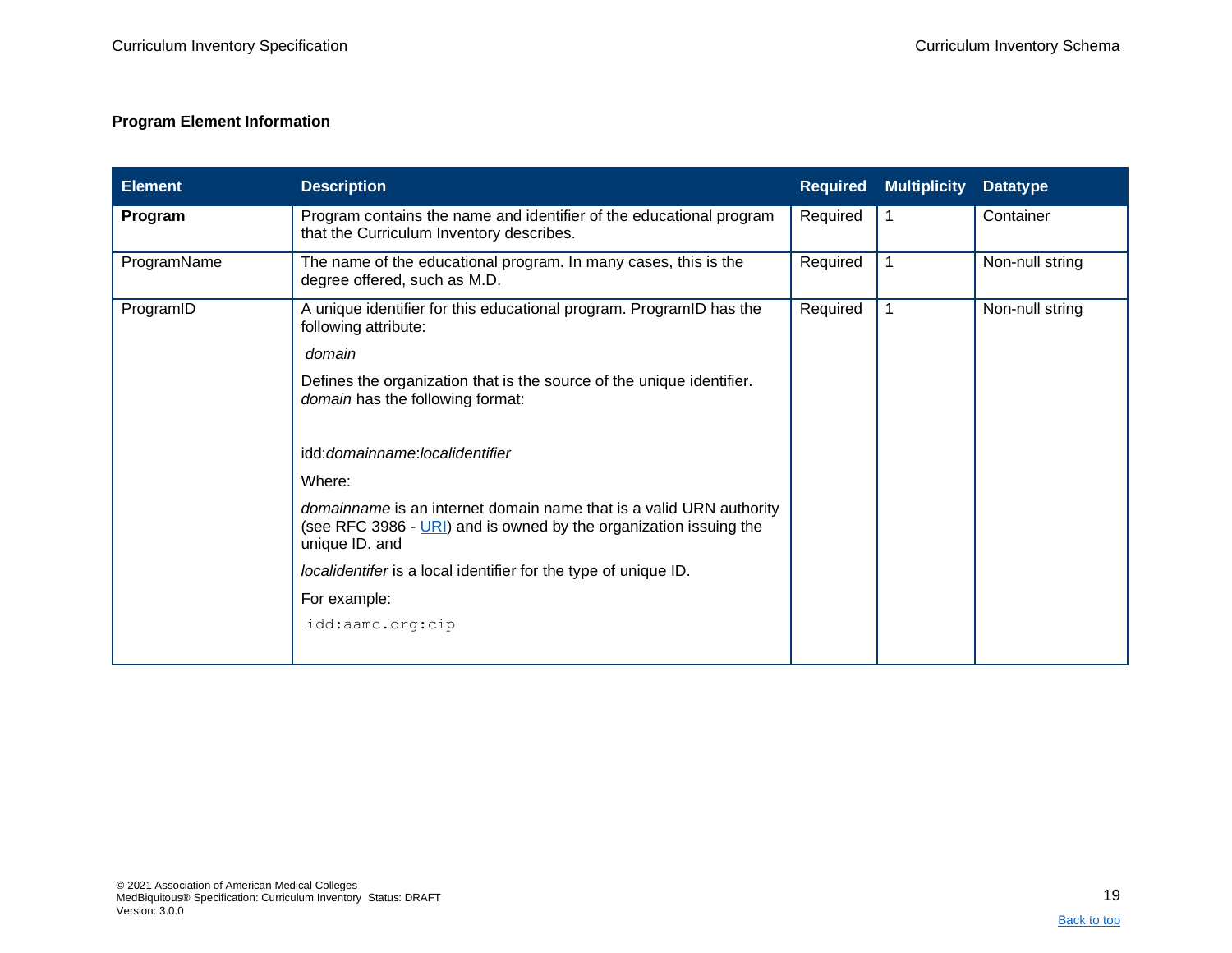| <b>Element</b>     | <b>Description</b>                                                                                                                                                                                                                                                                                                                                                 | <b>Required</b> | <b>Multiplicity</b> | <b>Datatype</b>                               |
|--------------------|--------------------------------------------------------------------------------------------------------------------------------------------------------------------------------------------------------------------------------------------------------------------------------------------------------------------------------------------------------------------|-----------------|---------------------|-----------------------------------------------|
| EducationalContext | The educational environment for which the learning activity is<br>intended. Values come from the Healthcare LOM vocabulary for<br>educational context. Valid values are:                                                                                                                                                                                           | Optional        | 0 or 1              | Restricted<br>See Description for<br>details. |
|                    | patient education<br>caregiver education<br>primary education<br>secondary education<br>vocational training<br>undergraduate education<br>undergraduate professional education<br>graduate professional education<br>continuing professional development                                                                                                           |                 |                     |                                               |
| Profession         | The health profession for which the curriculum is intended or which<br>the curriculum is intended to produce. For example, physician,<br>registered nurse, etc. See MEDBIQ LO.10.1-2008 Healthcare<br>Learning Object Metadata Specifications and Description Document<br>Appendix 2 for a hierarchical list of recommended values [Healthcare<br>LOM <sub>I</sub> | Optional        | $0$ or 1            | Non-null string                               |
|                    | Profession has the following attributes:<br>source<br>The taxonomy or vocabulary serving as the source of the profession.<br>For Healthcare LOM version 1, use HEALTHCARE LOMv1                                                                                                                                                                                    |                 |                     |                                               |
|                    | sourceID<br>The unique identifier assigned to this taxonomic reference within the<br>taxonomy or vocabulary. To view identifiers for the Healthcare LOM<br>list of professions, see: http://www.medbiq.org/hlomv1/profession                                                                                                                                       |                 |                     |                                               |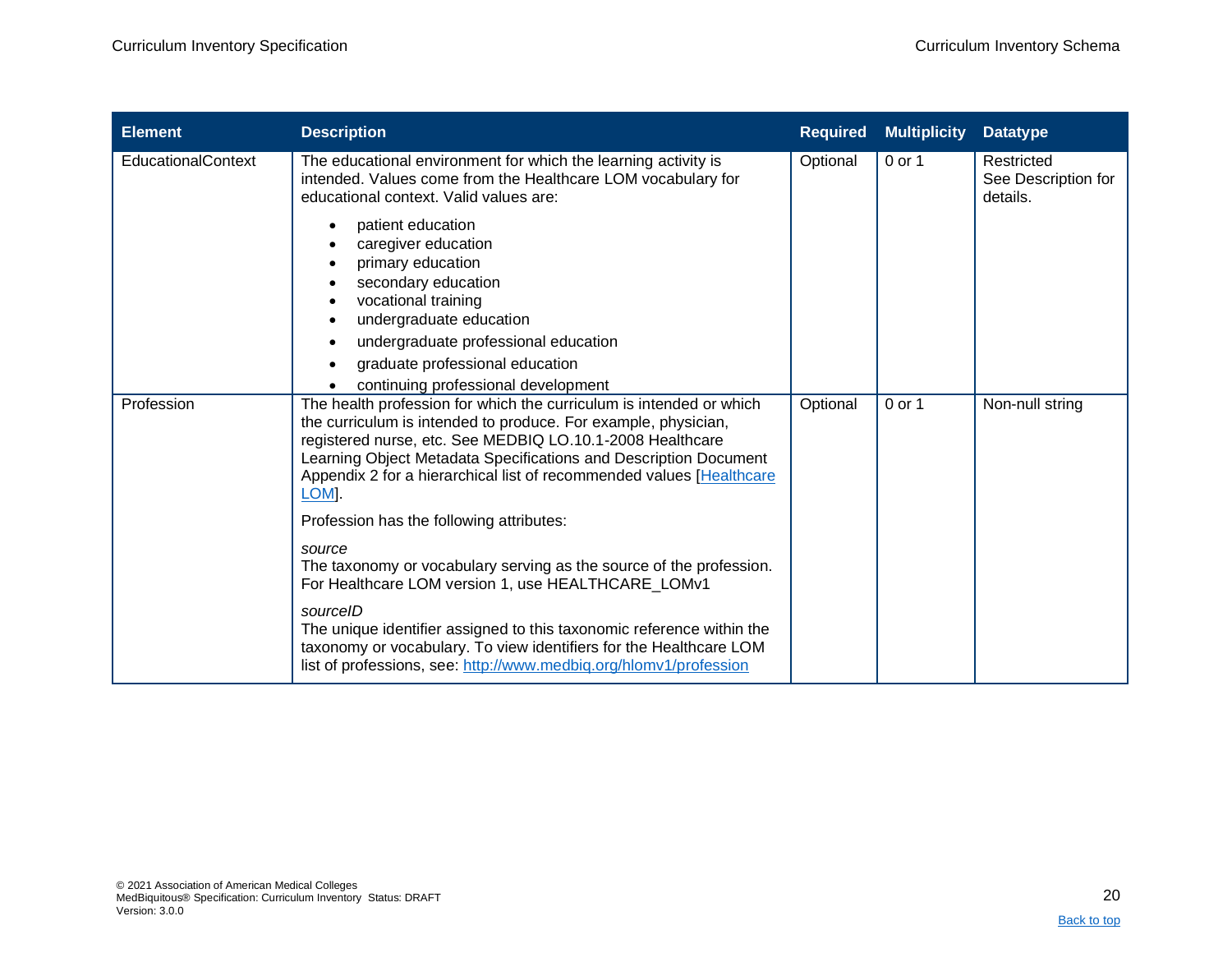| <b>Element</b> | <b>Description</b>                                                                                                                                                                                                                                                                                                                                                     | <b>Required</b> | <b>Multiplicity</b> | <b>Datatype</b> |
|----------------|------------------------------------------------------------------------------------------------------------------------------------------------------------------------------------------------------------------------------------------------------------------------------------------------------------------------------------------------------------------------|-----------------|---------------------|-----------------|
| Specialty      | The healthcare specialty within a profession for which the curriculum<br>is intended or which the curriculum is intended to produce. For<br>example, cardiology. See MEDBIQ LO.10.1-2008 Healthcare<br>Learning Object Metadata Specifications and Description Document<br>Appendix 2 for a hierarchical list of recommended values [Healthcare]<br>LOM <sub>I</sub> . | Optional        | 0 or 1              | Non-null string |
|                | Specialty has the following optional attributes:                                                                                                                                                                                                                                                                                                                       |                 |                     |                 |
|                | source<br>The taxonomy or vocabulary serving as the source of the specialty.<br>For Healthcare LOM version 1, use HEALTHCARE LOMv1                                                                                                                                                                                                                                     |                 |                     |                 |
|                | sourcelD<br>The unique identifier assigned to this taxonomic reference within the<br>taxonomy or vocabulary. The view identifiers for the Healthcare LOM<br>list of specialties, see: http://www.medbig.org/hlomv1/specialty                                                                                                                                           |                 |                     |                 |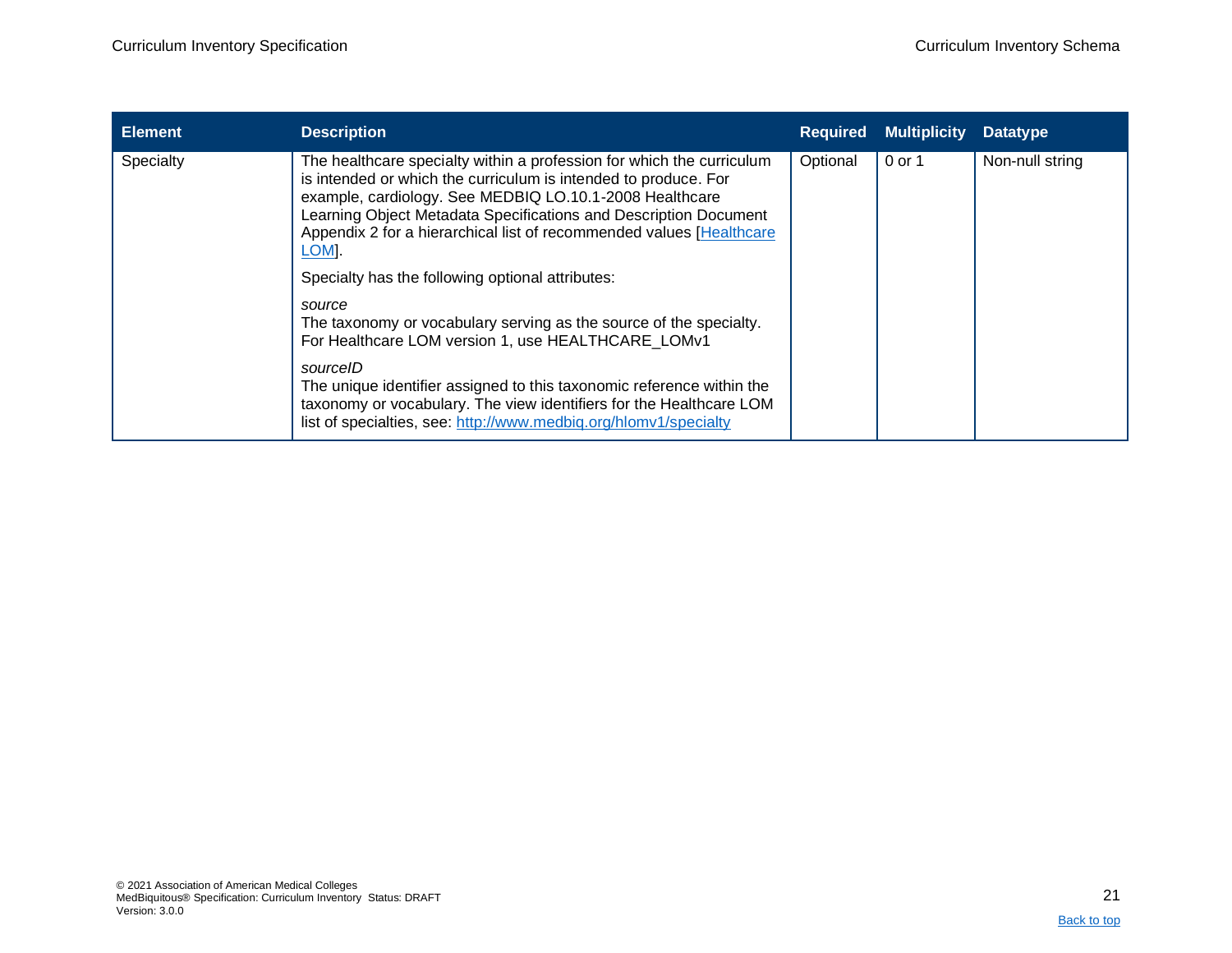```
<Program>
   <ProgramName>M.D.</ProgramName>
   <ProgramID domain="idd:aamc.org:program">5678</ProgramID>
</Program>
```
## <span id="page-21-0"></span>**9.3 Events**

Events is a sub element of CurriculumInventory. It contains sub elements that describe information about the education and assessment events that comprise the curriculum.

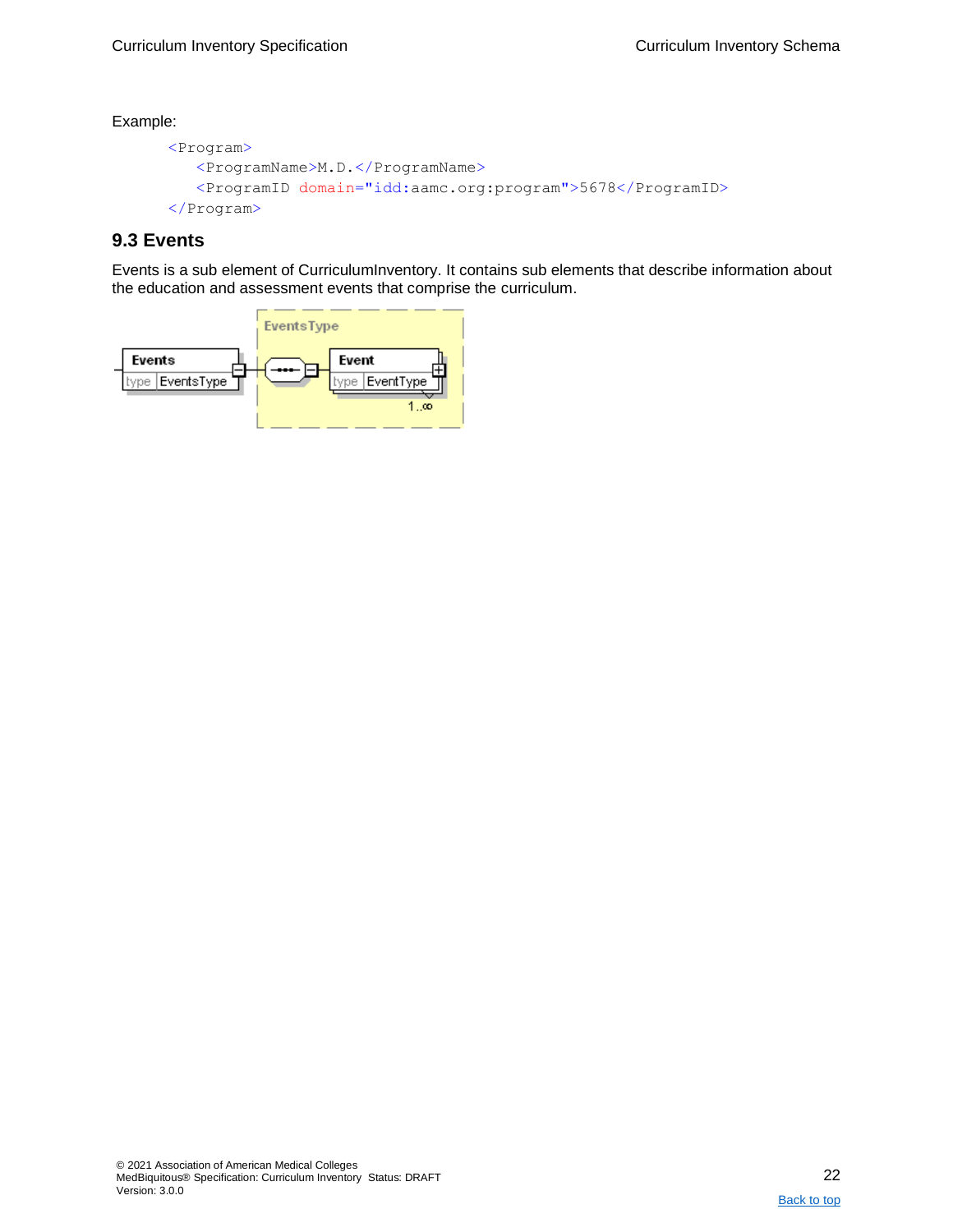### **Events Element Information**

<span id="page-22-0"></span>

| <b>Element</b> | <b>Description</b>                                                                                                                                                                                                                                                                                                     | <b>Required</b> | <b>Multiplicity</b> | <b>Datatype</b> |
|----------------|------------------------------------------------------------------------------------------------------------------------------------------------------------------------------------------------------------------------------------------------------------------------------------------------------------------------|-----------------|---------------------|-----------------|
| <b>Events</b>  | Events contains sub elements that describe information about the<br>education and assessment events that comprise the curriculum                                                                                                                                                                                       | Required        |                     | Container       |
| Event          | Event contains subelements that describe a single education or<br>assessment event. Examples of events include: lecture, problem-based<br>learning activity, virtual patient activity, Simulation activity, seminar, lab,<br>and bedside learning activity, to name a few. For more information, see<br>section Event. | Required        | 1 or more           | Container       |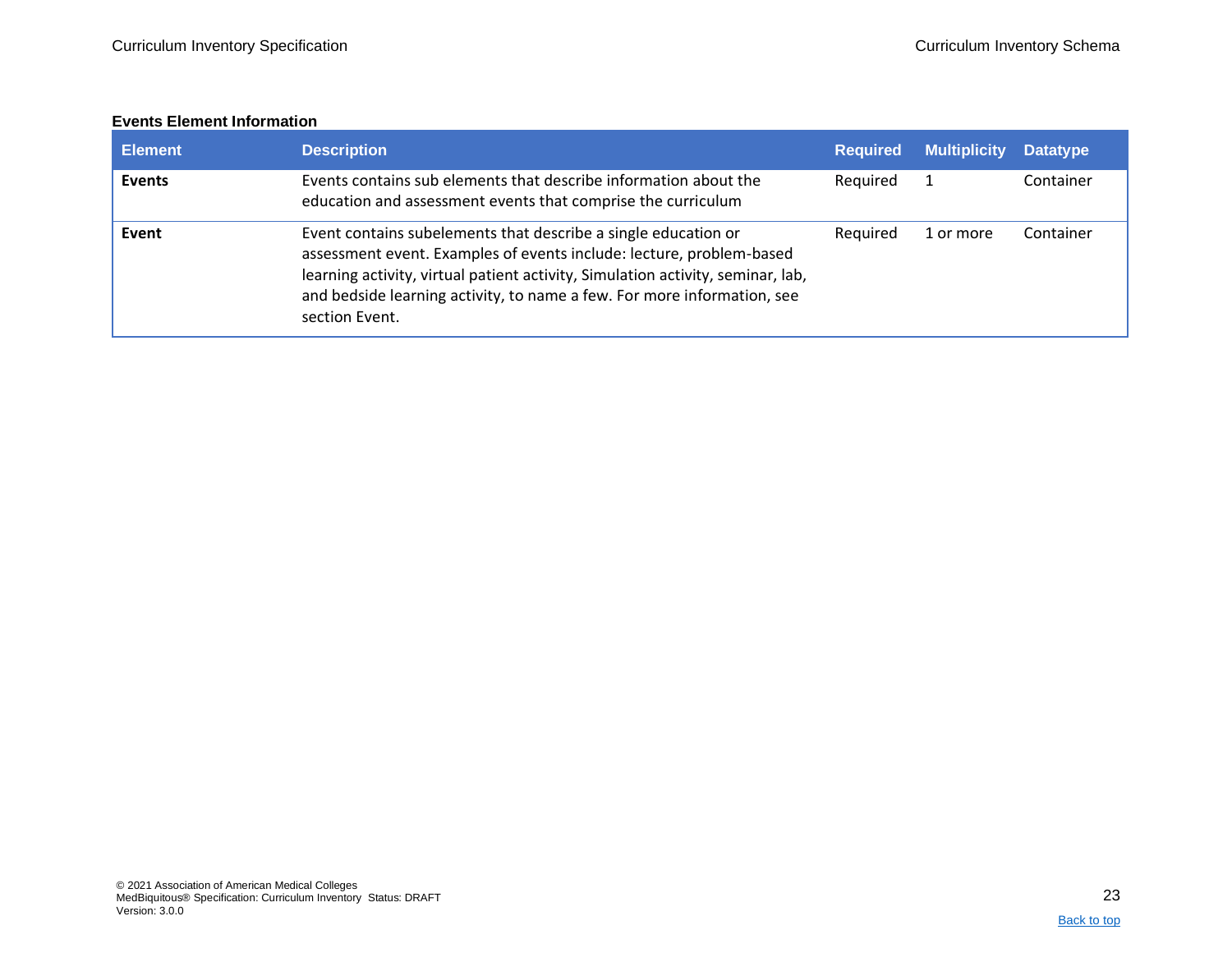```
<Events>
   <Event>
    . . .
   </Event>
   <Event>
    . . .
   </Event>
</Events>
```
#### <span id="page-23-0"></span>**9.3.1 Event**

Event contains subelements that describe a single education or assessment event. Examples of events include: lecture, problem-based learning activity, virtual patient activity, Simulation activity, seminar, lab, and bedside learning activity, to name a few. Events can be combined to form a sequence block within a curriculum. Events may reference learning objectives, competencies, or learning outcomes captured in expectations, as well as curricular themes, known as integration blocks. A single event may occur in multiple sequence blocks within the curriculum.

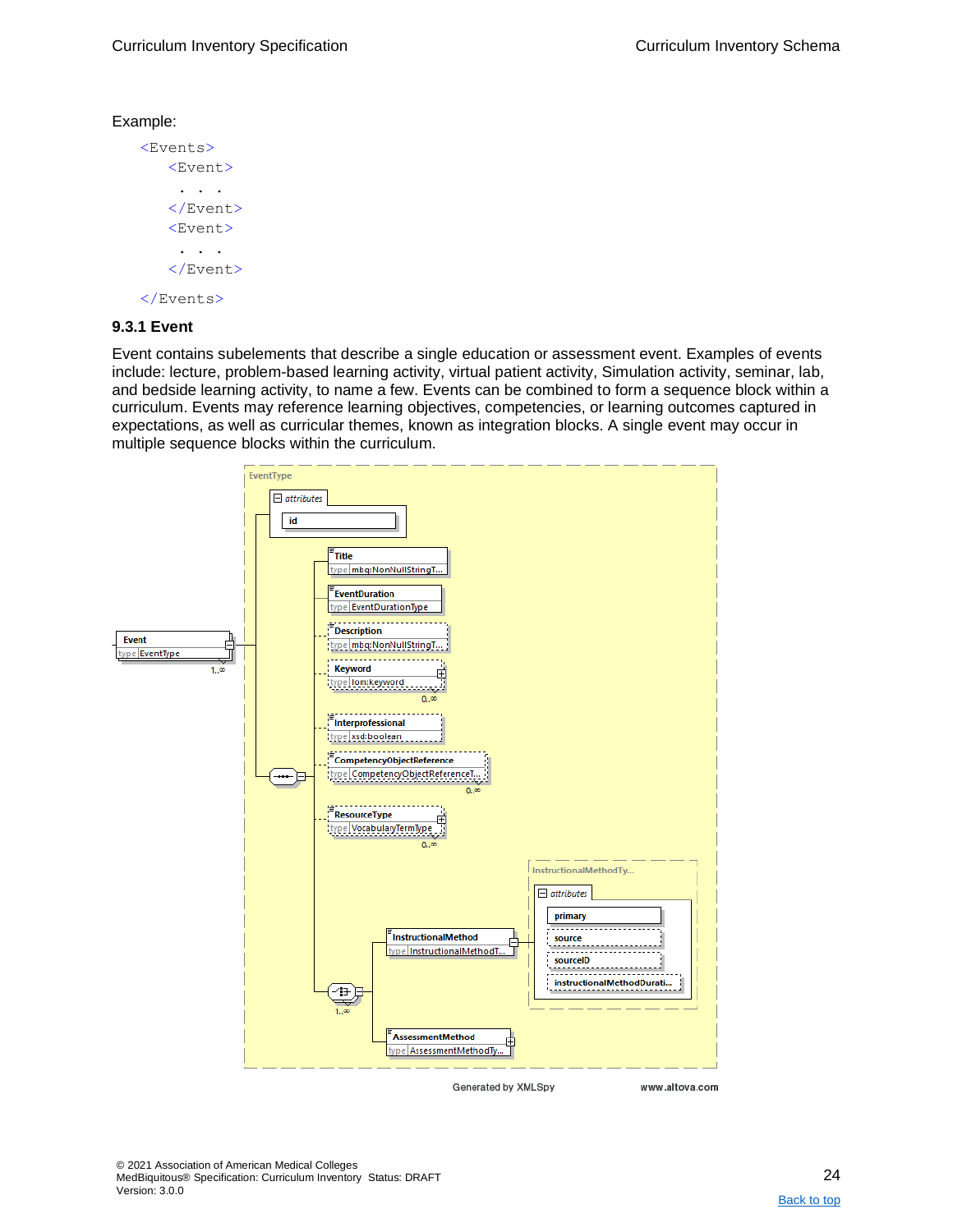### *Event Element Information*

| <b>Element</b>            | <b>Description</b>                                                                                                                                                                                                           | <b>Required</b> | <b>Multiplicity</b> | <b>Datatype</b>                                                                     |
|---------------------------|------------------------------------------------------------------------------------------------------------------------------------------------------------------------------------------------------------------------------|-----------------|---------------------|-------------------------------------------------------------------------------------|
| <b>Event</b>              | Events contains sub elements that describe information about the<br>education and assessment events that comprise the curriculum.                                                                                            | Required        |                     | Container                                                                           |
|                           | Event has the following attributes:                                                                                                                                                                                          |                 |                     |                                                                                     |
|                           | id<br>A unique identifier for this event. The identifier must be unique<br>within the scope of this report. Use of the id attribute is required.                                                                             |                 |                     |                                                                                     |
| <b>Title</b>              | A title for this education or assessment event.                                                                                                                                                                              | Required        | $\mathbf{1}$        | Non-null<br>string                                                                  |
| EventDuration             | The duration of the event in hours and/or minutes. For example,<br>PT20H indicates 20 hours.                                                                                                                                 | Required        | $\mathbf{1}$        | <b>Duration</b><br>(restricted to<br>hours and/or<br>minutes)                       |
| Description               | A free text description of the education or assessment event.                                                                                                                                                                | Optional        | 0 or 1              | Non-null<br>string                                                                  |
| Keyword                   | An important concept or topic related to the event.<br>Keyword uses the keyword type and custom attributes from<br>Healthcare Learning Object Metadata.                                                                      | Optional        | 0 or more           | For more<br>information<br>see MEDBIQ<br>LO.10.1-2008<br><b>Healthcare</b><br>LOM]. |
| Interprofessional         | An indicator as to whether or not this event is designed to engage<br>students of different health professions as teams. The default<br>value is false.                                                                      | Optional        | $0$ or 1            | <b>Boolean</b>                                                                      |
| CompetencyObjectReference | A reference to the unique id for a learning objective, competency,<br>learning outcome, (all of which are known as competency objects)<br>associated with this event. CompetencyObjectReference has the<br>following format: | Optional        | 0 or more           | Restricted (to<br>conformant<br>XPath)                                              |
|                           | /CurriculumInventory/Expectations/CompetencyObject<br>[lom:lom/lom:general/lom:identifier/lom:entry='X']<br>All in one line, where $X$ is the id of a Competency Object in this<br>Curriculum Inventory.                     |                 |                     | See section<br>4.2 Identifying<br>Data through<br>XPath for<br>more<br>information  |
|                           |                                                                                                                                                                                                                              |                 |                     |                                                                                     |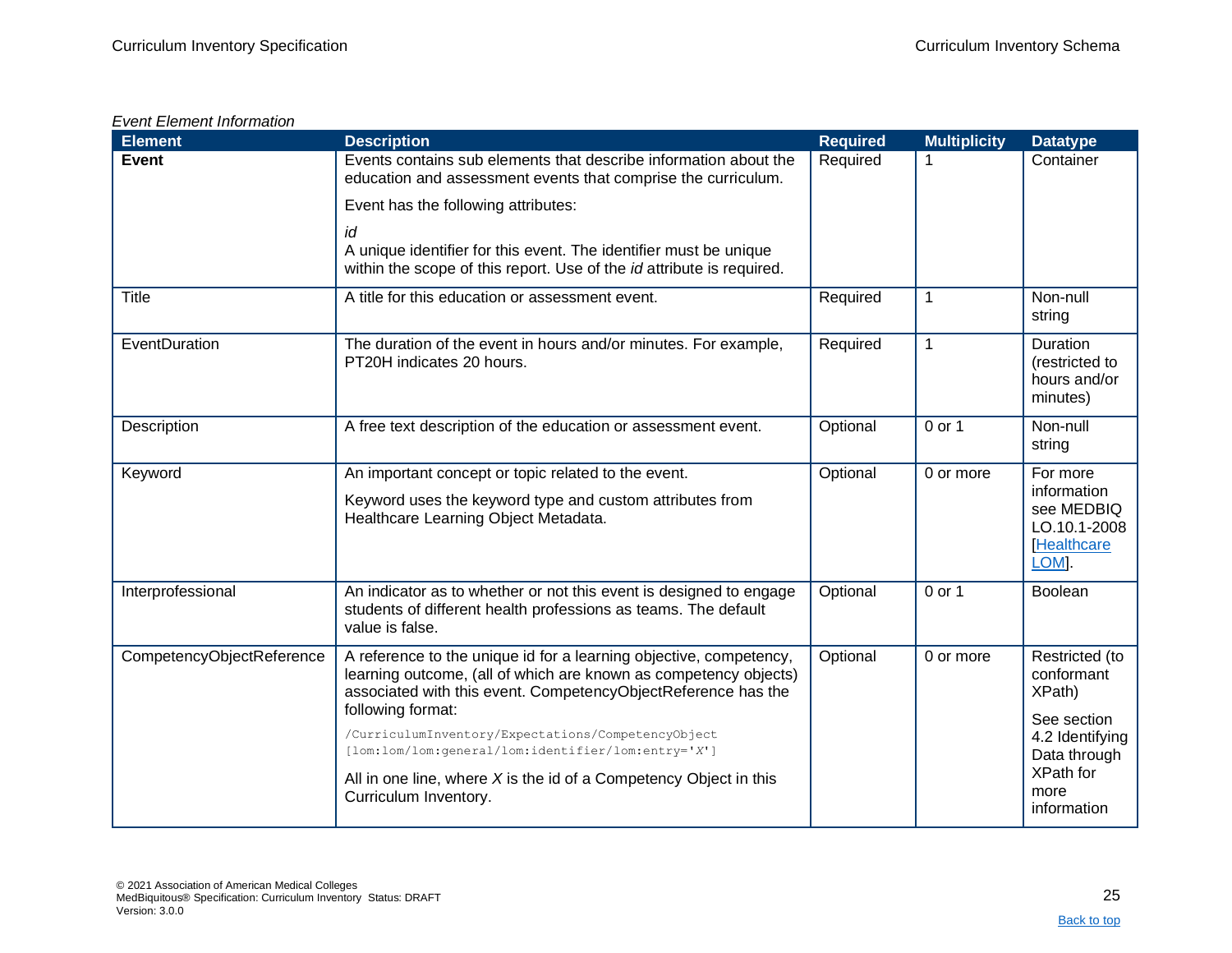| <b>Element</b> | <b>Description</b>                                                                                                                                                                                       | <b>Required</b> | <b>Multiplicity</b> | <b>Datatype</b>    |
|----------------|----------------------------------------------------------------------------------------------------------------------------------------------------------------------------------------------------------|-----------------|---------------------|--------------------|
| ResourceType   | A type of resource used in this event. A recommended list is<br>available as part of the Curriculum Inventory Standardized<br>Instructional and Assessment Methods and Resource Types<br>[Vocabularies]. | Optional        | 0 or more           | Non-null<br>string |
|                | Resource has the following attributes:                                                                                                                                                                   |                 |                     |                    |
|                | source<br>The taxonomy or vocabulary serving as the source of the resource<br>type.                                                                                                                      |                 |                     |                    |
|                | sourcelD<br>the unique identifier assigned to this taxonomic reference within<br>the taxonomy or vocabulary                                                                                              |                 |                     |                    |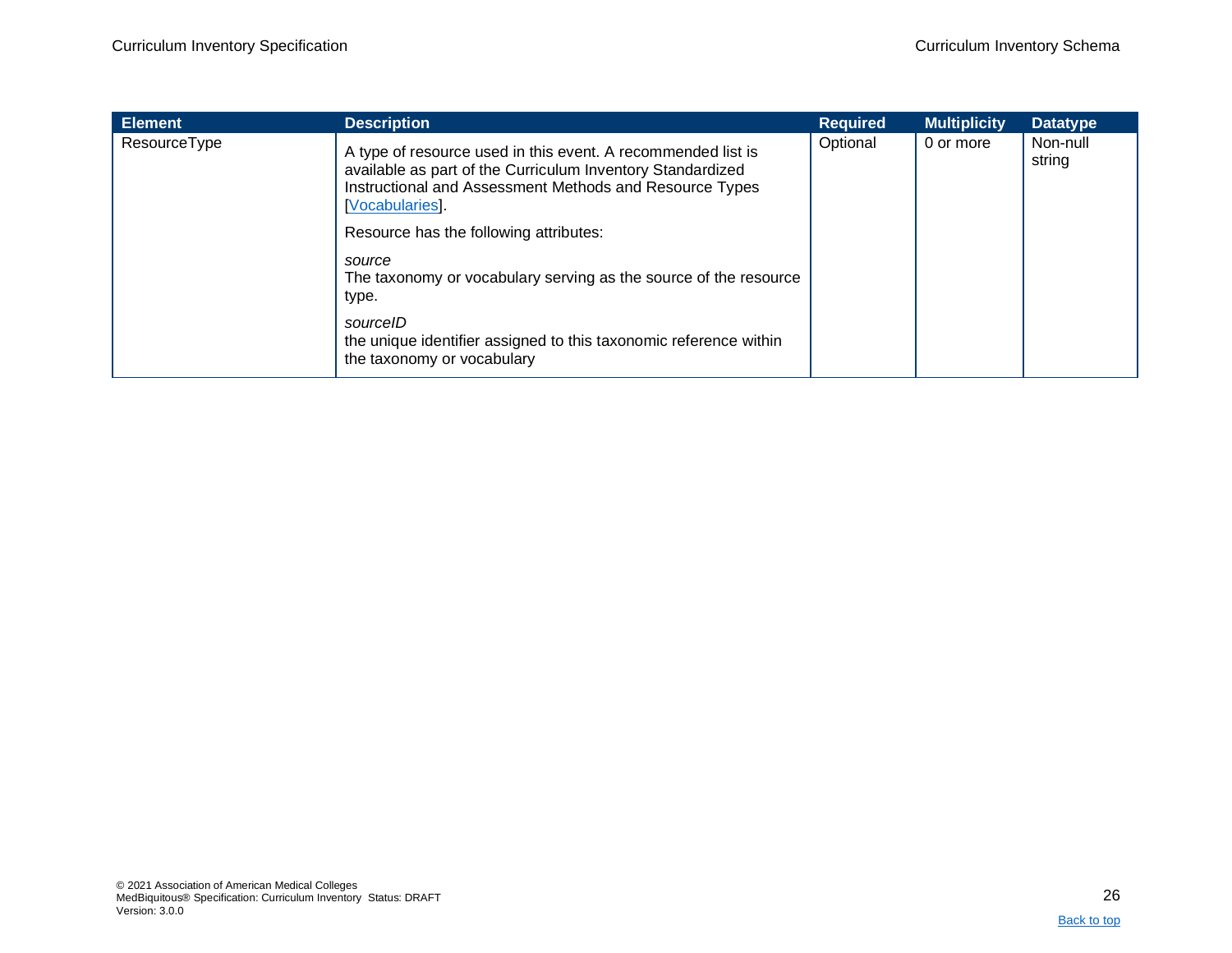| <b>Element</b>      | <b>Description</b>                                                                                                                                                                                                                                                                                                                                   | <b>Required</b>                                                             | <b>Multiplicity</b> | <b>Datatype</b>    |
|---------------------|------------------------------------------------------------------------------------------------------------------------------------------------------------------------------------------------------------------------------------------------------------------------------------------------------------------------------------------------------|-----------------------------------------------------------------------------|---------------------|--------------------|
| InstructionalMethod | An instructional method used in this event. It is strongly<br>recommended that communities using the Curriculum Inventory to<br>share information use an agreed upon set of terms. A<br>recommended list is available as part of the Curriculum Inventory<br>Standardized Instructional and Assessment Methods and<br>Resource Types [Vocabularies]. | Either<br>Instructional<br>Method or<br>Assessment<br>Method is<br>required | 0 or more           | Non-null<br>string |
|                     | InstructionalMethod has the following attributes:                                                                                                                                                                                                                                                                                                    |                                                                             |                     |                    |
|                     | primary<br>Indicates whether or not this instructional method is the primary<br>instructional method of the event. Use of the primary attribute is<br>required. Valid values are true and false. One instructional method<br>must be marked as primary for an instructional event.                                                                   |                                                                             |                     |                    |
|                     | source<br>The taxonomy or vocabulary serving as the source of the<br>InstructionalMethod.                                                                                                                                                                                                                                                            |                                                                             |                     |                    |
|                     | sourcelD<br>The unique identifier assigned to this taxonomic reference within<br>the taxonomy or vocabulary                                                                                                                                                                                                                                          |                                                                             |                     |                    |
|                     | instructionalMethodDuration                                                                                                                                                                                                                                                                                                                          |                                                                             |                     |                    |
|                     | This attribute allows the amount of time for an instructional<br>method to be documented using the following patterns:                                                                                                                                                                                                                               |                                                                             |                     |                    |
|                     | " $PT\ddot{\text{d+H}}\text{PT}\ddot{\text{d+H}}$   $PT\ddot{\text{d+H}}$   $PT\ddot{\text{d+M}}$ "                                                                                                                                                                                                                                                  |                                                                             |                     |                    |
|                     | Where H is hours, M is minutes. Time can be represented as<br>hours and minutes $(PT\ddot{\text{d}+H}\ddot{\text{d}+M})$ , hours $(PT\ddot{\text{d}+H})$ , or minutes<br>$(PT\ddot{d}+M).$                                                                                                                                                           |                                                                             |                     |                    |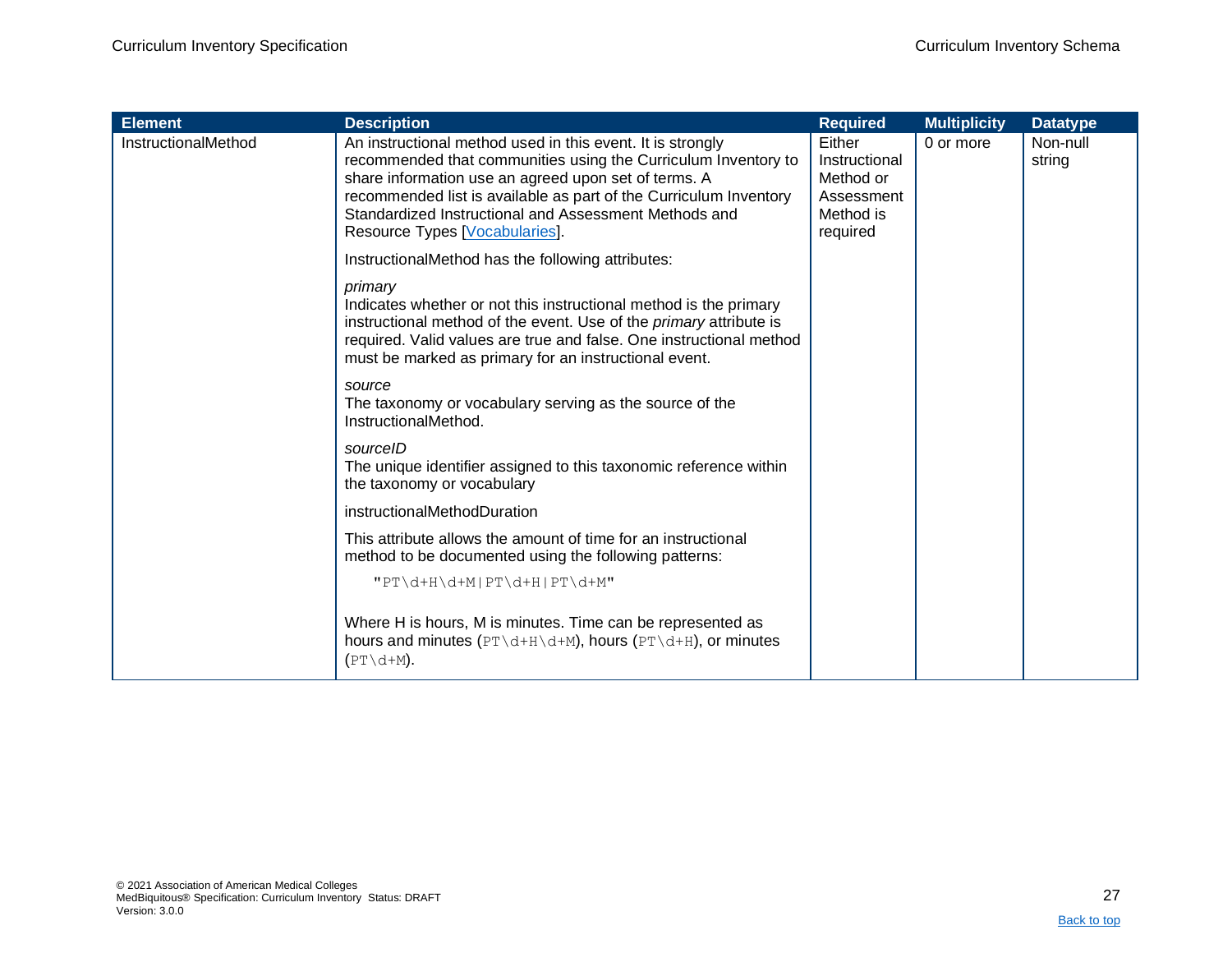| <b>Element</b>   | <b>Description</b>                                                                                                                                                                                                                                                                                                                                                                                  | <b>Required</b>                                                             | <b>Multiplicity</b> | <b>Datatype</b>    |
|------------------|-----------------------------------------------------------------------------------------------------------------------------------------------------------------------------------------------------------------------------------------------------------------------------------------------------------------------------------------------------------------------------------------------------|-----------------------------------------------------------------------------|---------------------|--------------------|
| AssessmentMethod | An assessment method used in this event. It is strongly<br>recommended that communities using the Curriculum Inventory to<br>share information use an agreed upon set of terms. A<br>recommended list is available as part of the Curriculum Inventory<br>Standardized Instructional and Assessment Methods and<br>Resource Types [Vocabularies].<br>AssessmentMethod has the following attributes: | Either<br>Instructional<br>Method or<br>Assessment<br>Method is<br>required | 0 or more           | Non-null<br>string |
|                  | purpose<br>Indicates whether the assessment is used for formative or<br>summative assessment. Use of the <i>purpose</i> attribute is required.<br>Valid values are Formative and Summative.                                                                                                                                                                                                         |                                                                             |                     |                    |
|                  | source<br>The taxonomy or vocabulary serving as the source of the<br>assessment method.                                                                                                                                                                                                                                                                                                             |                                                                             |                     |                    |
|                  | sourcelD<br>The unique identifier assigned to this taxonomic reference within<br>the taxonomy or vocabulary                                                                                                                                                                                                                                                                                         |                                                                             |                     |                    |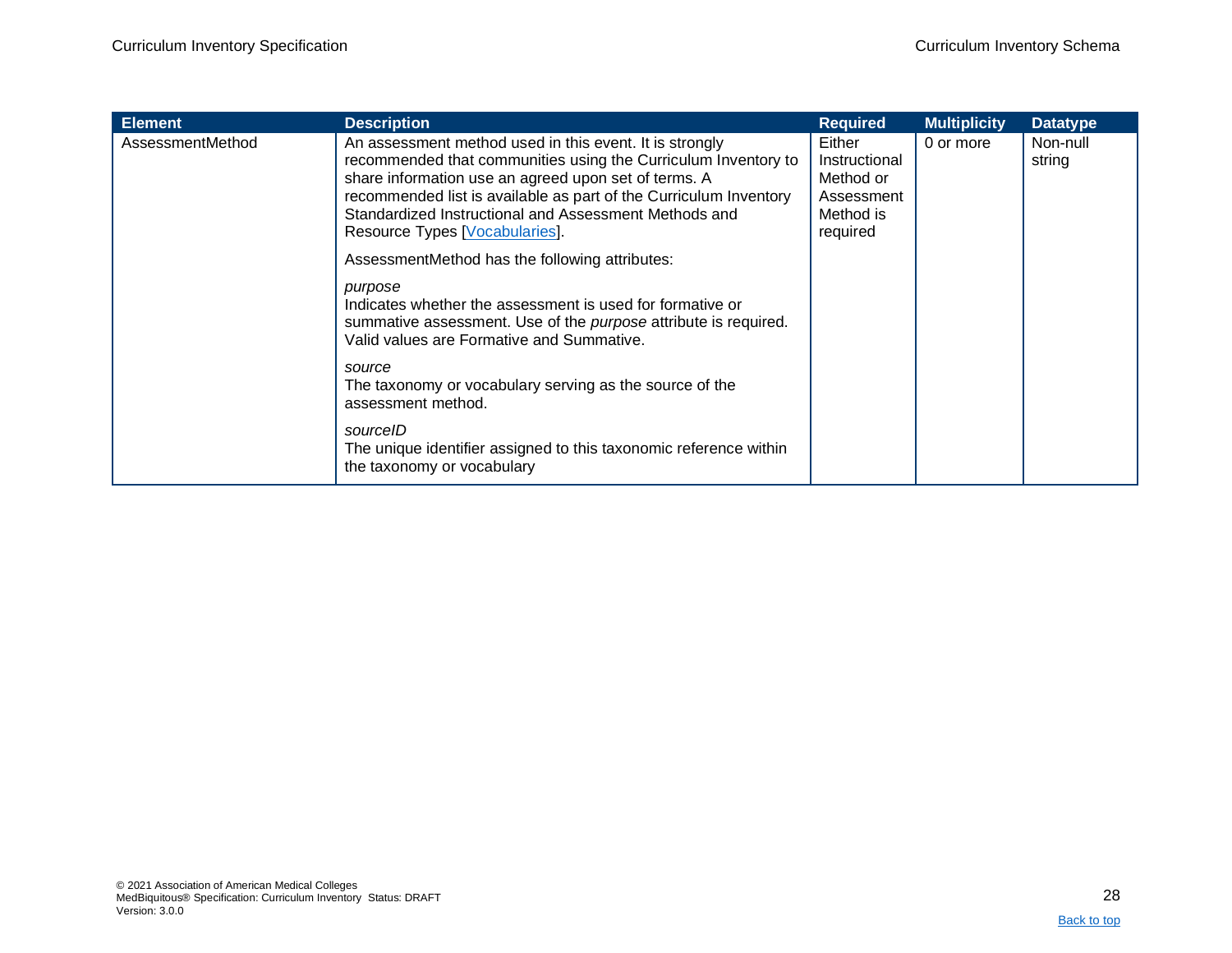```
<Event id="E1">
   <Title>White Coat Ceremony</Title>
  <EventDuration>PT2H</EventDuration>
   <Description>First year students are given their white coats to 
  mark the transition to clinical rotations. The ceremony includes 
   a declaration of professional values. </Description>
   <Keyword hx:source="MeSH" hx:id="D010817">
     <hx:string>Physician-Patient Relations</hx:string>
   </Keyword>
   <Keyword hx:source="MeSH" hx:id="D012945">
     <hx:string>Social Values</hx:string>
   </Keyword>
   <Interprofessional>false</Interprofessional>
   <CompetencyObjectReference>/CurriculumInventory/Expectations/Comp
   etencyObject[lom:lom/lom:general/lom:identifier/lom:entry='http:/
   /nosuchdomain.edu/zxcvb']</CompetencyObjectReference>
   <InstructionalMethod primary="true"
   instructionalMethodDuration="PT1H">Lecture</InstructionalMethod>
</Event>
```
### <span id="page-28-0"></span>**9.4 Expectations**

The Expectations element is the subelement of CurriculumInventory. Expectations contains subelements that describe the competencies, learning objectives, and learning outcomes implemented in a curriculum and how they are organized into competency frameworks. Expectations may be referenced from events, sequence blocks and integration blocks.

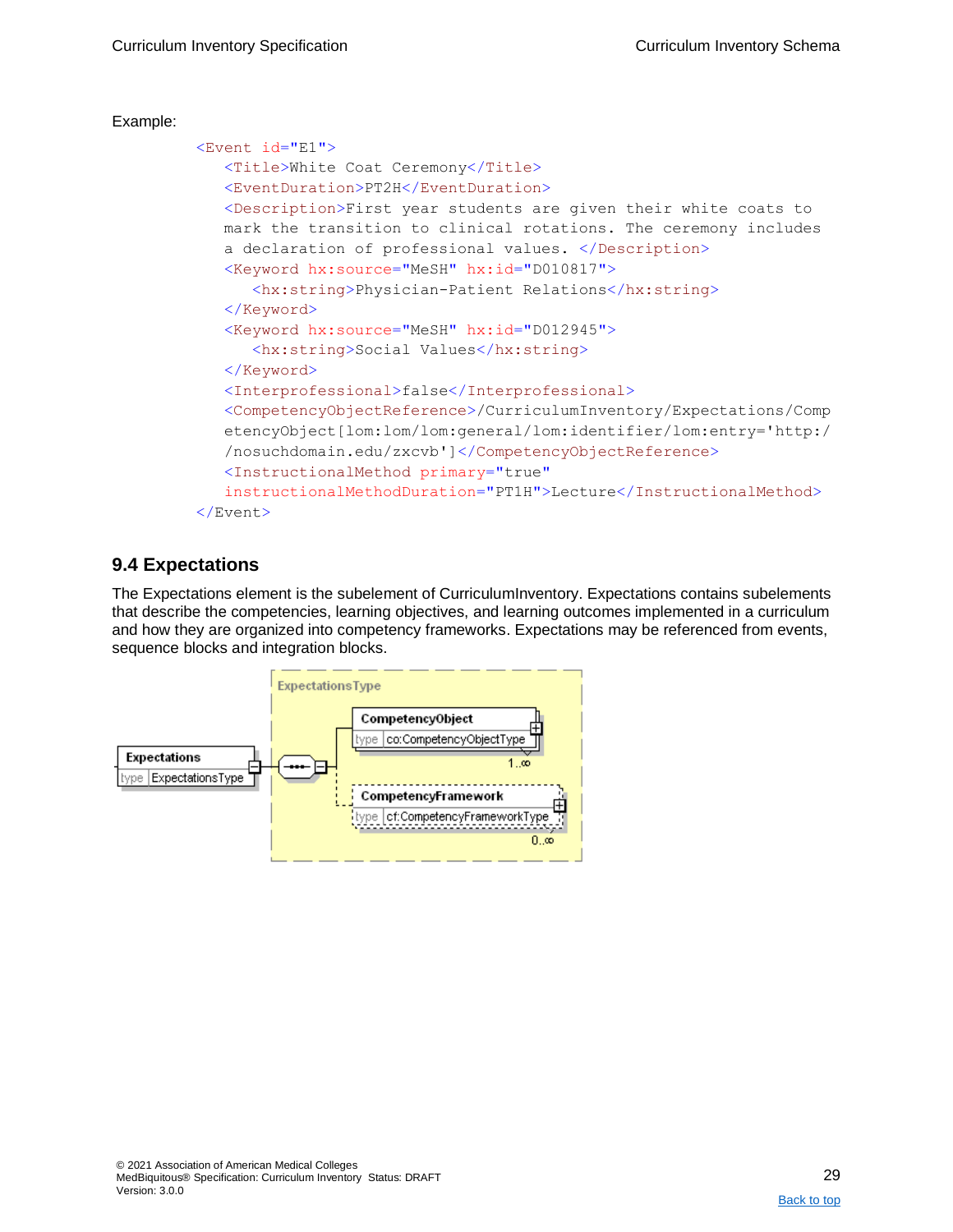### **Expectations Element Information**

<span id="page-29-0"></span>

| <b>Element</b>          | <b>Description</b>                                                                                                                                                                                                             | <b>Required</b> | <b>Multiplicity</b> | <b>Datatype</b>                                                                                                                                                  |
|-------------------------|--------------------------------------------------------------------------------------------------------------------------------------------------------------------------------------------------------------------------------|-----------------|---------------------|------------------------------------------------------------------------------------------------------------------------------------------------------------------|
| <b>Expectations</b>     | Expectations contains subelements that describe the<br>competencies, learning objectives, learning outcomes,<br>milestones, and performance levels implemented in a<br>curriculum and how they are organized.                  | Required        |                     | Container                                                                                                                                                        |
| <b>CompetencyObject</b> | CompetencyObject contains sub elements that define<br>and uniquely identify a competency, learning objective,<br>learning outcome, etc.<br>The CompetencyObject datatype is defined in the<br>Competency Object specification. | Required        | or more             | For more information see the<br><b>MedBiquitous Competency</b><br><b>Object Specifications and</b><br><b>Description Document</b><br><b>Competency Object</b> ]. |
| CompetencyFramework     | CompetencyFramework contains sub elements that<br>describes a set of related competency definitions and<br>their relationships.<br>The Competency Framework datatype is defined in<br>the Competency Framework specification.  | Optional        | 0 or more           | For more information see<br><b>MedBiquitous Competency</b><br>Framework Specifications and<br><b>Description Document</b><br><b>Competency Framework].</b>       |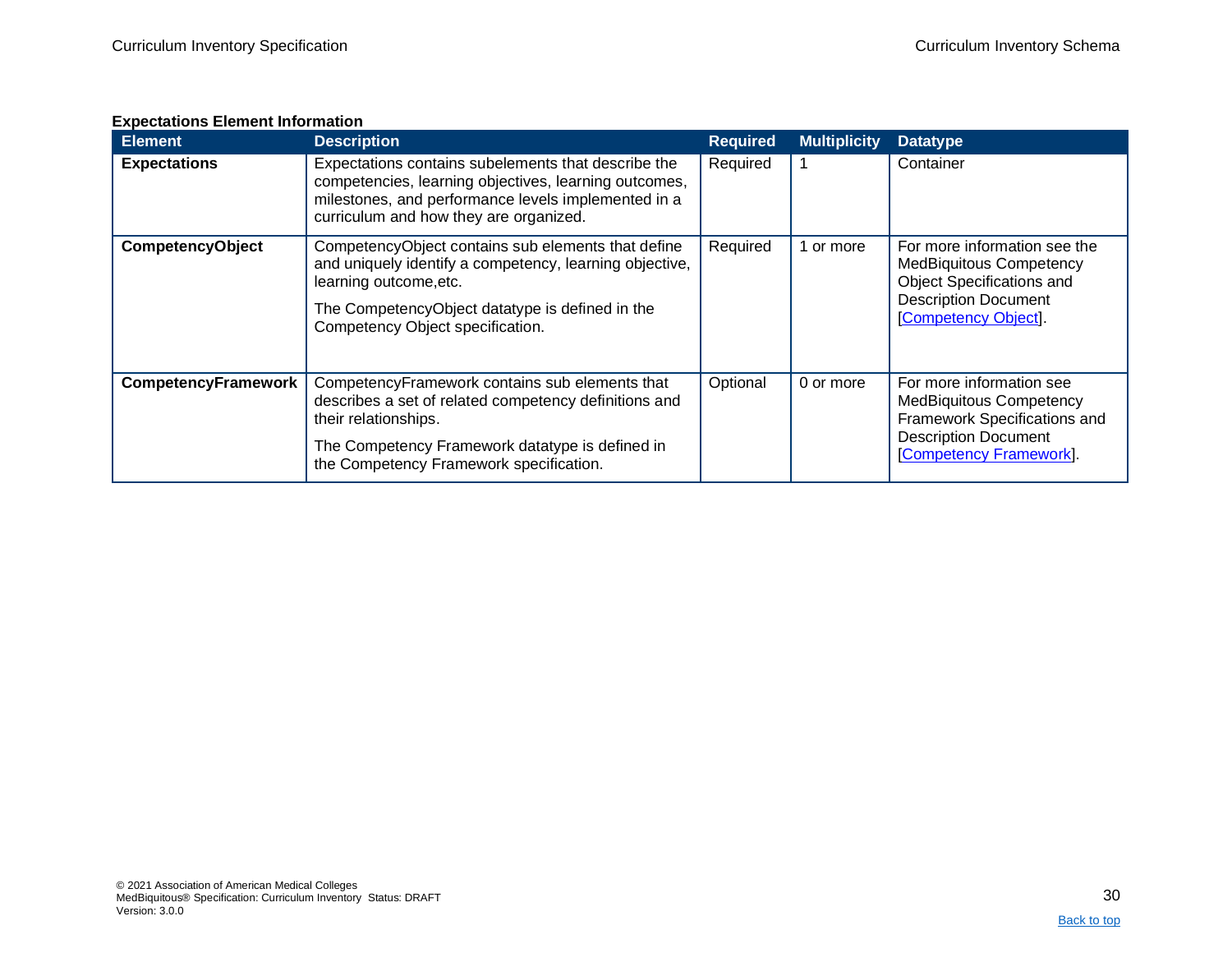```
Example: 
      <Expectations>
         <CompetencyObject>
            <lom:lom>
               <lom:general>
                   <lom:identifier>
                      <lom:catalog>URI</lom:catalog>
                      <lom:entry>http://nosuchdomain.edu/zxcvb</lom:entry>
                   </lom:identifier>
                   <lom:title>
                      <lom:string>Professionalism</lom:string>
                   </lom:title>
               </lom:general>
            \langle/lom:lom>
         </CompetencyObject>
         <CompetencyObject>
         . . . 
         </CompetencyObject>
         <CompetencyObject>
         . . . 
         </CompetencyObject>
         <CompetencyObject>
         . . . 
         </CompetencyObject>
         <CompetencyFramework>
            <lom:lom>
               <lom:general>
                   <lom:identifier>
                      <lom:catalog>URI</lom:catalog>
                      <lom:entry>http://nosuchdomain.edu/framework</lom:entry>
                   </lom:identifier>
               </lom:general>
            \langlelom:lom>
            <cf:Includes>
               <cf:Catalog>URI</cf:Catalog>
               <cf:Entry>http://nosuchdomain.edu/zxcvb</cf:Entry>
            </cf:Includes>
            <cf:Includes>
             . . .
            </cf:Includes>
            <cf:Includes>
             . . .
            </cf:Includes>
         </CompetencyFramework>
      </Expectations>
```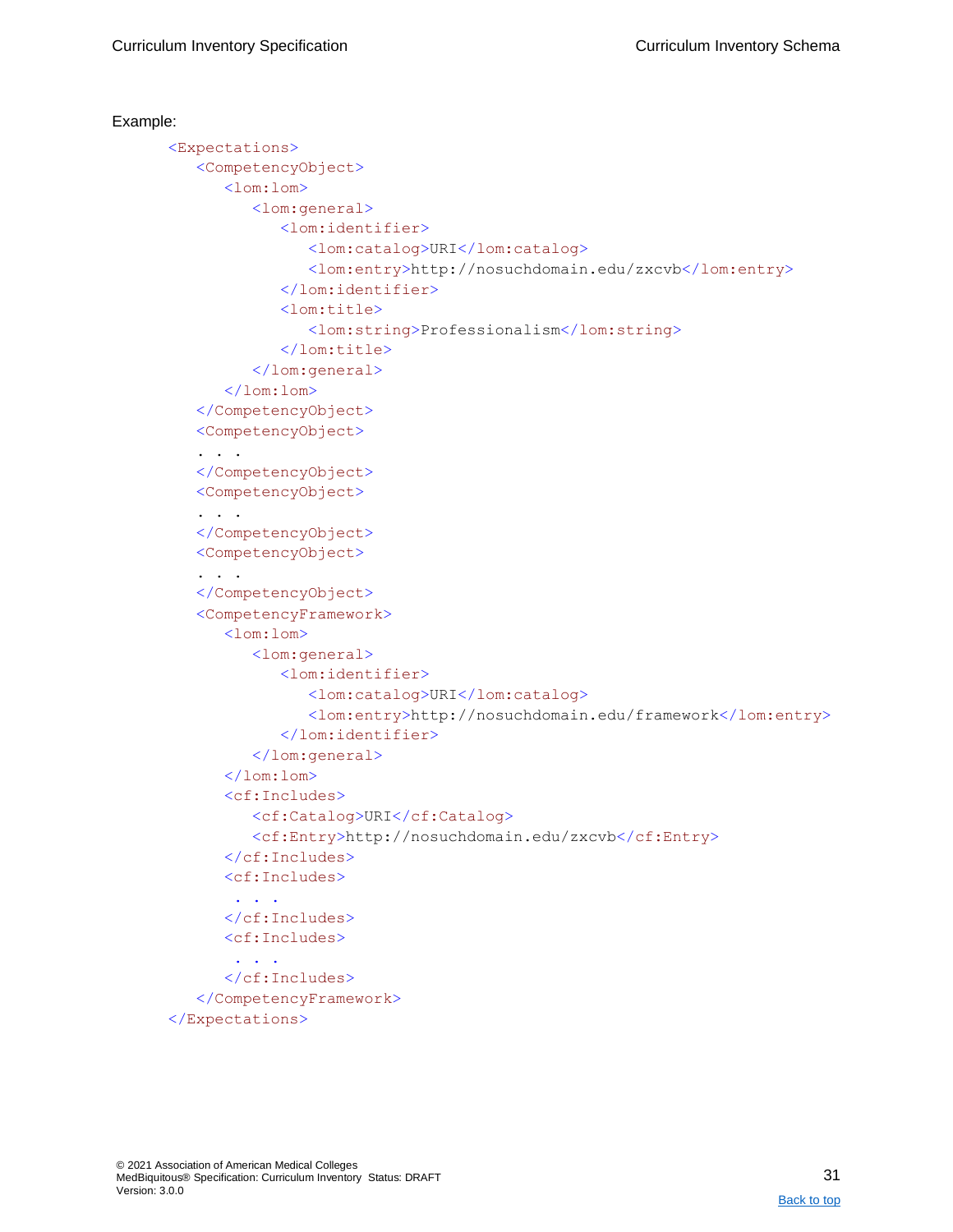## <span id="page-31-0"></span>**9.5 AcademicLevels**

AcademicLevels is the subelement of Curriculum Inventory that defines the levels within an academic program. Many programs use academic years as levels within their curriculum; others use phases or stages of varying lengths.

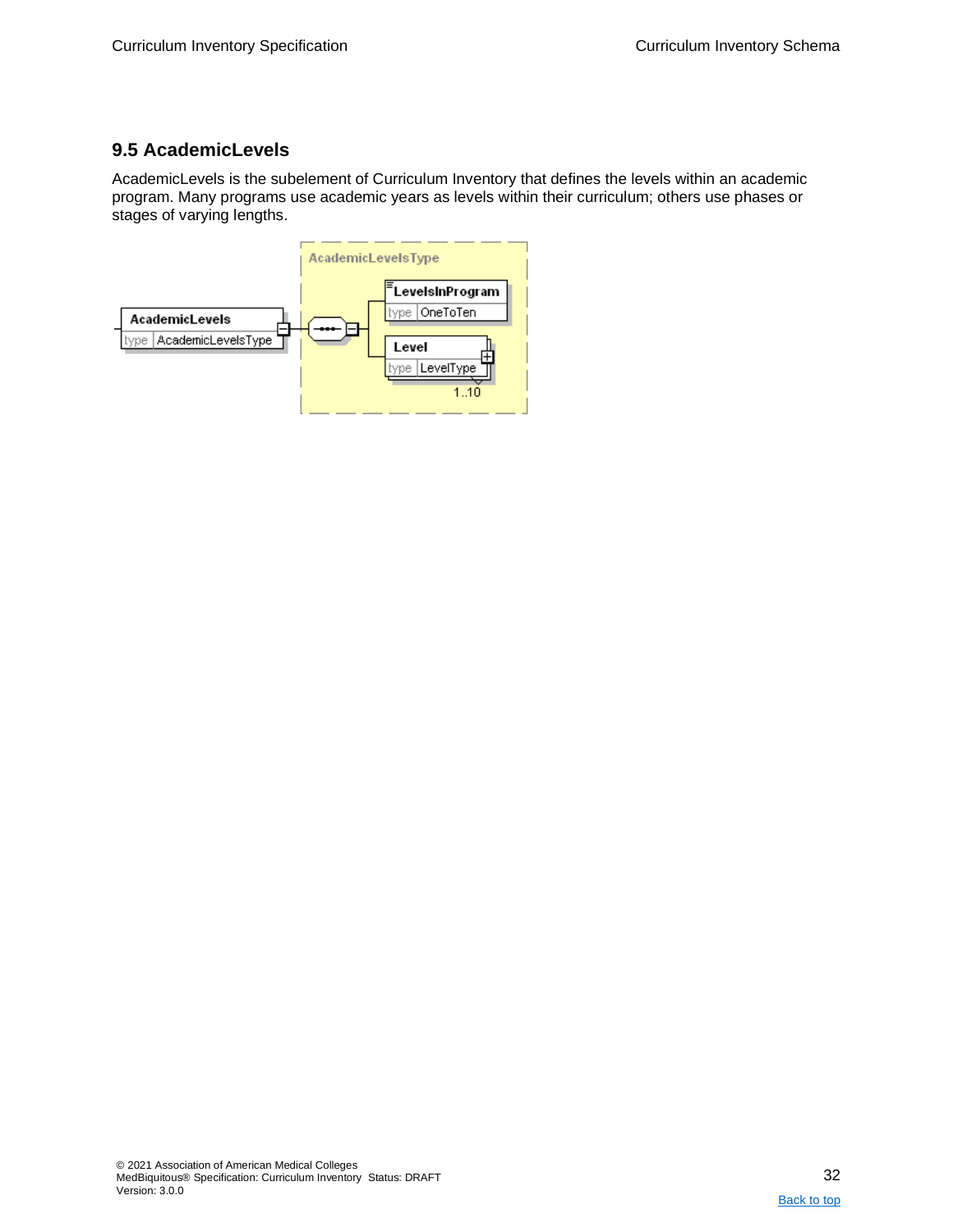#### **AcademicLevels Element Information**

<span id="page-32-0"></span>

| <b>Element</b>        | <b>Description</b>                                                                                                                       | <b>Required</b> | <b>Multiplicity</b> | <b>Datatype</b>                            |
|-----------------------|------------------------------------------------------------------------------------------------------------------------------------------|-----------------|---------------------|--------------------------------------------|
| <b>AcademicLevels</b> | AcademicLevels contains subelements that describe<br>information about the academic levels defined for this<br>curriculum.               | Required        |                     | Container                                  |
| LevelsInProgram       | The number of levels in the academic program.<br>LevelsInProgram must be a number from 1 to 10.                                          | Required        |                     | Restricted<br>See Description for details. |
| Level                 | Level provides more descriptive information about a single<br>level of the academic program.<br>For more information, see section Level. | Required        | 1 to $10$           | Container                                  |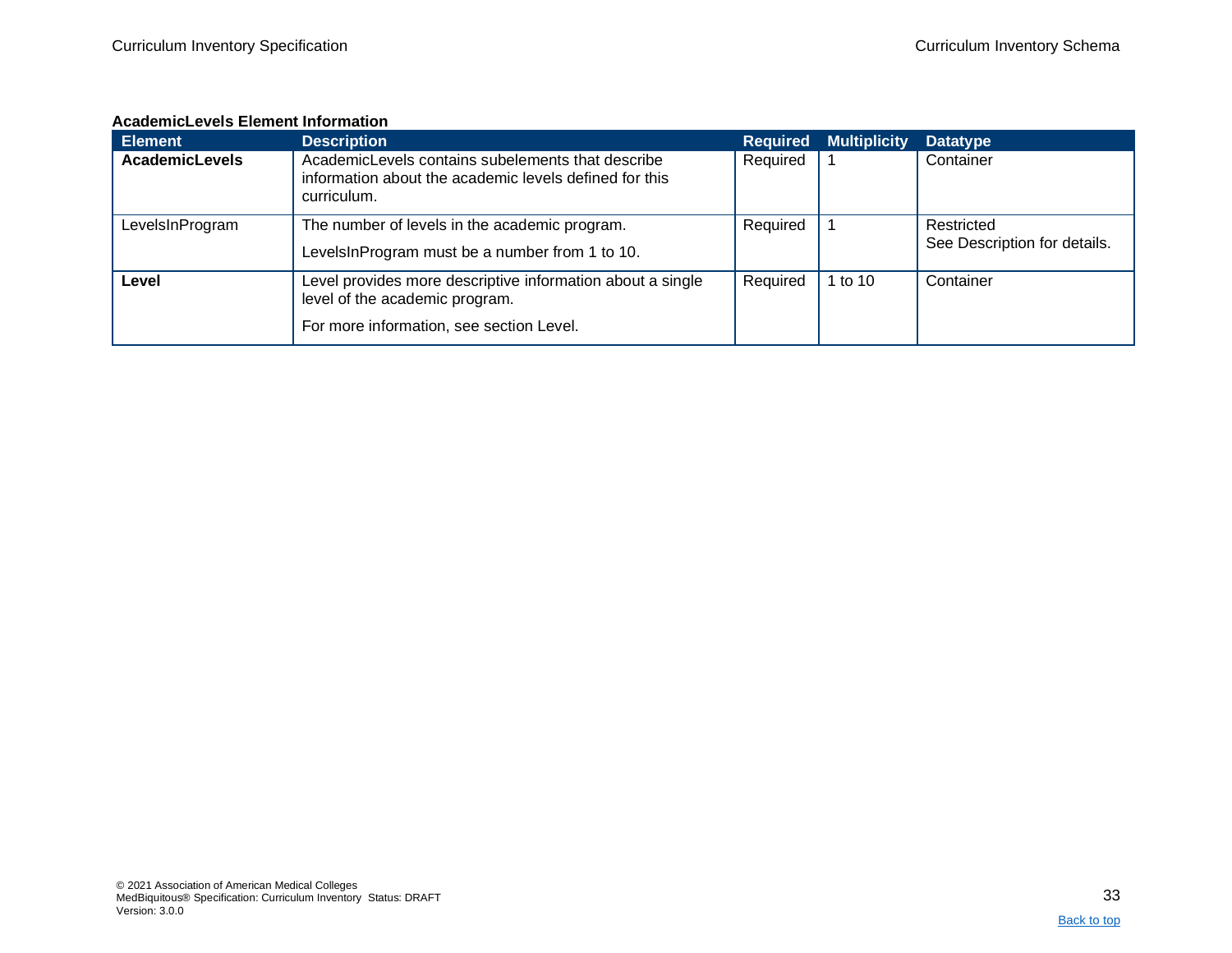```
<AcademicLevels>
   <LevelsInProgram>4</LevelsInProgram>
   <Level number="1">
      <Label>Year 1</Label>
      <Description>Preclinical</Description>
   </Level>
   <Level number="2">
      <Label>Year 2</Label>
      <Description>Preclinical</Description>
   </Level>
   <Level number="3">
      <Label>Year 3</Label>
      <Description>Clinical</Description>
   </Level>
   <Level number="4">
      <Label>Year 4</Label>
      <Description>Clinical</Description>
   </Level>
</AcademicLevels>
```
## <span id="page-33-0"></span>**9.6 Level**

Level provides more descriptive information about a single level of the academic program, such as a single academic year, or a single phase of the curriculum.

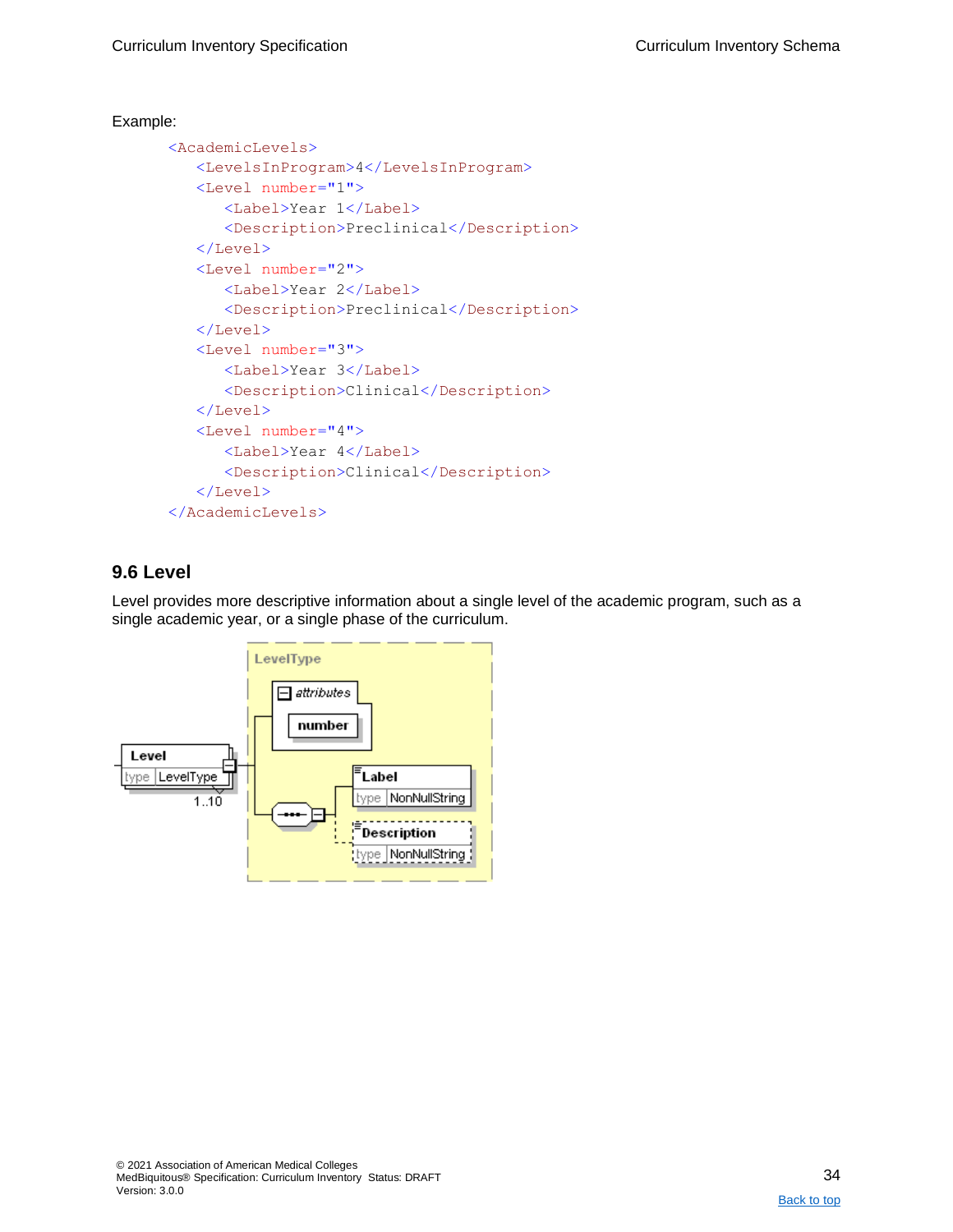#### **Level Element Information**

<span id="page-34-0"></span>

| <b>Element</b> | <b>Description</b>                                                                                                                                                                                                                                                                                                                                   | <b>Required</b> | <b>Multiplicity</b> | <b>Datatype</b> |
|----------------|------------------------------------------------------------------------------------------------------------------------------------------------------------------------------------------------------------------------------------------------------------------------------------------------------------------------------------------------------|-----------------|---------------------|-----------------|
| Level          | Level provides more descriptive information about a single level of the<br>academic program. The number of levels specified must correspond<br>to the number provided in LevelsInProgram. For example, if<br>LevelsInProgram has a value of 4, there must be 4 instances of the<br>Level element, each describing one level of the academic program. | Required        | 1 to 10             | Container       |
|                | Level has the following attribute.                                                                                                                                                                                                                                                                                                                   |                 |                     |                 |
|                | number<br>A number associated with this academic level, indicating the order of<br>this level in relation to others. Level 1 is the first in a sequence. Use of<br>the <i>number</i> attribute is required.                                                                                                                                          |                 |                     |                 |
|                | number must be a number from 1 to 10. Each level number should be<br>unique and together the level numbers should create a sequential<br>order.                                                                                                                                                                                                      |                 |                     |                 |
| Label          | A short descriptive title for this academic level. For example, First<br>Year.                                                                                                                                                                                                                                                                       | Required        |                     | Non-null String |
| Description    | A description of the academic level.                                                                                                                                                                                                                                                                                                                 | Optional        | 0 or 1              | Non-null String |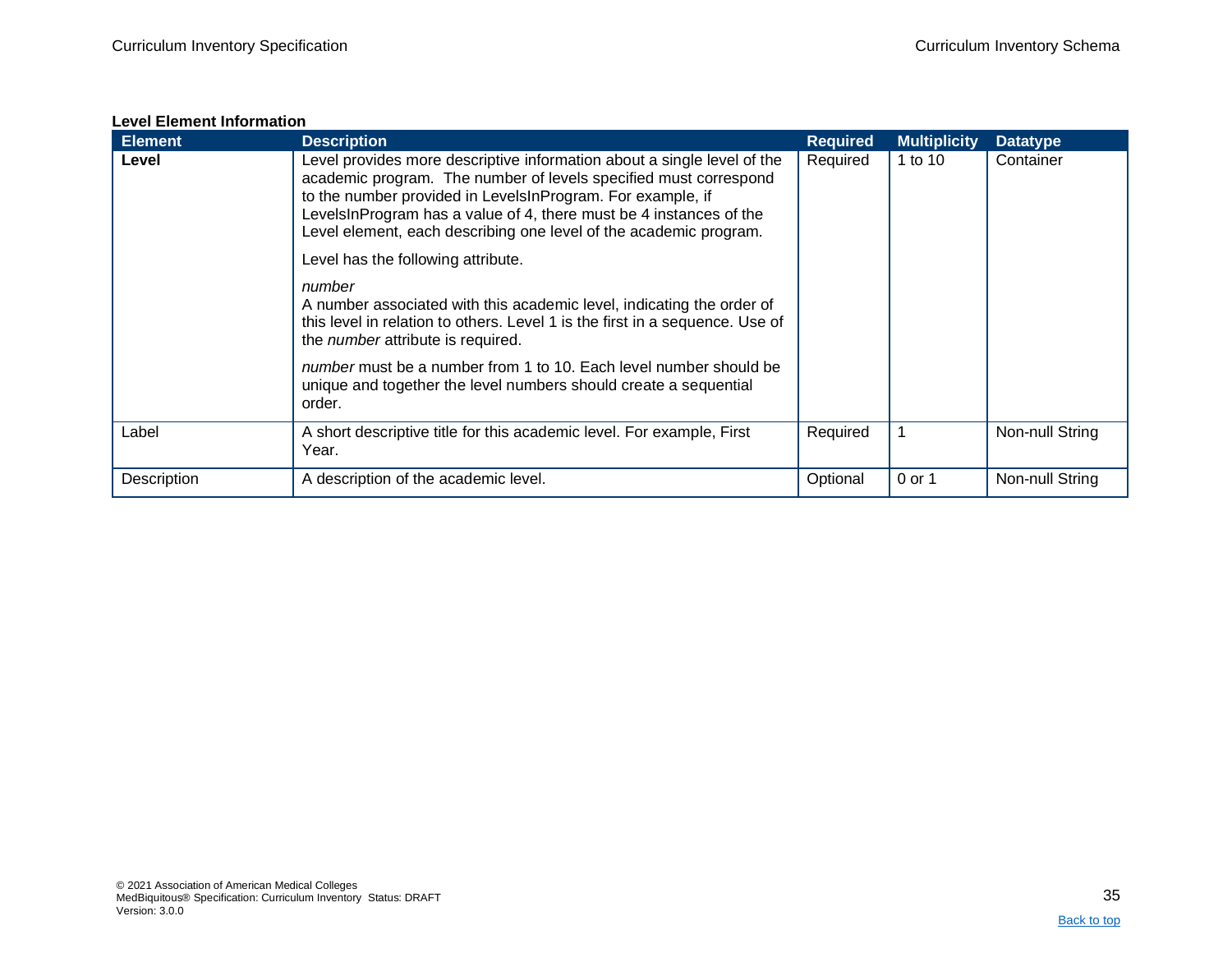```
<Level number="1">
  <Label>Year 1</Label>
   <Description>Preclinical</Description>
</Level>
```
## <span id="page-35-0"></span>**9.7 Sequence**

Sequence is the sub element of CurriculumInventory that contains subelements that describe information about how the curriculum is organized over a period of time. The curriculum's sequence consists of a series of sequence blocks, which correspond to courses or other blocks of curricular content.

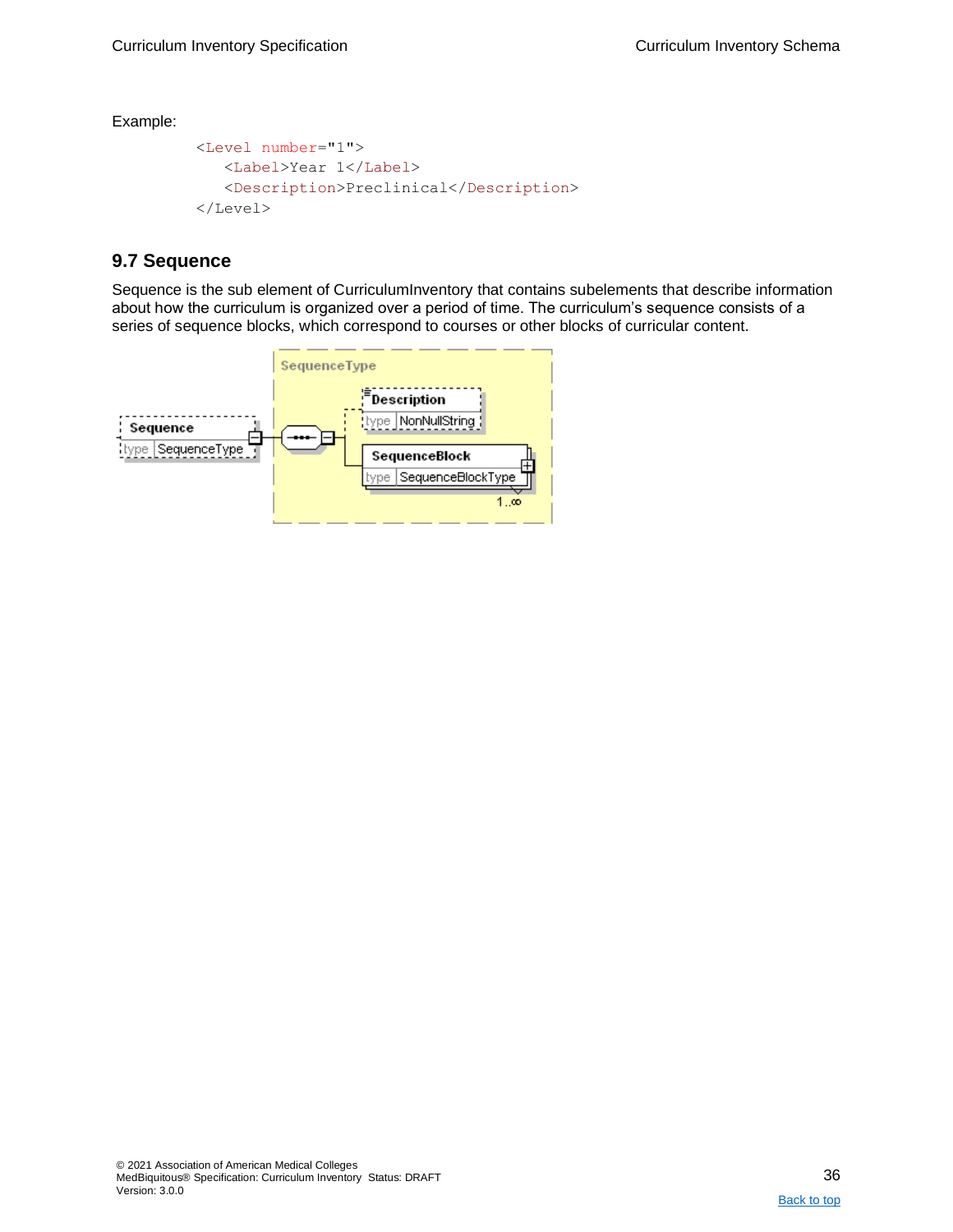#### **Sequence Element Information**

<span id="page-36-0"></span>

| <b>Element</b>       | <b>Description</b>                                                                                                                                                                | <b>Required</b> | <b>Multiplicity</b> | <b>Datatype</b> |
|----------------------|-----------------------------------------------------------------------------------------------------------------------------------------------------------------------------------|-----------------|---------------------|-----------------|
| <b>Sequence</b>      | Sequence contains sub elements that describe information about<br>how the curriculum is organized over a period of time.                                                          | Optional        |                     | Container       |
| Description          | A description of the overall sequence of the curriculum.                                                                                                                          | Optional        | 0 or 1              | Non-null string |
| <b>SequenceBlock</b> | Contains sub elements that define an organizational component of<br>the curriculum, such as a year, phase, course module, etc. See<br>section SequenceBlock for more information. | Required        | 1 or more           | Container       |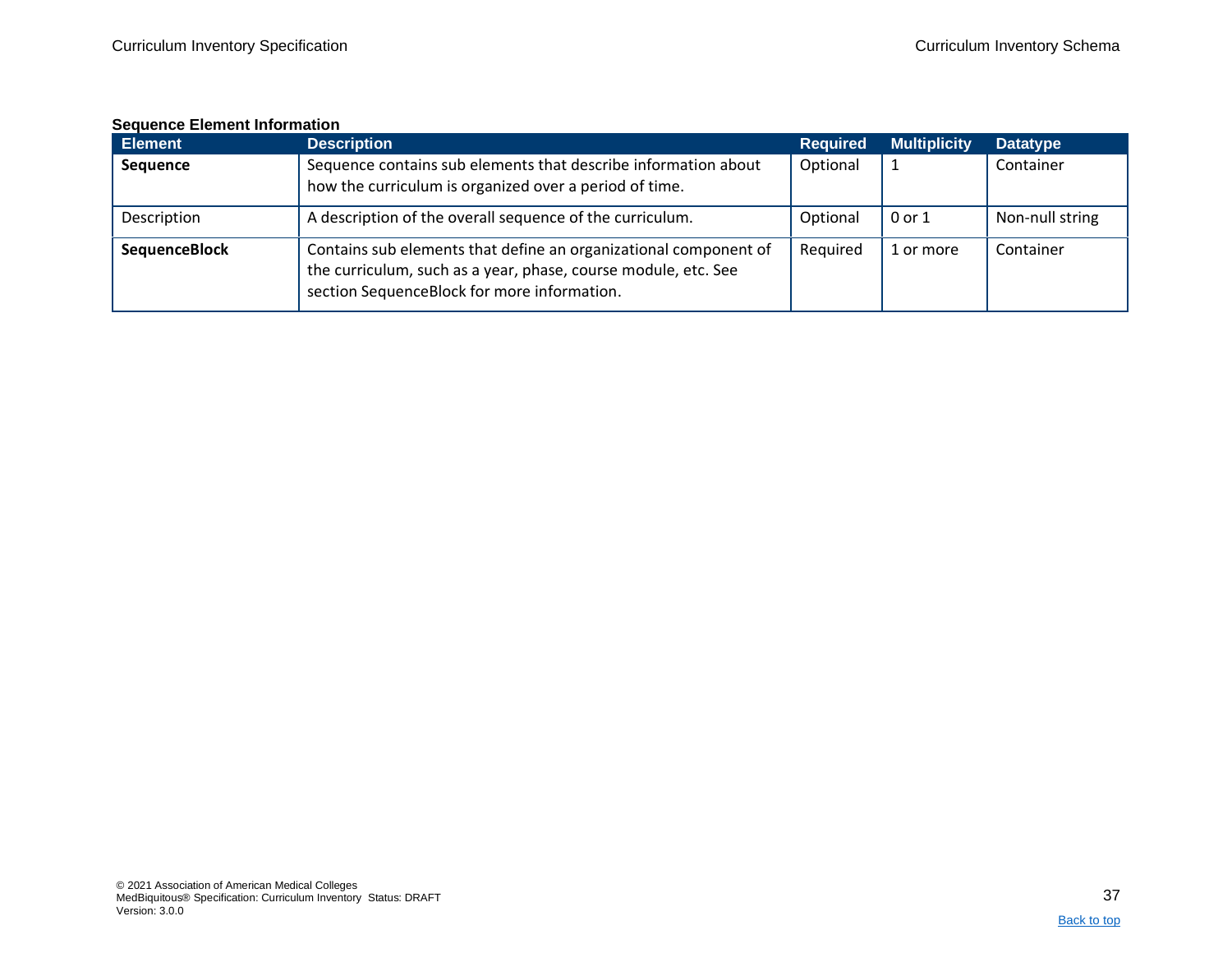```
<Sequence>
   <Description>There are 2 years of preclinical work followed by 2 years 
of clinical work.</Description>
   <SequenceBlock required="true" id="asdfg">
   . . . 
   </SequenceBlock>
   <SequenceBlock required="true" id="sdfgh">
   . . . 
   </SequenceBlock>
</Sequence>
```
#### <span id="page-37-0"></span>**9.7.1 SequenceBlock**

SequenceBlock is a sub element of Sequence that contains sub elements that define an organizational component of the curriculum, such as a year, phase, course, module, etc. Sequence blocks can be nested to show a variety of organizational methods, including an ordered set of courses within a phase of instruction, a series of electives, selectives, and parallel blocks.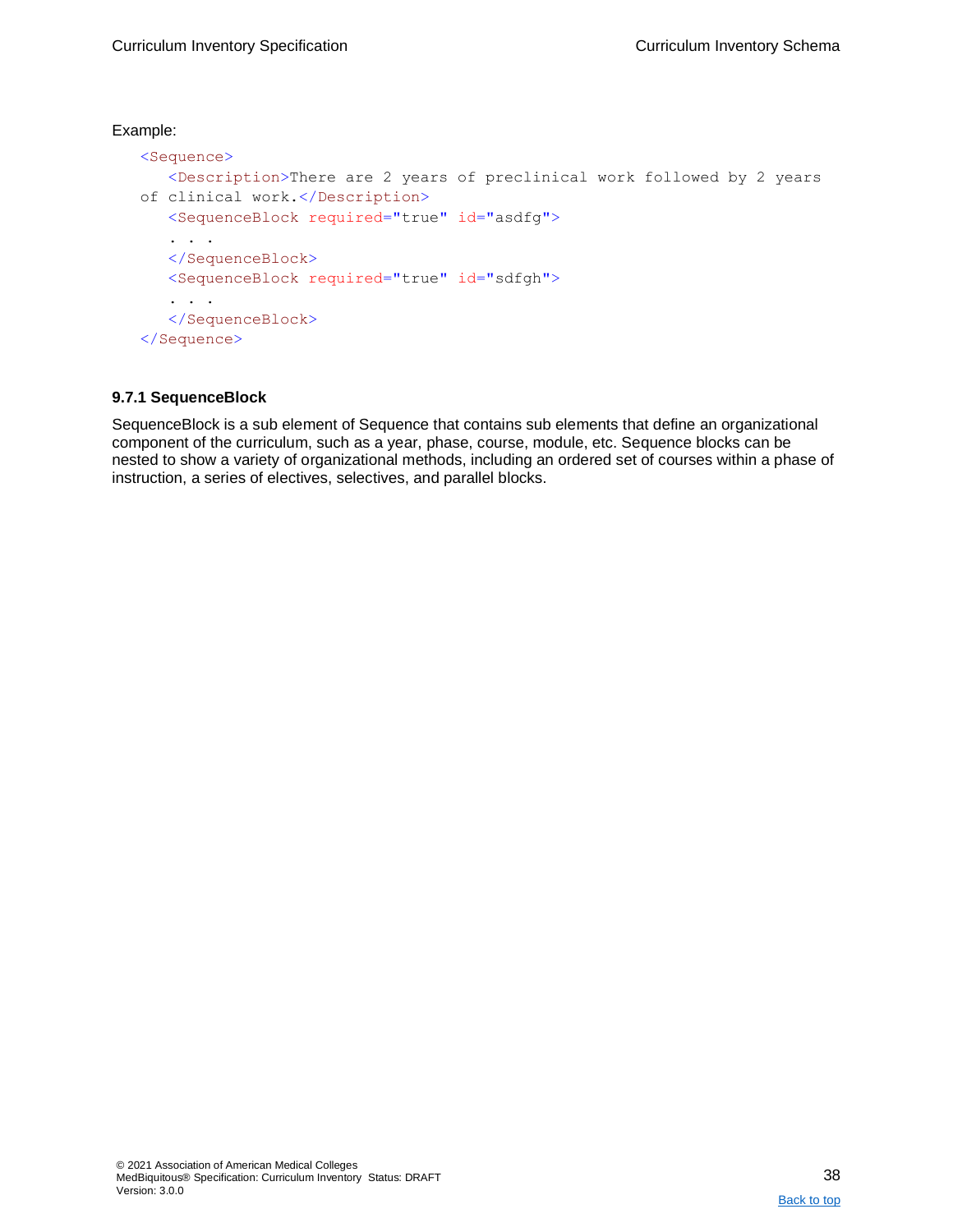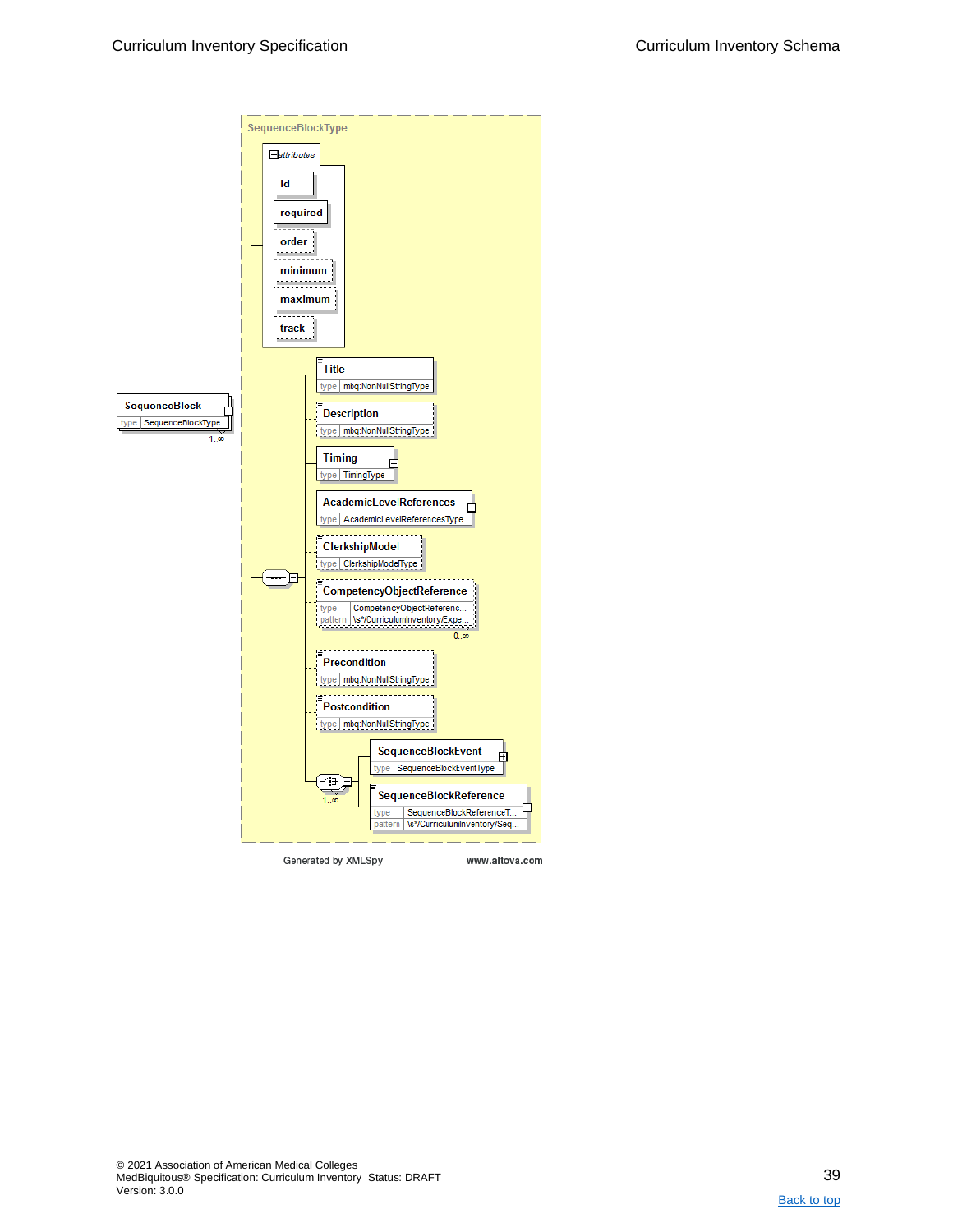| SequenceBlock Element Information |  |
|-----------------------------------|--|
|-----------------------------------|--|

| <b>Element</b>       | <b>Description</b>                                                                                                                                                                                                                                                                                                                                                                                                                                            | <b>Required</b> | <b>Multiplicity</b> | <b>Datatype</b> |
|----------------------|---------------------------------------------------------------------------------------------------------------------------------------------------------------------------------------------------------------------------------------------------------------------------------------------------------------------------------------------------------------------------------------------------------------------------------------------------------------|-----------------|---------------------|-----------------|
| <b>SequenceBlock</b> | Contains subelements that define a component of the curriculum,<br>such as a course, module, phase, year, etc. SequenceBlock has<br>the following attributes:                                                                                                                                                                                                                                                                                                 | Required        | 1 or more           | Container       |
|                      | id<br>A unique identifier for this sequence block. The identifier must be<br>unique within the scope of this report. Use of the <i>id</i> attribute is<br>required.                                                                                                                                                                                                                                                                                           |                 |                     |                 |
|                      | required<br>Indicates whether this sequence block is a required part of the<br>curriculum. Valid values are Required, Optional, and Required In<br>Track. Use of the required attribute is required.                                                                                                                                                                                                                                                          |                 |                     |                 |
|                      | order<br>If there are nested sequence blocks, order indicates how the<br>nested sequence blocks are delivered to learners. Valid values are<br>Ordered, Unordered, and Parallel. Ordered indicates that the<br>nested sequence blocks are delivered according to an established<br>order. Unordered indicates that the nested sequence blocks may<br>be delivered in any order. Parallel indicates that the nested<br>sequence blocks occur at the same time. |                 |                     |                 |
|                      | minimum<br>If there are nested sequence blocks, minimum indicates the<br>minimum number of nested sequence blocks that a learner must<br>take. For optional courses/electives, this value is 0. If the sequence<br>block indicates selective courses, indicate the minimum number of<br>selectives.                                                                                                                                                           |                 |                     |                 |
|                      | maximum<br>If there are nested sequence blocks, maximum indicates the<br>maximum number of nested sequence blocks that a learner can<br>take.                                                                                                                                                                                                                                                                                                                 |                 |                     |                 |
|                      | track<br>Indicates whether this sequence block is a track within the<br>curriculum. Valid values are true and false; the default value is<br>false.                                                                                                                                                                                                                                                                                                           |                 |                     |                 |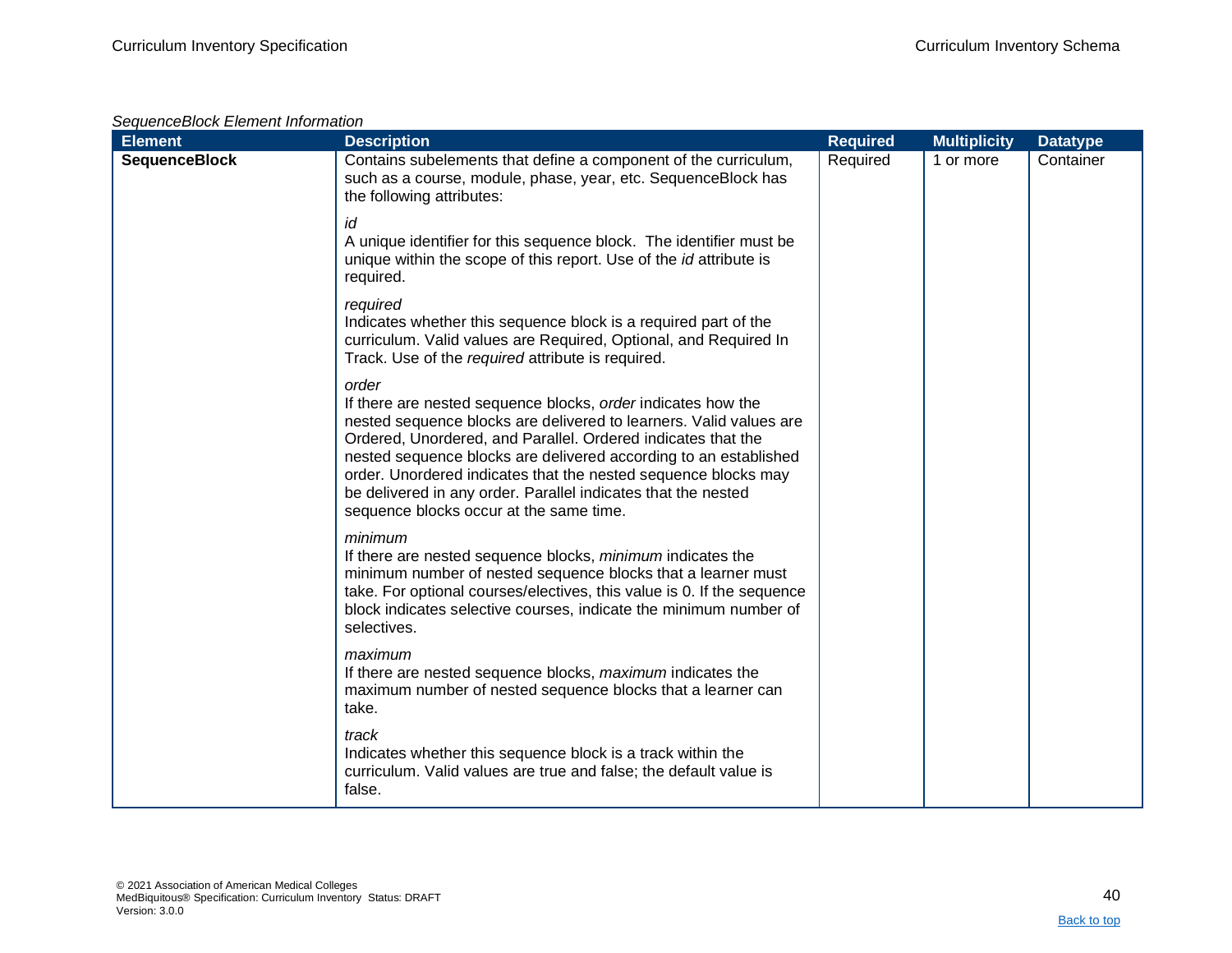| <b>Element</b>            | <b>Description</b>                                                                                                                                                                                                                                                                                                                                                                                                                                | <b>Required</b>                                           | <b>Multiplicity</b> | <b>Datatype</b>                                                                                                                 |
|---------------------------|---------------------------------------------------------------------------------------------------------------------------------------------------------------------------------------------------------------------------------------------------------------------------------------------------------------------------------------------------------------------------------------------------------------------------------------------------|-----------------------------------------------------------|---------------------|---------------------------------------------------------------------------------------------------------------------------------|
| Title                     | The title of the sequence block.                                                                                                                                                                                                                                                                                                                                                                                                                  | Required                                                  |                     | Non-null<br>string                                                                                                              |
| Description               | A description of the sequence block.                                                                                                                                                                                                                                                                                                                                                                                                              | Optional                                                  | 0 or 1              | Non-null<br>string                                                                                                              |
| <b>Timing</b>             | Timing contains subelements that indicate either the start and end<br>dates of the sequence block or the duration of the sequence block,<br>or both the start and end dates and the duration of the sequence<br>block. For more information, see section Timing.                                                                                                                                                                                  | Required                                                  | $\mathbf{1}$        | Container                                                                                                                       |
| AcademicLevelReferences   | AcademicLevelReferences contains subelements that indicate the<br>starting and ending educational levels for this sequence block.                                                                                                                                                                                                                                                                                                                 | Required                                                  | 1                   | Container                                                                                                                       |
| ClerkshipModel            | If the sequence block represents a clerkship, clerkship model may<br>be used to indicate the type of clerkship. Valid values are:<br>integrated, rotation.                                                                                                                                                                                                                                                                                        | Optional                                                  | 0 or 1              | Restricted<br>See<br>Description<br>for details.                                                                                |
| CompetencyObjectReference | A reference to the unique id for a learning objective, competency,<br>learning outcome, (all of which are known as competency objects)<br>associated with this sequence block. CompetencyObjectReference<br>has the following format:<br>/CurriculumInventory/Expectations/CompetencyObject<br>[lom:lom/lom:general/lom:identifier/lom:entry='X']<br>All in one line, where $X$ is the id of a Competency Object in this<br>Curriculum Inventory. | Optional                                                  | 0 or more           | Restricted (to<br>conformant<br>XPath)<br>See section<br>4.2<br>Identifying<br>Data through<br>XPath for<br>more<br>information |
| Precondition              | Describes preconditions that must be met for a learner to take this<br>course.                                                                                                                                                                                                                                                                                                                                                                    | Optional                                                  | 0 or 1              | NonNull<br>String                                                                                                               |
| Postcondition             | Describes how the curriculum changes depending on the learner's<br>performance in the sequence block.                                                                                                                                                                                                                                                                                                                                             | Optional                                                  | 0 or 1              | NonNull<br>String                                                                                                               |
| <b>SequenceBlockEvent</b> | Contains sub elements that identify and describe an education or<br>assessment event included in the sequence block. For more<br>information, see section SequenceBlockEvent.                                                                                                                                                                                                                                                                     | Either<br>SequenceBI<br>ock Event or<br>SequenceBI<br>ock | 0 or more           | Container                                                                                                                       |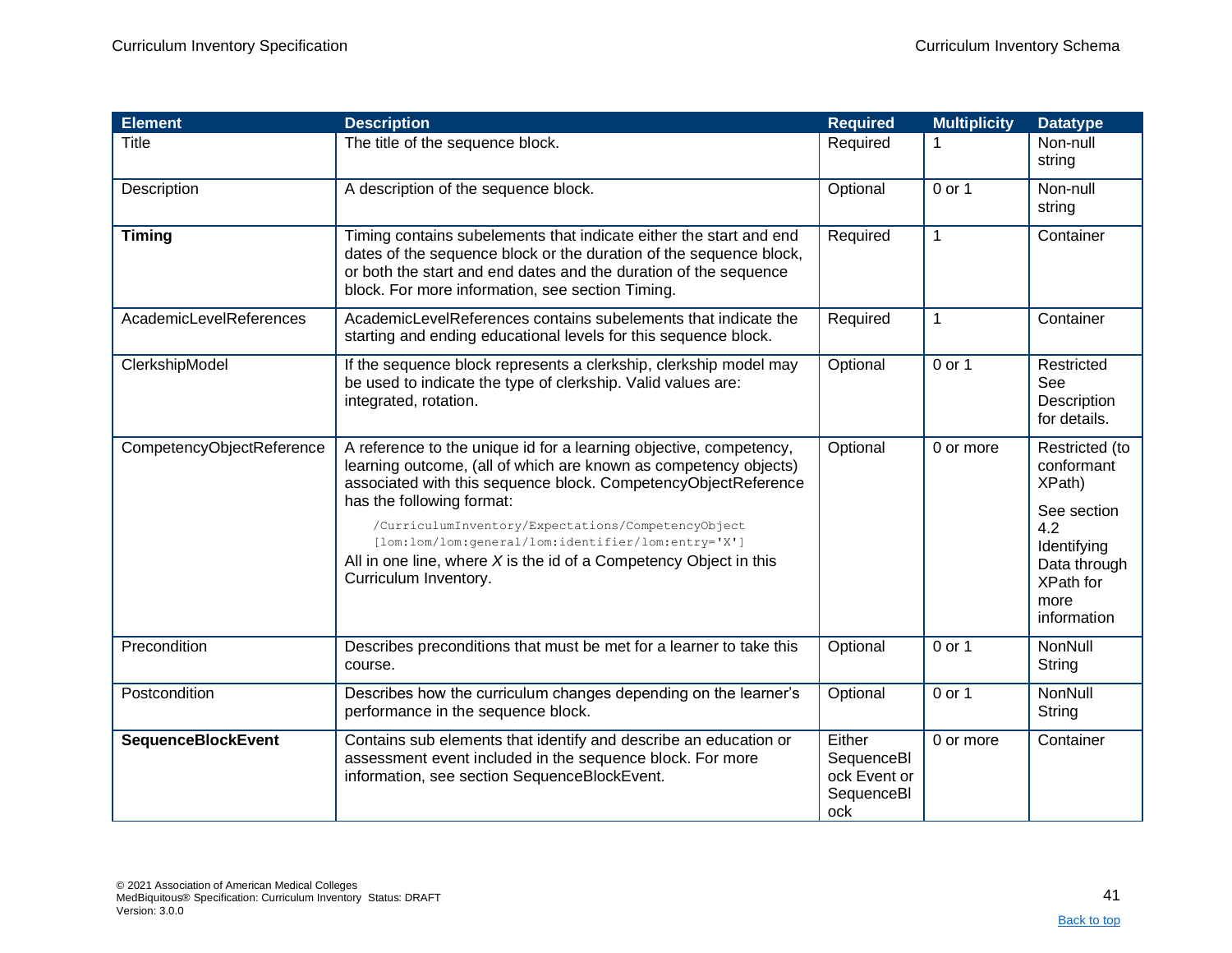| <b>Element</b>         | <b>Description</b>                                                                                                                                                                                                                                                                                                                                                                                                                                                                                                                                           | <b>Required</b>                                                                         | <b>Multiplicity</b> | <b>Datatype</b>                                                                                                                        |
|------------------------|--------------------------------------------------------------------------------------------------------------------------------------------------------------------------------------------------------------------------------------------------------------------------------------------------------------------------------------------------------------------------------------------------------------------------------------------------------------------------------------------------------------------------------------------------------------|-----------------------------------------------------------------------------------------|---------------------|----------------------------------------------------------------------------------------------------------------------------------------|
|                        |                                                                                                                                                                                                                                                                                                                                                                                                                                                                                                                                                              | Reference is<br>required.                                                               |                     |                                                                                                                                        |
| SequenceBlockReference | A reference to a nested sequence block. SequenceBlockReference<br>has the following format:<br>/CurriculumInventory/Sequence/SequenceBlock[@id='X']<br>All in one line, where $X$ is the id of a sequence block in this<br>Curriculum Inventory.<br>SequenceBlockReference has the following attribute:<br>order<br>A positive integer indicating the order of this sequence block in<br>relation to other nested sequence blocks. The order attribute must<br>be used if the <i>order</i> attribute of the parent sequence block has a<br>value of ordered. | Either<br>SequenceBI<br>ock Event or<br>SequenceBI<br>ock.<br>Reference is<br>required. | 0 or more           | Restricted (to<br>conformant<br>XPath)<br>See section<br>4.2<br>Identifying<br>Data through<br><b>XPath for</b><br>more<br>information |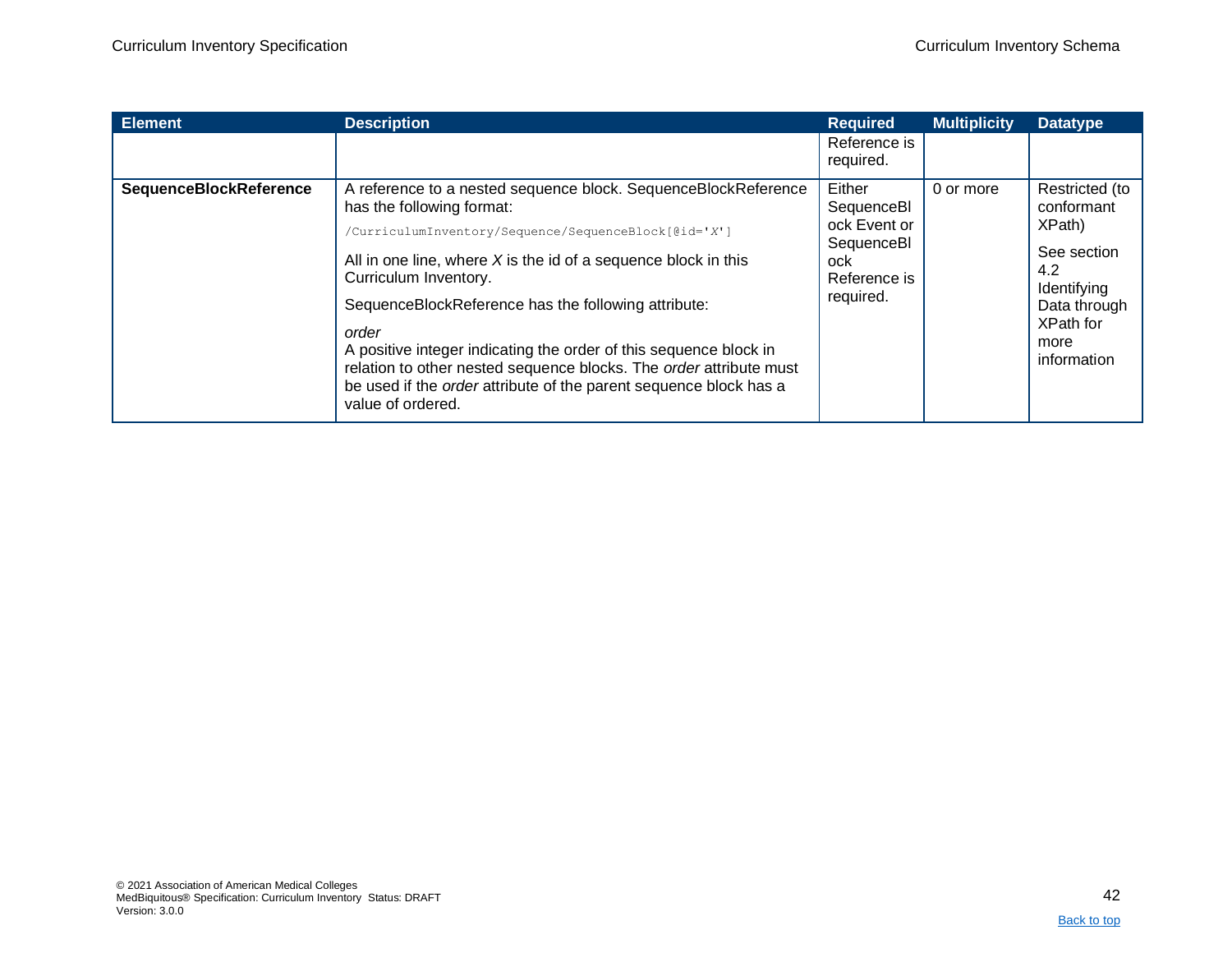```
Example: 
         <SequenceBlock id="c" required="Required">
            <Title>Year 1</Title>
            <Timing><Duration>P12M</Duration>
            \langleTiming>
      <Level>/CurriculumInventory/AcademicLevels/Level[@number='1']</Level>
            <CompetencyObjectReference>
   /CurriculumInventory/Expectations/CompetencyObject[lom:lom/lom:general/lom
   :identifier/lom:entry='http://nosuchdomain.edu/zxcvb']
            </CompetencyObjectReference>
            <SequenceBlockEvent required="true">
      <EventReference>/CurriculumInventory/Events/Event[@id='E1']</EventRefer
   ence>
            </SequenceBlockEvent>
            <SequenceBlockEvent required="true">
      <EventReference>/CurriculumInventory/Events/Event[@id='E2']</EventRefer
   ence>
            </SequenceBlockEvent>
         </SequenceBlock>
```
#### <span id="page-42-0"></span>**9.7.2 Timing**

Timing is a subelement of SequenceBlock that contains subelements indicating either the start and end dates of the sequence block or the duration of the sequence block. Alternately Timing may indicate the start and end dates and the duration of the sequence block. If a sequence block is representing a course that occurs multiple times (such as clerkships), indicate the duration and omit the dates. If only duration is indicated, the parent sequence block should indicate dates that show the time frame in which the child sequence blocks may occur.

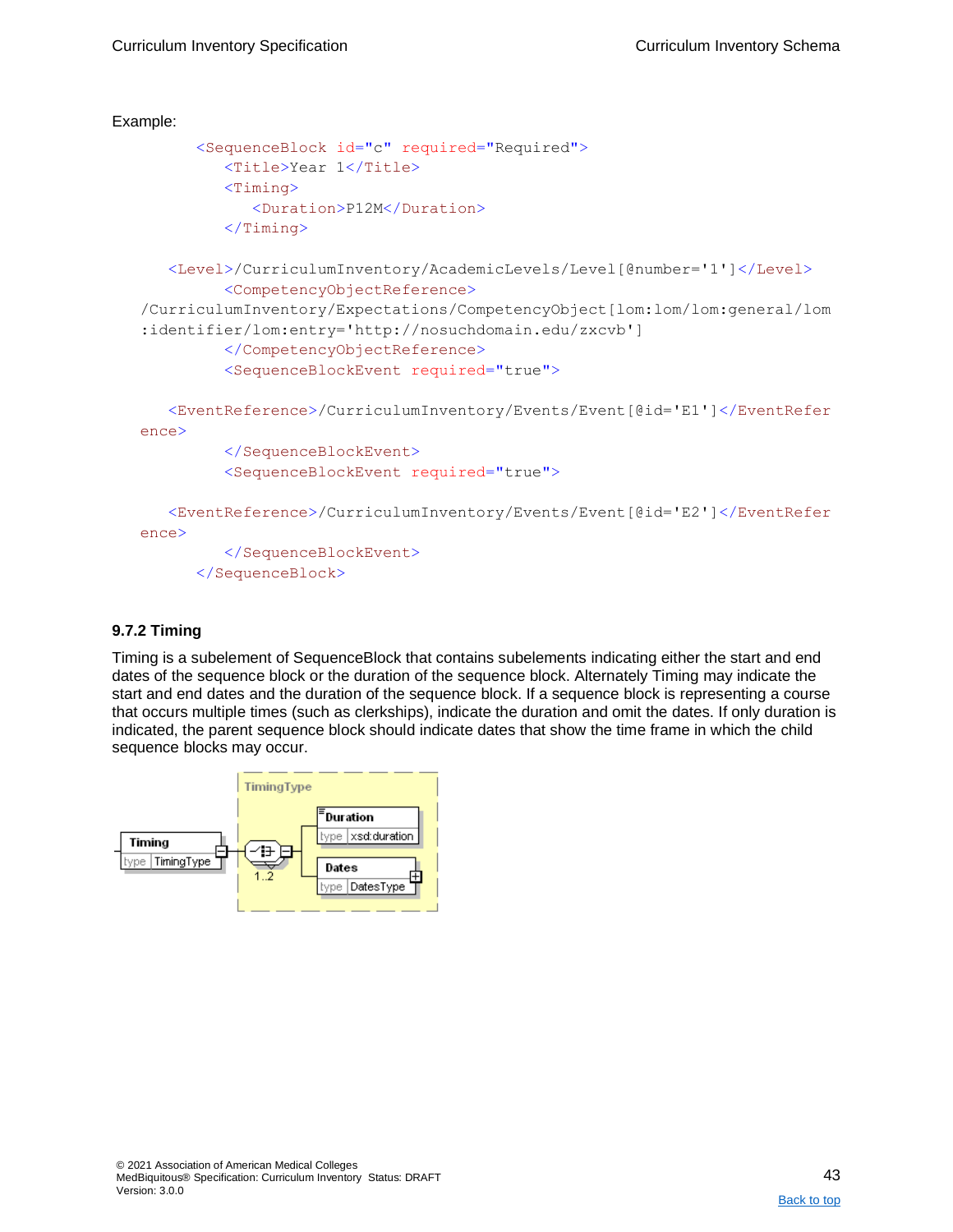### Timing Element Information

| <b>Element</b> | <b>Description</b>                                                                                                                                                                                                     | <b>Required</b>                                                                                                              | <b>Multiplicity</b> | <b>Datatype</b> |
|----------------|------------------------------------------------------------------------------------------------------------------------------------------------------------------------------------------------------------------------|------------------------------------------------------------------------------------------------------------------------------|---------------------|-----------------|
| <b>Timing</b>  | Timing contains subelements that indicate either the<br>start and end dates of the sequence block or the<br>duration of the sequence block, or both the start and<br>end dates and the duration of the sequence block. | Required                                                                                                                     | 1                   | Container       |
| Duration       | The duration of the sequence block.                                                                                                                                                                                    | Either<br>Duration or<br>Dates is<br>required.<br>Alternately<br>both<br><b>Duration</b><br>and Dates<br>can be<br>provided. | 0 or 1              | Duration        |
| <b>Dates</b>   | Dates contains subelements that identify the start date<br>and end date for this sequence block. See section<br>Dates for more information.                                                                            | Either<br>Duration or<br>Dates is<br>required.<br>Alternately<br>both<br>Duration<br>and Dates<br>can be<br>provided.        | 0 or 1              | Container       |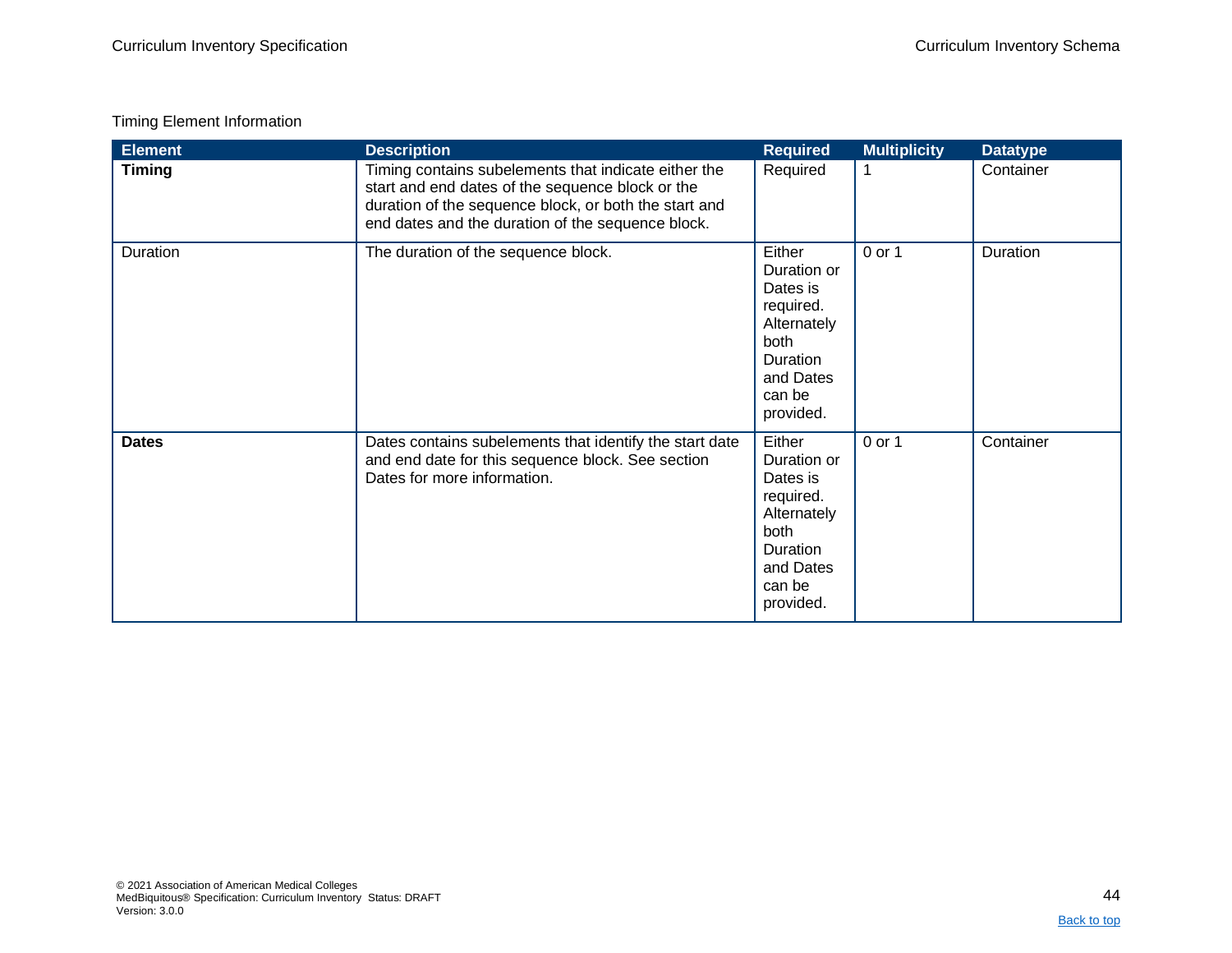<Timing> <Duration>P12M</Duration> </Timing>

#### <span id="page-44-0"></span>**9.7.3 SequenceBlockLevels**

SequenceBlockLevels contains subelements that indicate the starting and ending educational levels for this sequence block. It also indicates if the sequence block is longitudinal or has flexible scheduling, in other words, that a sequence block may occur in one of two or more academic levels.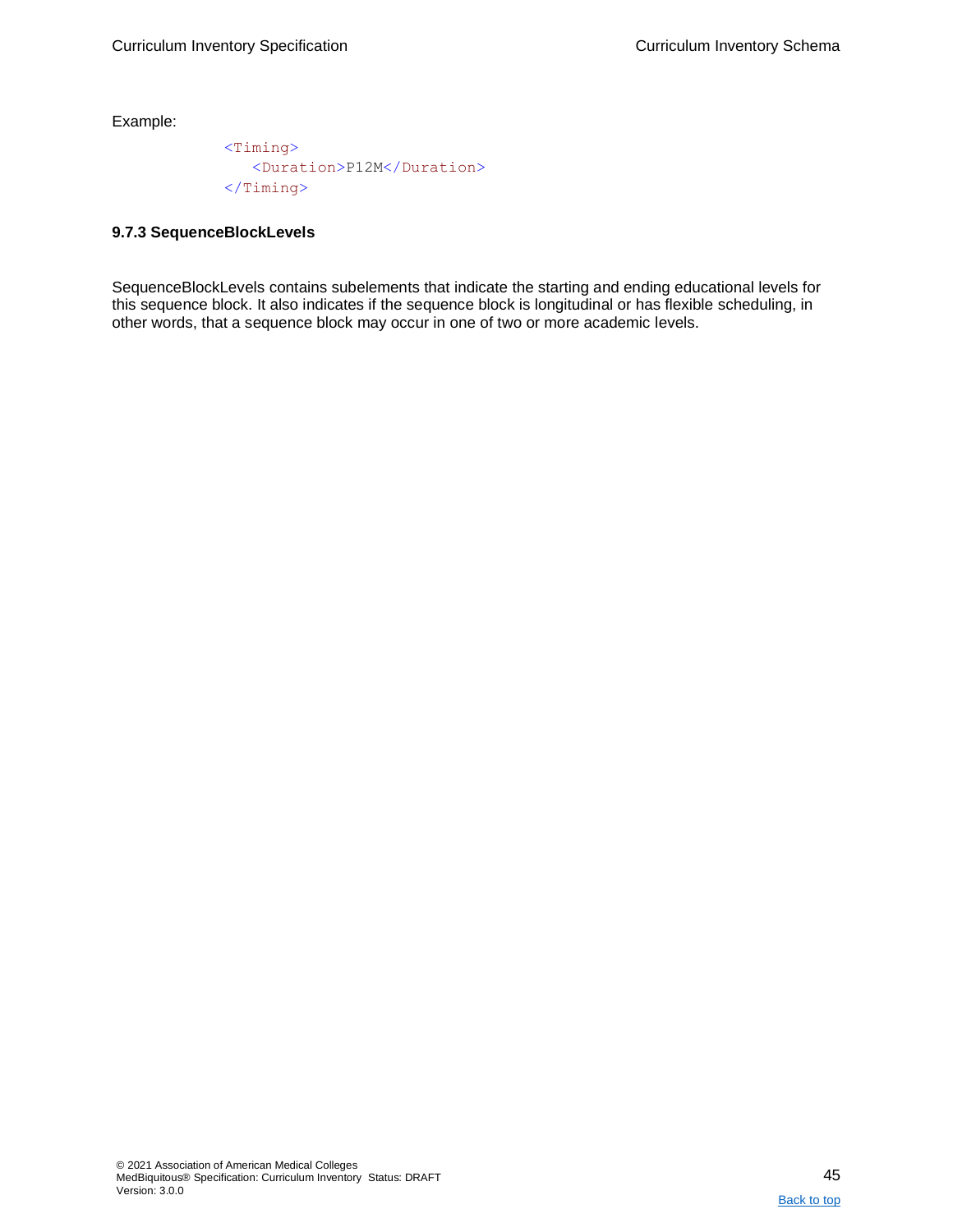### *SequenceBlockLevels Element Information*

| <b>Element</b>             | <b>Description</b>                                                                                                                                                                                                                                                                                                                                                                                             | <b>Required</b> | <b>Multiplicity</b> | <b>Datatype</b>                                                                          |
|----------------------------|----------------------------------------------------------------------------------------------------------------------------------------------------------------------------------------------------------------------------------------------------------------------------------------------------------------------------------------------------------------------------------------------------------------|-----------------|---------------------|------------------------------------------------------------------------------------------|
| <b>SequenceBlockLevels</b> | SequenceBlockLevels contains subelements that indicate the<br>starting and ending educational levels for this sequence block.<br>SequenceBlockLevels has the following attribute:                                                                                                                                                                                                                              | Required        | 1                   | Container                                                                                |
|                            | scheduling<br>The scheduling attribute indicates if the sequence block is<br>longitudinal (ie it spans multiple academic levels) or flexible (ie it<br>may occur in one of two or more academic levels). Valid values are<br>longitudinal and flexible. If the sequence block is neither<br>longitudinal or flexible, omit this attribute.                                                                     |                 |                     |                                                                                          |
| StartingAcademicLevel      | A reference to the academic level in which the sequence block<br>begins or the first academic level in which it may occur. For<br>schools using academic years as the basis for progress through<br>the curriculum, StartingAcademicLevel corresponds to the<br>academic year in which the sequence block begins or the first                                                                                  | Required        | $\mathbf{1}$        | Restricted (to<br>conformant<br>XPath)                                                   |
|                            | academic year in which it may occur. StartingAcademicLevel has<br>the following format:<br>/CurriculumInventory/AcademicLevels/Level[@number='X']                                                                                                                                                                                                                                                              |                 |                     | See section<br>4.2 Identifying<br>Data through<br>XPath for                              |
|                            | All in one line, where $X$ is the number 1 through 10 corresponding<br>to an academic level defined in this Curriculum Inventory.                                                                                                                                                                                                                                                                              |                 |                     | more<br>information                                                                      |
| EndingAcademicLevel        | A reference to the academic level in which the sequence block<br>ends or the last academic level in which it may occur. For schools<br>using academic years as the basis for progress through the<br>curriculum, EndingAcademicLevel corresponds to the academic<br>year in which the sequence block ends or the last academic year in<br>which it may occur. EndingAcademicLevel has the following<br>format: | Required        | $\mathbf 1$         | Restricted (to<br>conformant<br>XPath)<br>See section<br>4.2 Identifying<br>Data through |
|                            | /CurriculumInventory/AcademicLevels/Level[@number='X']<br>All in one line, where $X$ is the number 1 through 10 corresponding<br>to an academic level defined in this Curriculum Inventory.                                                                                                                                                                                                                    |                 |                     | XPath for<br>more<br>information                                                         |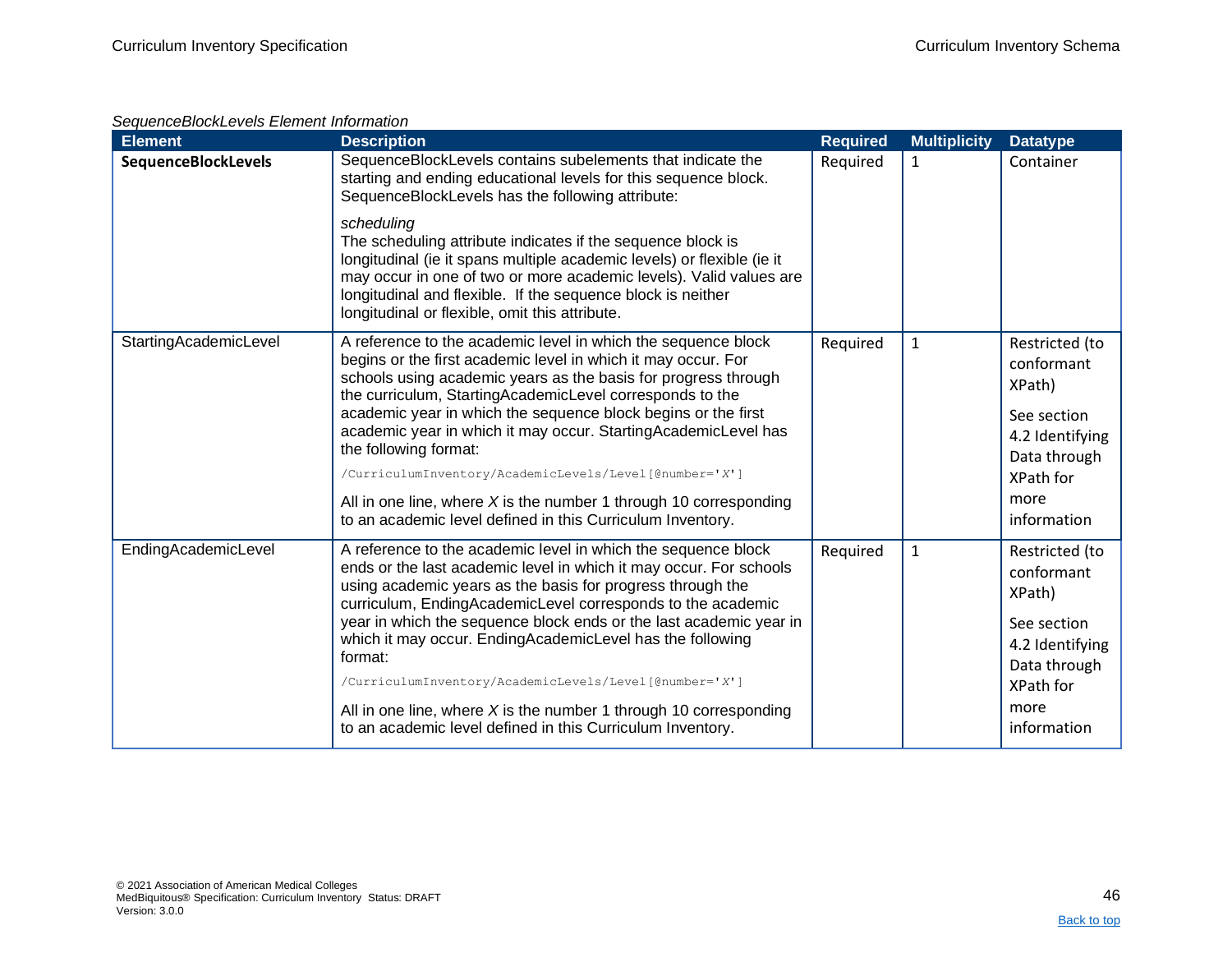### <span id="page-46-0"></span>**9.7.4 Dates**

Dates is a subelement of Timing that identifies the start date and end date for a sequence block.

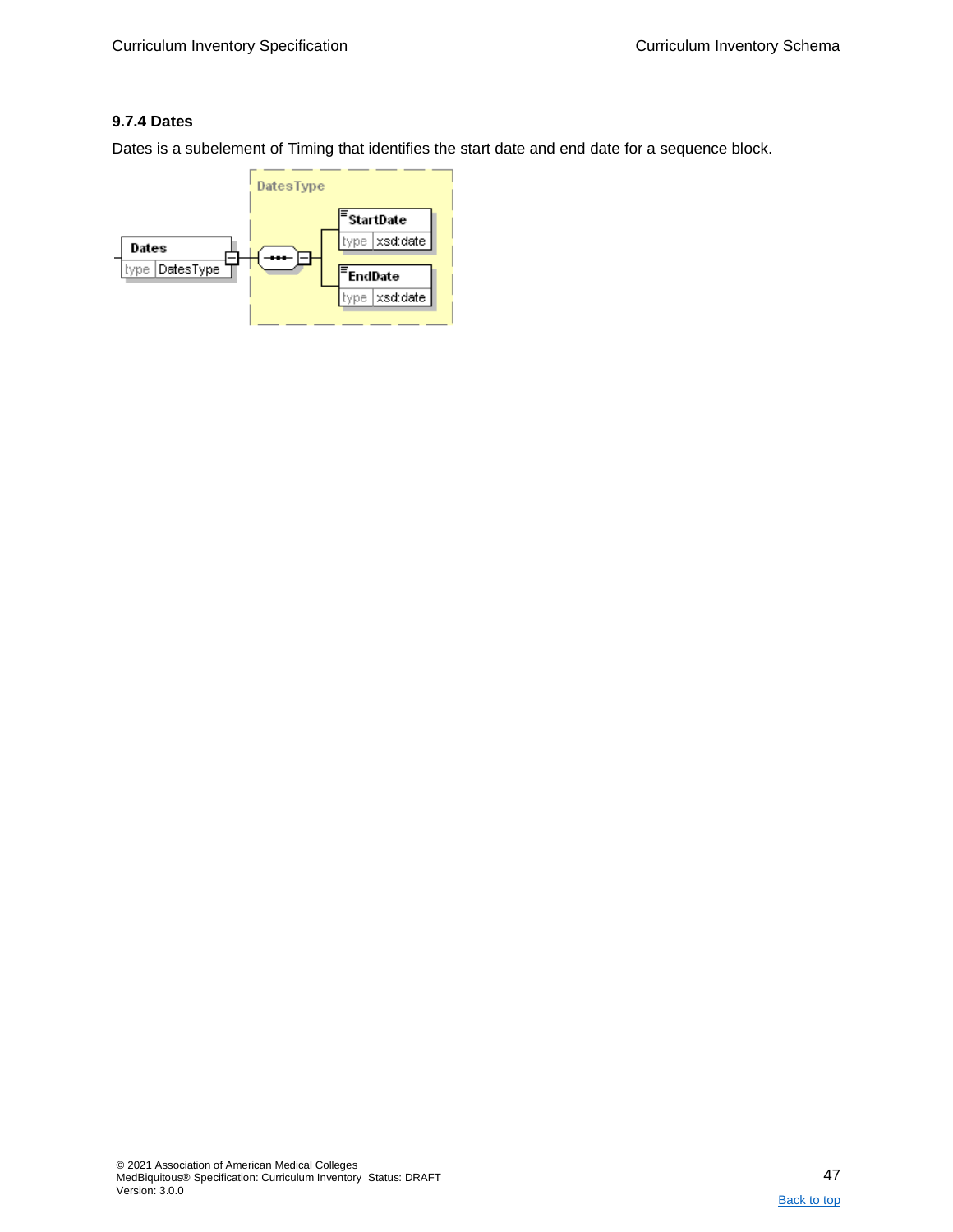#### *Dates Element Information*

| <b>Element</b>   | <b>Description</b>                                                                               | <b>Required</b>                                                                                               | <b>Multiplicity</b> | <b>Datatype</b> |
|------------------|--------------------------------------------------------------------------------------------------|---------------------------------------------------------------------------------------------------------------|---------------------|-----------------|
| <b>Dates</b>     | Dates contains subelements that identify the start date<br>and end date for this sequence block. | Either Duration or<br>Dates is required.<br>Alternately both<br><b>Duration and Dates</b><br>can be provided. | 0 or 1              | Container       |
| <b>StartDate</b> | The date the sequence block began.                                                               | Required                                                                                                      |                     | Date            |
| EndDate          | The date the sequence block ended.                                                               | Required                                                                                                      |                     | Date            |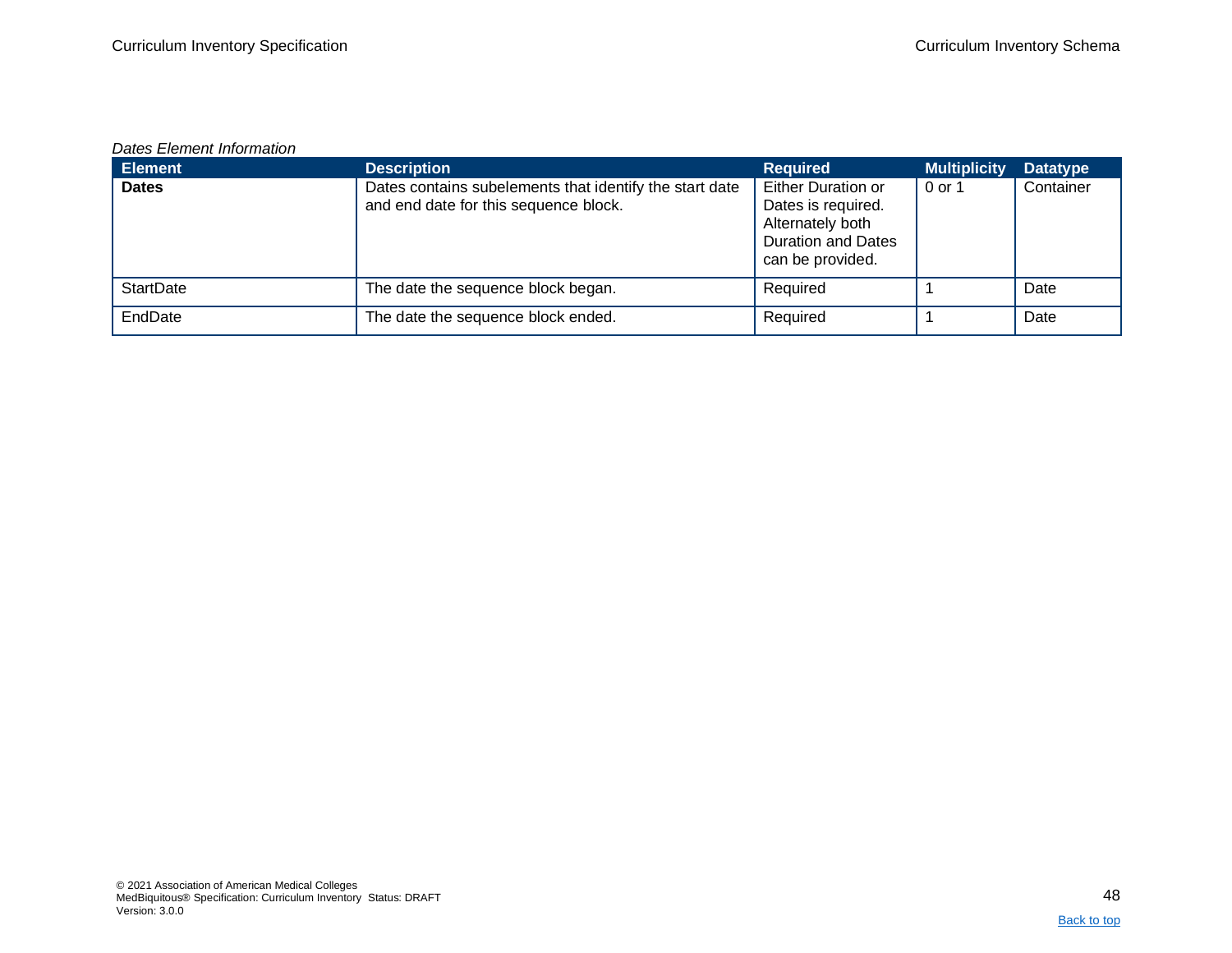```
<Dates>
  <StartDate>2010-07-01</StartDate>
   <EndDate>2011-06-30</EndDate>
</Dates>
```
#### <span id="page-48-0"></span>**9.7.5 SequenceBlockEvent**

SequenceBlockEvent contains sub elements that identify and describe an education or assessment event included in the sequence block. A sequence block may contain several events. If a sequence block contains nested sequence blocks to reflect the structure of the curriculum, it is not necessary for parent sequence blocks to contain events, although they may.

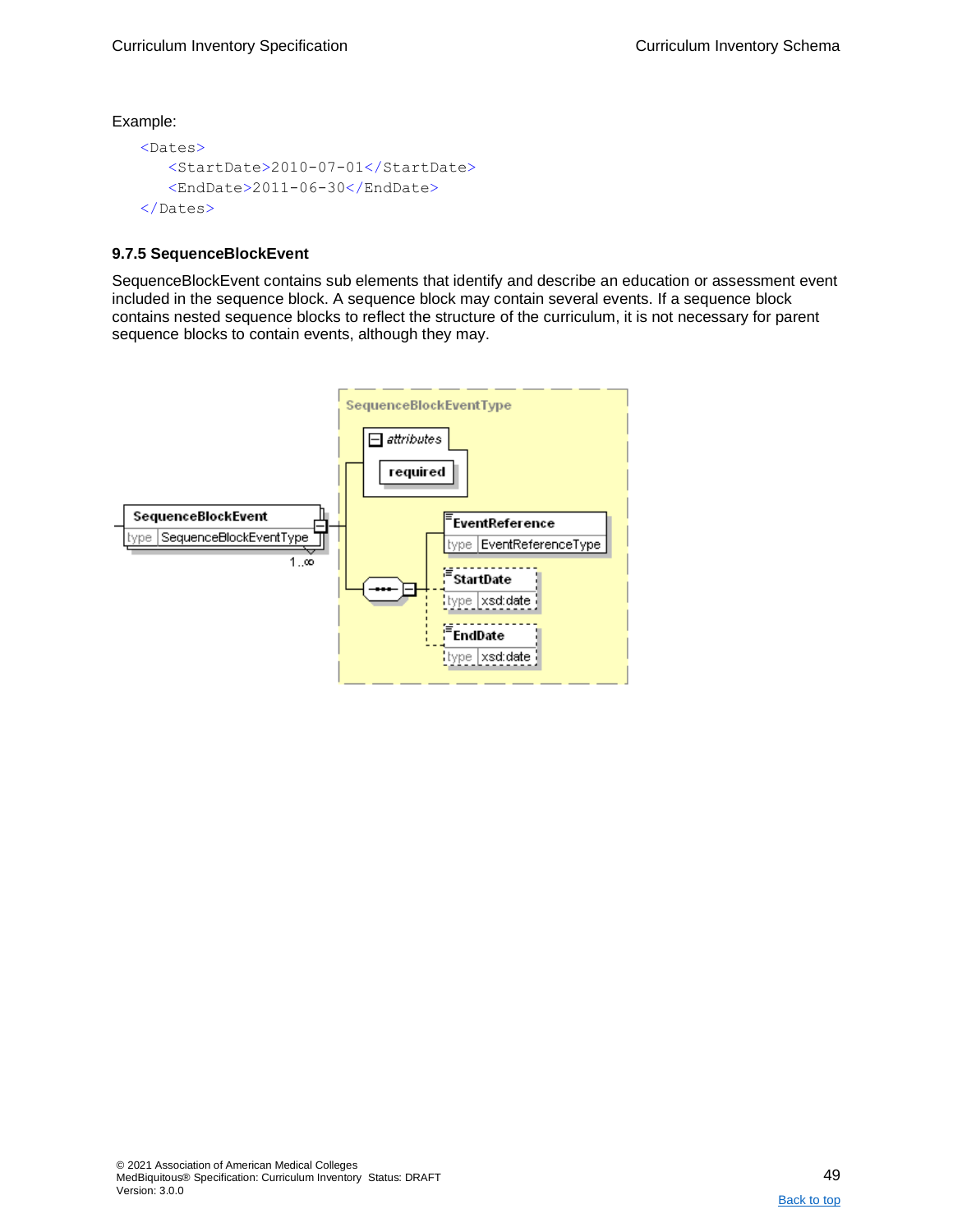### *SequenceBlockEvent Element Information*

| <b>Element</b>            | <b>Description</b>                                                                                                                                                                                                        | <b>Required</b> | <b>Multiplicity</b> | <b>Datatype</b>                                                  |
|---------------------------|---------------------------------------------------------------------------------------------------------------------------------------------------------------------------------------------------------------------------|-----------------|---------------------|------------------------------------------------------------------|
| <b>SequenceBlockEvent</b> | Contains sub elements that identify and describe an<br>event that occurs within the sequence block.                                                                                                                       | Optional        | 0 or more           | Container                                                        |
|                           | SequenceBlockEvent has the following attribute:                                                                                                                                                                           |                 |                     |                                                                  |
|                           | required<br>Indicates whether this event is a required part of the<br>sequence block. The required attribute uses the Boolean<br>datatype; valid values are true and false. Use of the<br>required attribute is required. |                 |                     |                                                                  |
| EventReference            | References the identifier, in the form of an XPath, of an<br>event that occurs in this sequence block. EventReference                                                                                                     | Required        |                     | Restricted (to<br>conformant XPath)                              |
|                           | has the following format:                                                                                                                                                                                                 |                 |                     | See section 4.2                                                  |
|                           | /CurriculumInventory/Events/Event[@id = 'x']<br>All in one line, where $X$ is the id of an event in this                                                                                                                  |                 |                     | <b>Identifying Data</b><br>through XPath for<br>more information |
|                           | Curriculum Inventory.                                                                                                                                                                                                     |                 |                     |                                                                  |
| <b>StartDate</b>          | The date the event began.                                                                                                                                                                                                 | Optional        |                     | Date                                                             |
| EndDate                   | The date the event ended or ends.                                                                                                                                                                                         | Optional        |                     | Date                                                             |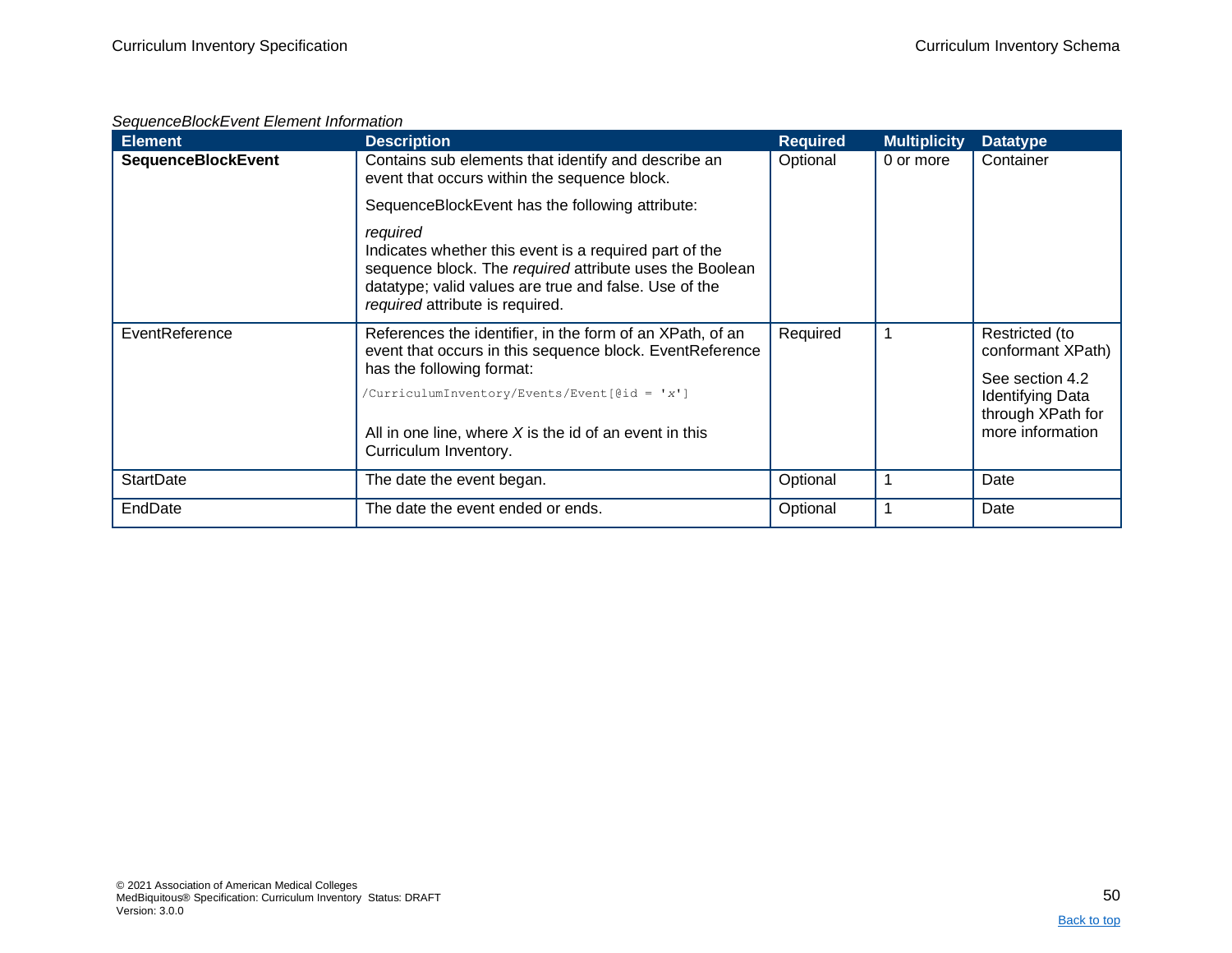```
<SequenceBlockEvent required="true">
   <EventReference>/CurriculumInventory/Events/Event[@id='34567']</EventRe
ference>
   <StartDate>2011-08-15</StartDate>
   <EndDate>2011-08-15</EndDate>
</SequenceBlockEvent>
```
## <span id="page-50-0"></span>**9.8 Integration**

Integration contains subelements that describe how a curriculum is integrated. In many cases curricula are structured around organ systems or other organizing concepts, and within that context, content related to a specific topic, discipline, or theme is incorporated. For example, a course on the cardiovascular system may contain content related to themes of anatomy, pharmacology, etc.



Generated by XMLSpy

www.altova.com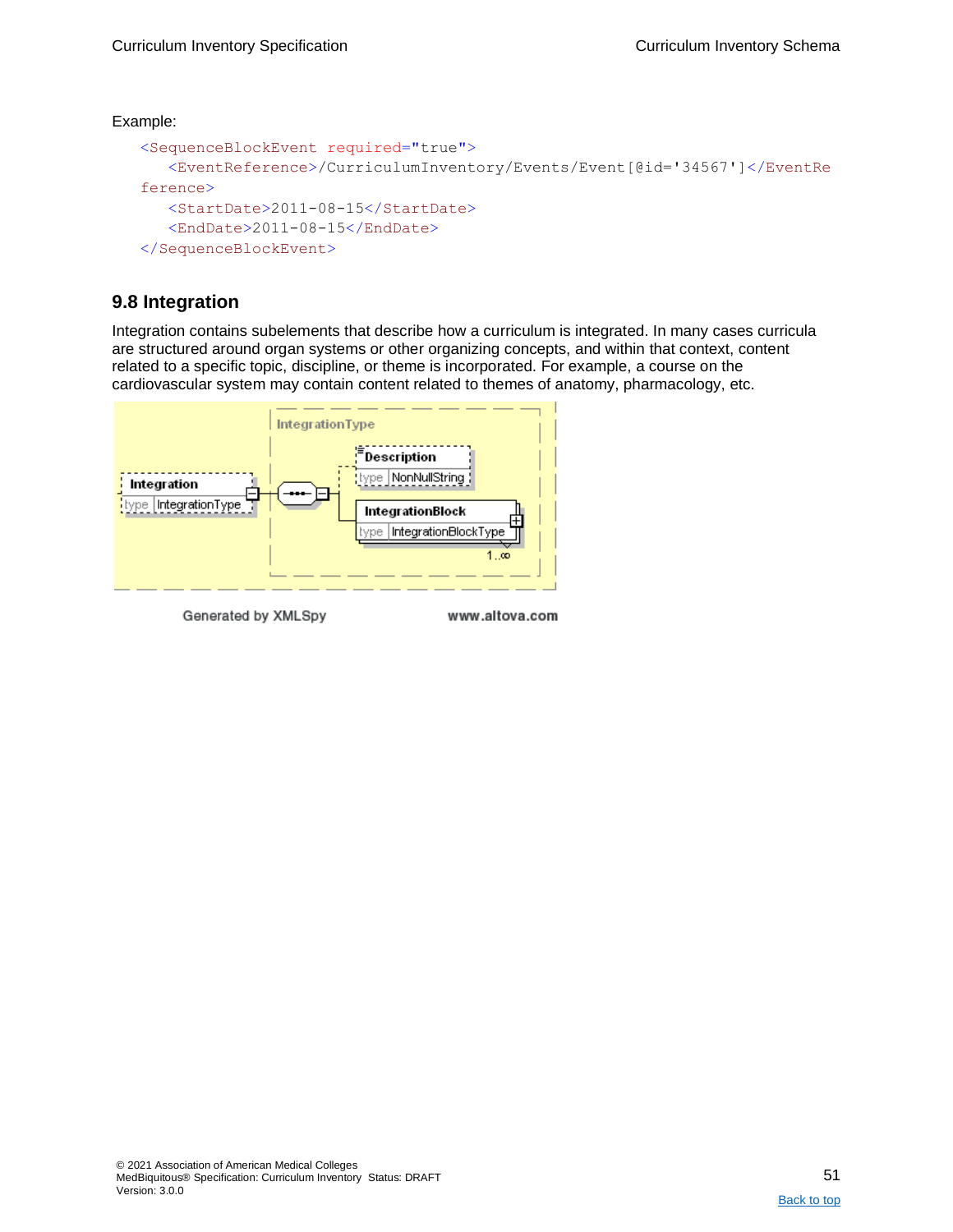#### **Integration Element Information**

<span id="page-51-0"></span>

| <b>Element</b>          | <b>Description</b>                                                                                                                                      | <b>Required</b> | <b>Multiplicity</b> | <b>Datatype</b> |
|-------------------------|---------------------------------------------------------------------------------------------------------------------------------------------------------|-----------------|---------------------|-----------------|
| Integration             | Integration contains sub elements that describe how a curriculum is<br>integrated.                                                                      | Optional        |                     | Container       |
| Description             | A description of the approach to integrating the curriculum.                                                                                            | Optional        | 0 or 1              | Non-null string |
| <b>IntegrationBlock</b> | Contains sub elements that define an integrating concept for this<br>curriculum, such as a theme. See section IntegrationBlock for more<br>information. | Required        | or more             | Container       |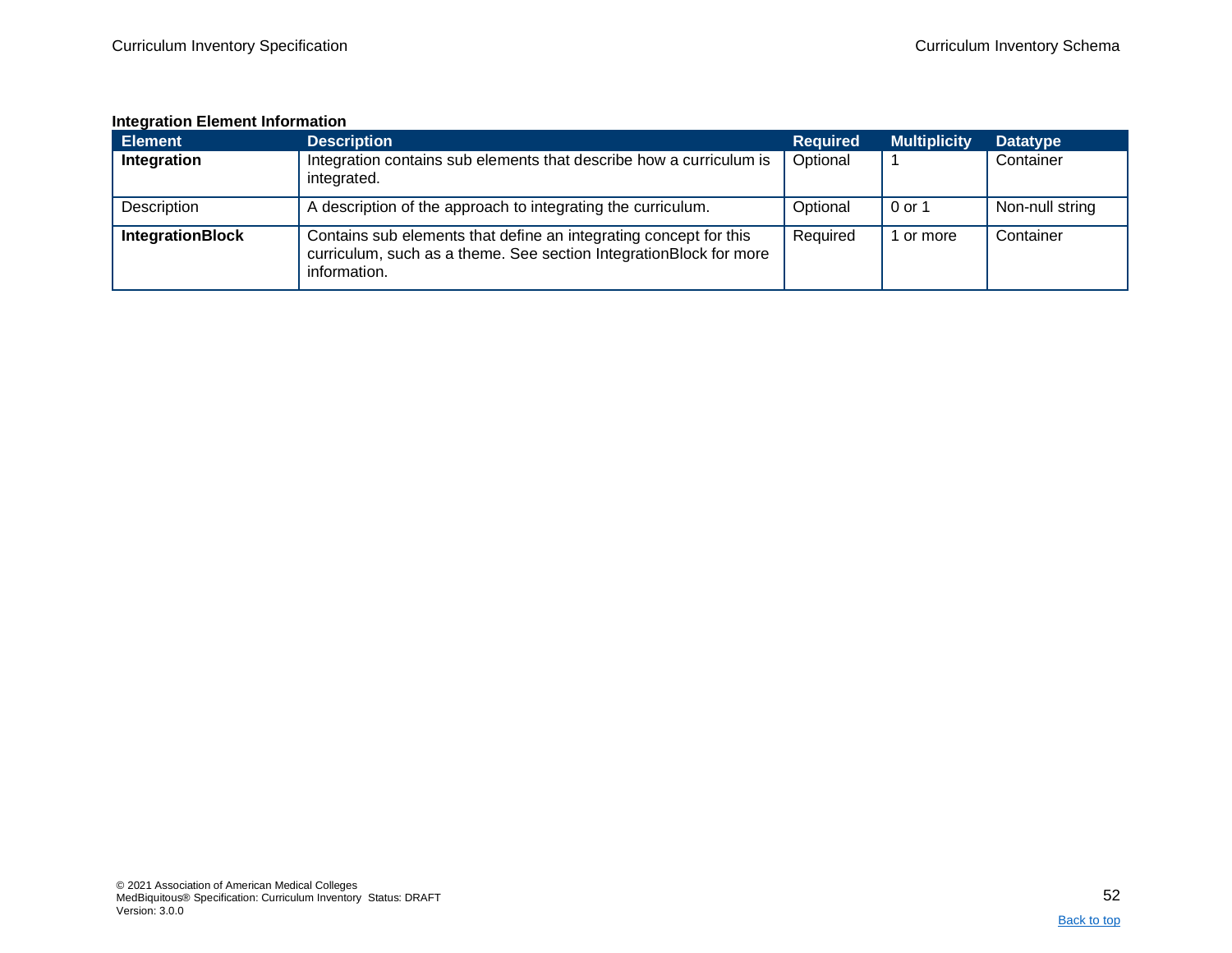```
<Integration>
   <Description>We have themes woven throughout the 
curriculum</Description>
   <IntegrationBlock id="8765">
    . . 
   </IntegrationBlock>
   <IntegrationBlock id="7654">
    . . 
   </IntegrationBlock>
</Integration>
```
#### <span id="page-52-0"></span>**9.8.1 IntegrationBlock**

IntegrationBlock contains subelements that define an integrating concept for this curriculum. Many curricula have several integrating concepts, or themes, that apply to many courses, competencies, objectives, and events.



Generated by XMLSpy

www.altova.com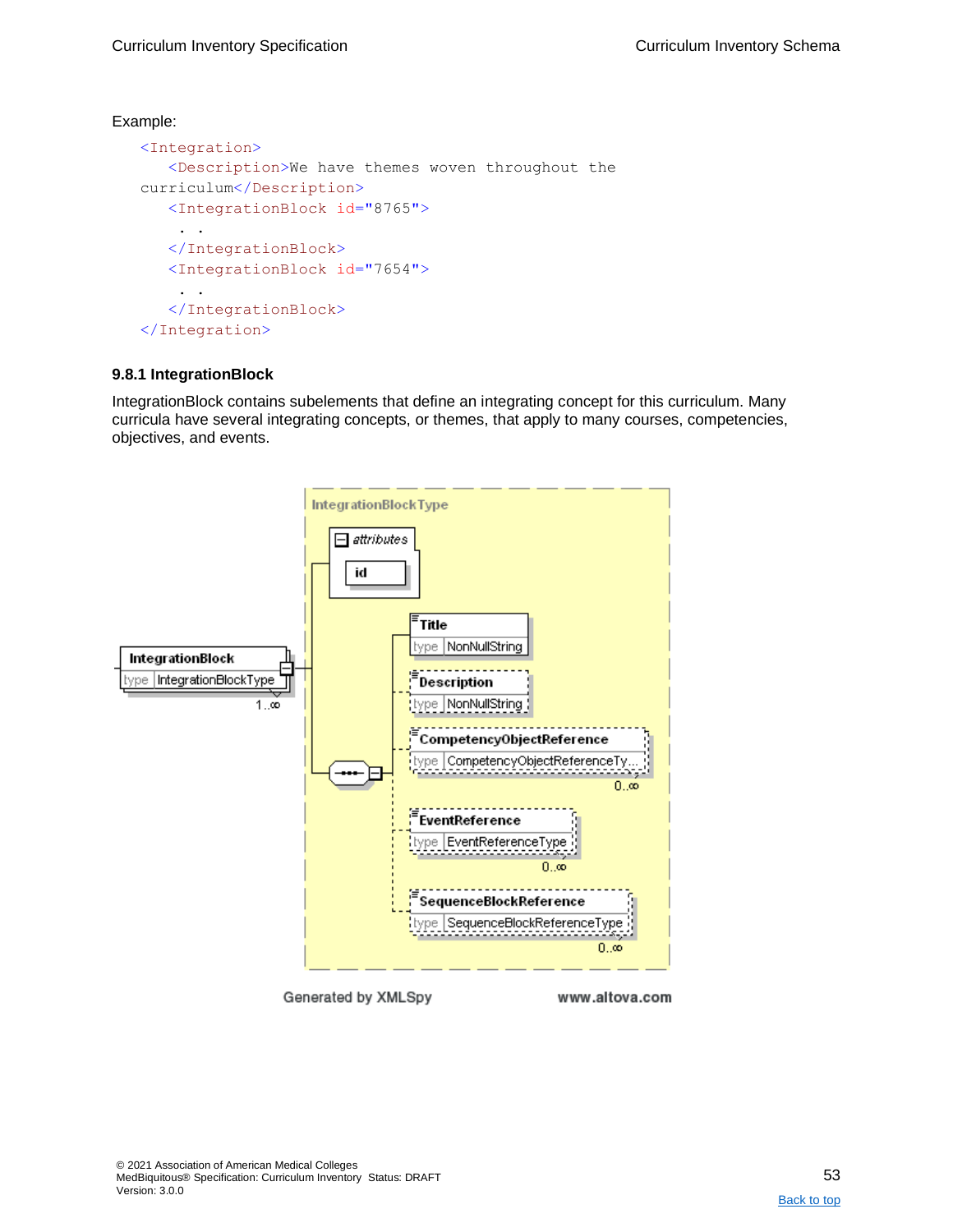### *IntegrationBlock Element Information*

| <b>Element</b>            | <b>Description</b>                                                                                                                                                                                                                                                                                                                                                                                                          | <b>Required</b> | <b>Multiplicity</b> | <b>Datatype</b>                                                                                                                  |
|---------------------------|-----------------------------------------------------------------------------------------------------------------------------------------------------------------------------------------------------------------------------------------------------------------------------------------------------------------------------------------------------------------------------------------------------------------------------|-----------------|---------------------|----------------------------------------------------------------------------------------------------------------------------------|
| <b>IntegrationBlock</b>   | Contains sub elements that define an integrating concept for this<br>curriculum, such as a theme. IntegrationBlock has the following<br>attribute:                                                                                                                                                                                                                                                                          | Required        | 1 or more           | Container                                                                                                                        |
|                           | id<br>A unique identifier for this integration block. The identifier must be<br>unique within the scope of this report. Use of the id attribute is<br>required.                                                                                                                                                                                                                                                             |                 |                     |                                                                                                                                  |
| <b>Title</b>              | The title of the integration block. For example, Rural Health.                                                                                                                                                                                                                                                                                                                                                              | Required        | 1                   | Non-null string                                                                                                                  |
| Description               | A description of the integrating concept.                                                                                                                                                                                                                                                                                                                                                                                   | Optional        | 0 or 1              | Non-null string                                                                                                                  |
| CompetencyObjectReference | A reference to the unique id for a learning objective, competency,<br>learning outcome, (all of which are known as competency objects)<br>associated with this integration block.<br>CompetencyObjectReference has the following format:<br>/CurriculumInventory/Expectations/CompetencyObject<br>[lom:lom/lom:general/lom:identifier/lom:entry='X']<br>All in one line, where $X$ is the id of a Competency Object in this | Optional        | 0 or more           | Restricted (to<br>conformant<br>XPath)<br>See section 4.2<br><b>Identifying Data</b><br>through XPath<br>for more<br>information |
|                           | Curriculum Inventory.                                                                                                                                                                                                                                                                                                                                                                                                       |                 |                     |                                                                                                                                  |
| EventReference            | A reference to an event associated with this integration block.<br>EventReference has the following format:<br>/CurriculumInventory/Events/Event[@id='X']                                                                                                                                                                                                                                                                   | Optional        | 0 or more           | Restricted (to<br>conformant<br>XPath)                                                                                           |
|                           | All in one line, where $X$ is the id of an event in this Curriculum<br>Inventory.                                                                                                                                                                                                                                                                                                                                           |                 |                     | See section 4.2<br><b>Identifying Data</b><br>through XPath<br>for more<br>information                                           |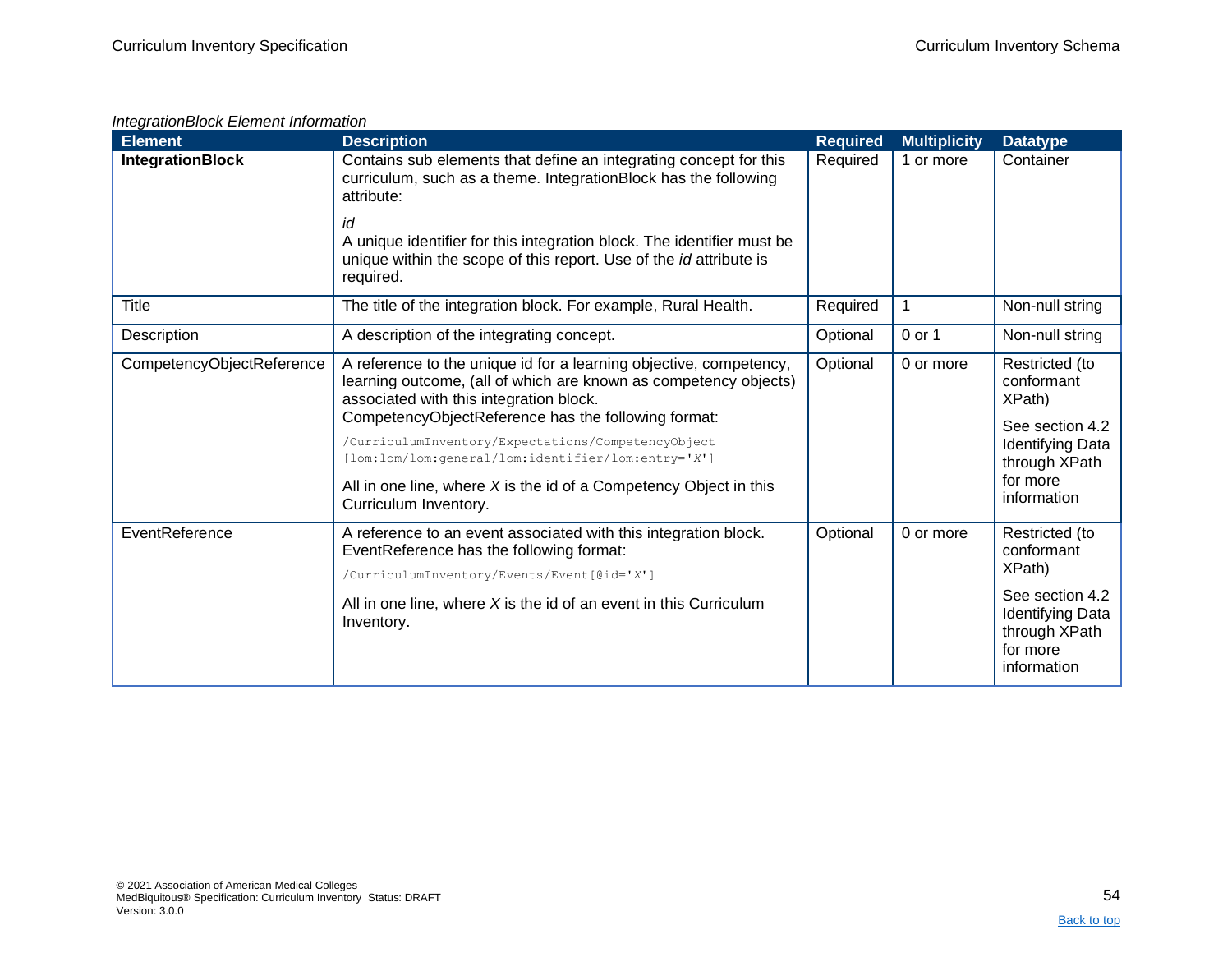| <b>Element</b>         | <b>Description</b>                                                                                                                                                                  | <b>Required</b> | <b>Multiplicity</b> | <b>Datatype</b>                                                                        |
|------------------------|-------------------------------------------------------------------------------------------------------------------------------------------------------------------------------------|-----------------|---------------------|----------------------------------------------------------------------------------------|
| SequenceBlockReference | A reference to a sequence block associated with this integration<br>block. SequenceBlockReference has the following format:<br>/CurriculumInventory/Sequence/SequenceBlock[@id='X'] | Optional        | 0 or more           | Restricted (to<br>conformant<br>XPath)                                                 |
|                        | All in one line, where $X$ is the id of an event in this Curriculum<br>Inventory.                                                                                                   |                 |                     | See section 4.2<br><b>Identifying Data</b><br>through XPath<br>for more<br>information |

<IntegrationBlock id="8765">

<Title>Social Sciences</Title>

<Description> Each discipline will be taught on the same framework: genes, proteins, cells, tissues, organs, systems, individuals, communities, environments, and societies. This framework allows basic science to be taught using evidence-based medicine and a public health perspective.</Description> <CompetencyObjectReference>/CurriculumInventory/Expectations/CompetencyObject [

lom:lom/lom:general/lom:identifier/lom:entry='http://www.example.org/zxcvb']</CompetencyObjectReference> <EventReference>/CurriculumInventory/Events/Event[@id='23456']</EventReference>

<SequenceBlockReference>/CurriculumInventory/Sequence/SequenceBlock[@id='asdfg']</SequenceBlockRefere nce>

</IntegrationBlock>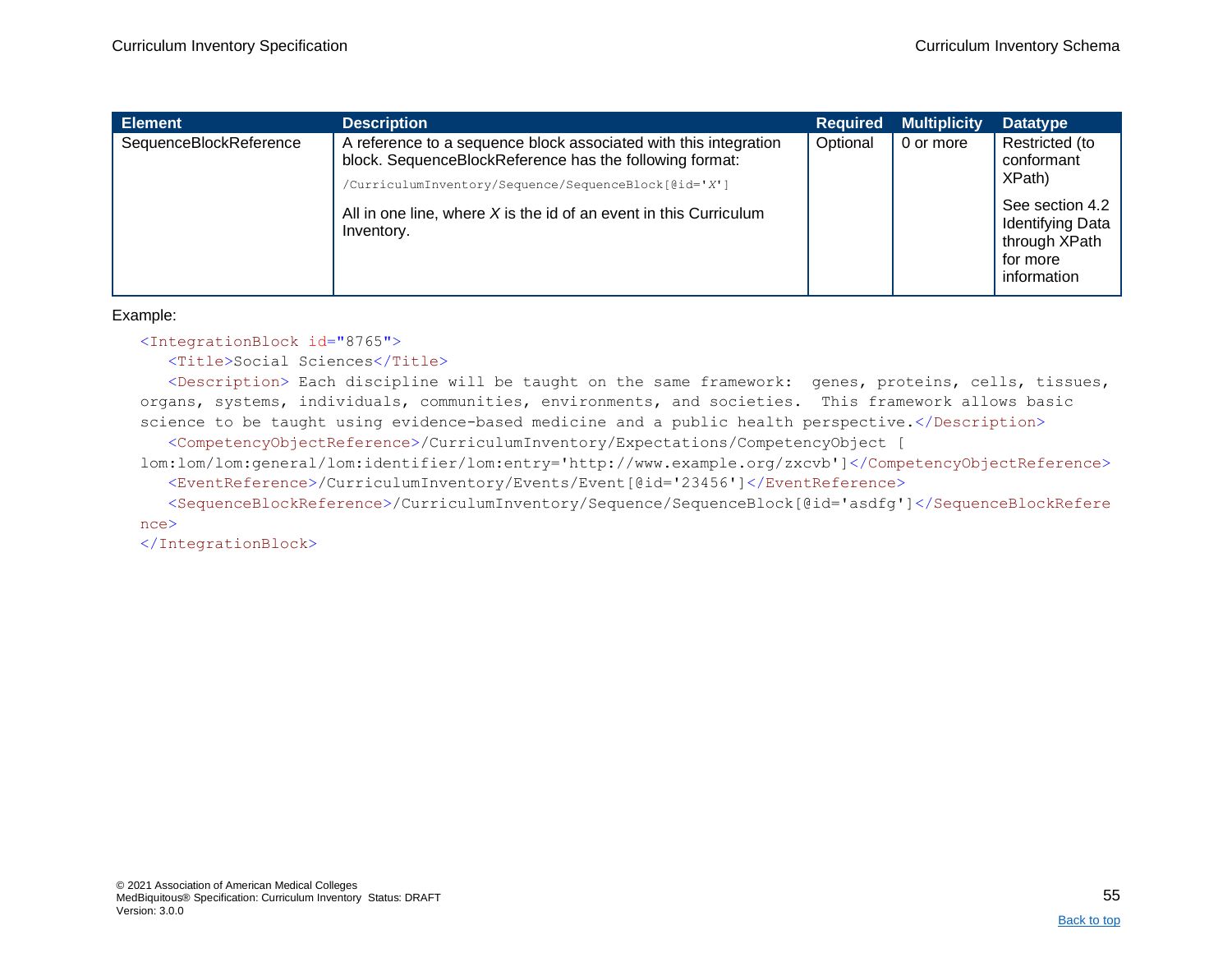## <span id="page-55-0"></span>**10.0 Sample XML Document**

```
<?xml version="1.0" encoding="UTF-8"?>
<CurriculumInventory
xsi:schemaLocation="http://ns.medbiq.org/curriculuminventory/v10/ 
curriculuminventory.xsd"
xmlns="http://ns.medbiq.org/curriculuminventory/v10/"
xmlns:lom="http://ltsc.ieee.org/xsd/LOM"
xmlns:a="http://ns.medbiq.org/address/v1/"
xmlns:cf="http://ns.medbiq.org/competencyframework/v1/"
xmlns:co="http://ns.medbiq.org/competencyobject/v1/"
xmlns:hx="http://ns.medbiq.org/lom/extend/v1/"
xmlns:m="http://ns.medbiq.org/member/v1/"
xmlns:xsi="http://www.w3.org/2001/XMLSchema-instance">
   <ReportID domain="idd:nosuch.edu:cip">12345</ReportID>
   <Institution>
      <m:InstitutionName>NoSuch University School of 
Medicine</m:InstitutionName>
      <m:InstitutionID
domain="idd:aamc.org:institution">987</m:InstitutionID>
      <m:Address>
         <a:StreetAddressLine>720 Main Street</a:StreetAddressLine>
         <a:City>Baltimore</a:City>
         <a:StateOrProvince>MD</a:StateOrProvince>
         <a:PostalCode>21205</a:PostalCode>
         <a:Country>
            <a:CountryCode>US</a:CountryCode>
         </a:Country>
      </m:Address>
   </Institution>
   <Program>
      <ProgramName>M.D.</ProgramName>
      <ProgramID domain="idd:aamc.org:program">5678</ProgramID>
   </Program>
   <Title>NoSuch School of Medicine Curriculum 2010-2011</Title>
   <ReportDate>2011-07-01</ReportDate>
   <ReportingStartDate>2010-07-01</ReportingStartDate>
   <ReportingEndDate>2011-06-30</ReportingEndDate>
   <Language>en-us</Language>
   <Description>The NoSuch curriculum reframes the context of health and 
illness to encourage students to explore a larger, integrated 
system.</Description>
   <SupportingLink>http://www.nosuchmedicine.org/crc/</SupportingLink>
   <Events>
      <Event id="E1">
         <Title>White Coat Ceremony</Title>
         <EventDuration>PT2H</EventDuration>
```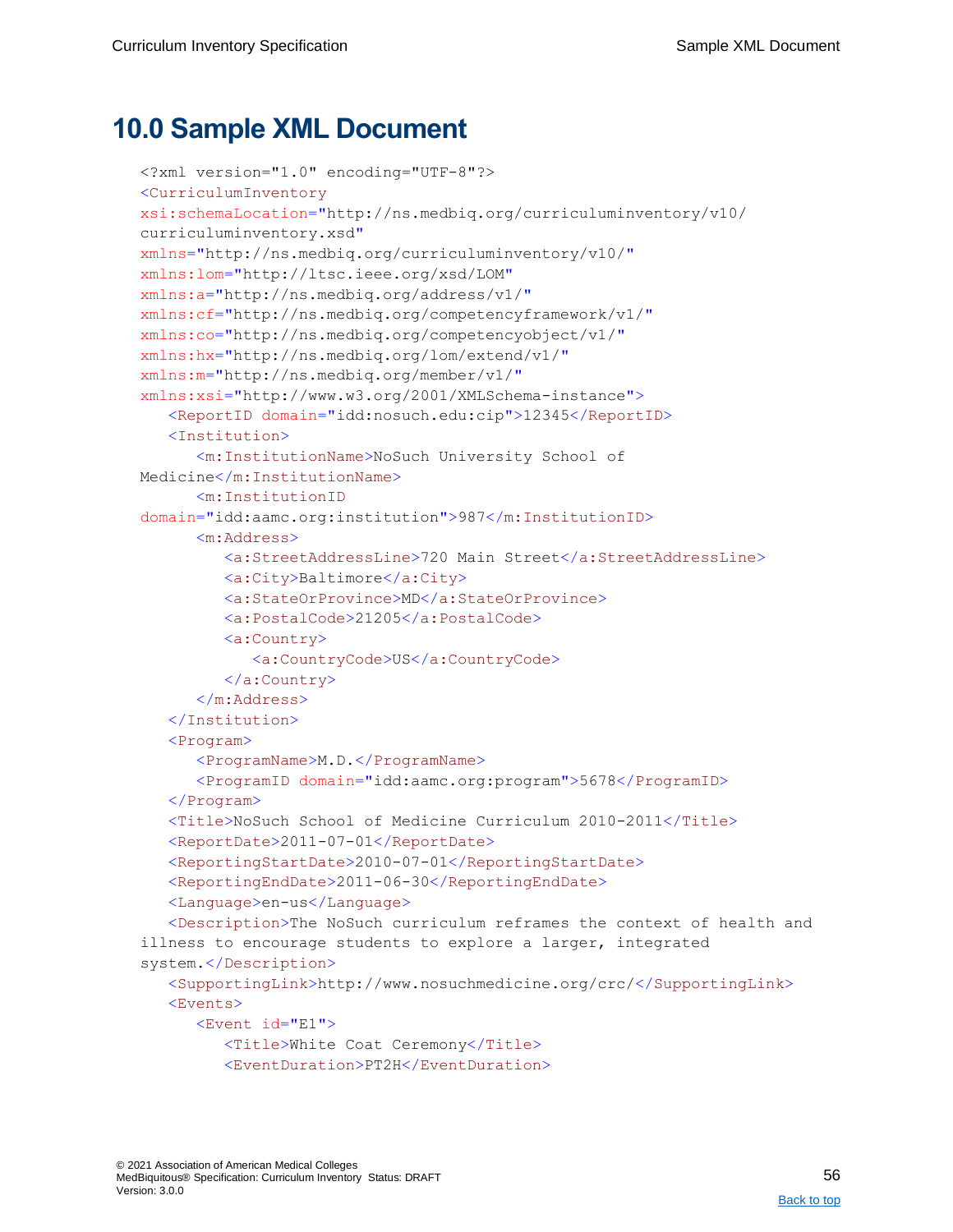```
<Description>First year students are given their white coats to 
mark the transition to clinical rotations. The ceremony includes a 
declaration of professional values. </Description>
         <Keyword hx:source="MeSH" hx:id="D010817">
            <hx:string>Physician-Patient Relations</hx:string>
         </Keyword>
         <Keyword hx:source="MeSH" hx:id="D012945">
            <hx:string>Social Values</hx:string>
         </Keyword>
         <Interprofessional>false</Interprofessional>
   <CompetencyObjectReference>/CurriculumInventory/Expectations/Competency
Object[lom:lom/lom:general/lom:identifier/lom:entry='http://nosuchdomain.e
du/zxcvb']</CompetencyObjectReference>
         <InstructionalMethod primary="true" 
         instructionalMethodDuration="PT2H">Lecture</InstructionalMethod>
      </Event>
      <Event id="E2">
         <Title>Orientation Lecture</Title>
         <EventDuration>PT4H</EventDuration>
         <Description>Faculty discuss what the students are to expect in 
the coming year.</Description>
         <Keyword hx:source="MeSH" hx:id="D010817">
            <hx:string>Physician-Patient Relations</hx:string>
         </Keyword>
         <Keyword hx:source="MeSH" hx:id="D012945">
            <hx:string>Social Values</hx:string>
         </Keyword>
         <Interprofessional>false</Interprofessional>
   <CompetencyObjectReference>/CurriculumInventory/Expectations/Competency
Object[lom:lom/lom:general/lom:identifier/lom:entry='http://nosuchdomain.e
du/zxcvb']</CompetencyObjectReference>
         <InstructionalMethod primary="true"
         instructionalMethodDuration="PT3H">Lecture</InstructionalMethod>
      </Event>
      <Event id="E3">
         <Title>Peds Part 1</Title>
         <EventDuration>PT20H</EventDuration>
         <Description>Students shadow Pediatricians</Description>
         <InstructionalMethod primary="true">Clinical Experience -
Inpatient</InstructionalMethod>
      </Event>
```
<Event id="E4">

<Title>Peds Part 2</Title>

<EventDuration>PT20H</EventDuration>

```
<Description>Students talk to families and take history with
```

```
supervision</Description>
```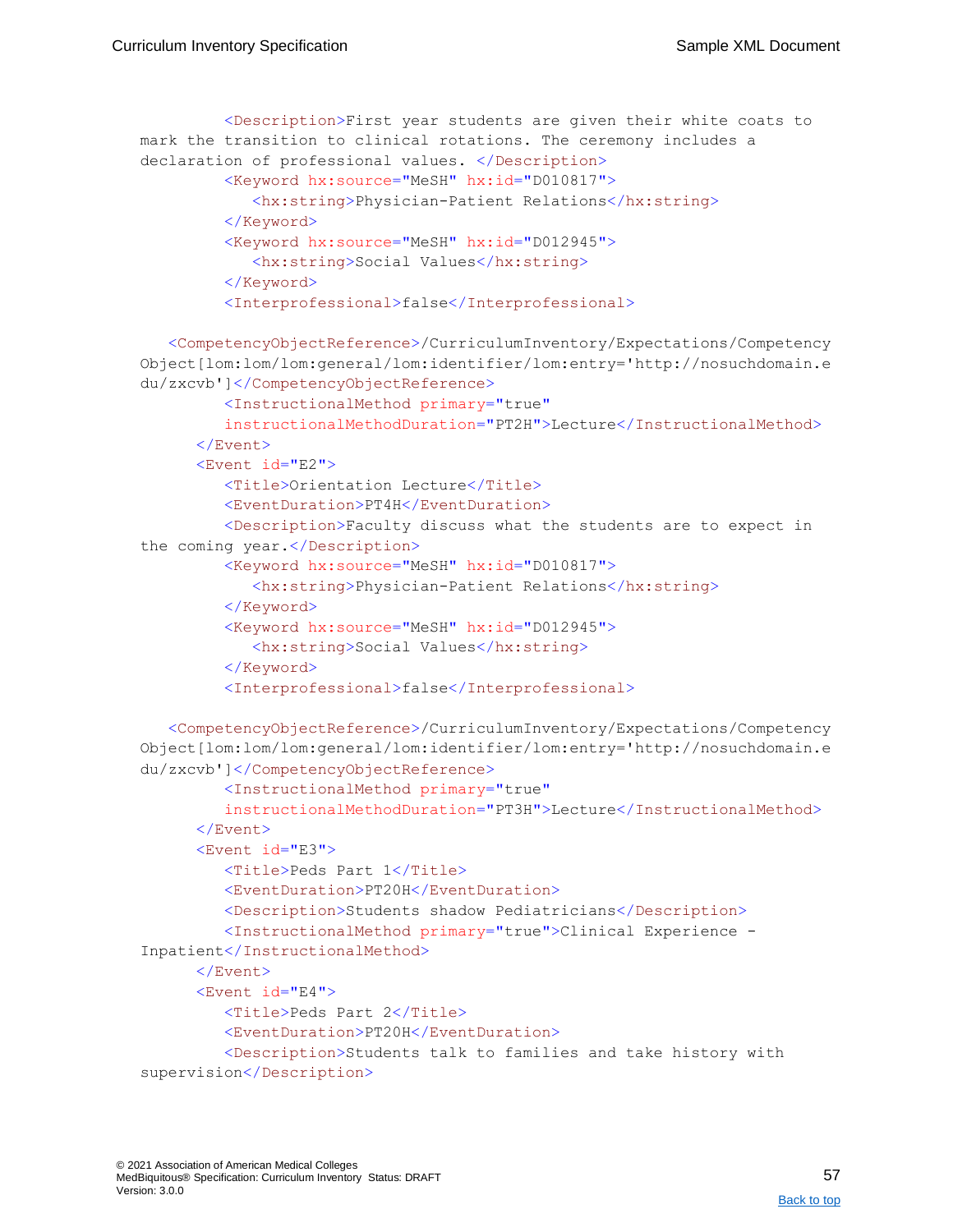```
<InstructionalMethod primary="true">Clinical Experience -
Inpatient</InstructionalMethod>
      </Event>
      <Event id="E5">
         <Title>Geriatrics Part 1</Title>
         <EventDuration>PT20H</EventDuration>
         <Description>Students shadow Geriatricians</Description>
         <InstructionalMethod primary="true">Clinical Experience -
Ambulatory</InstructionalMethod>
      </Event>
      <Event id="E6">
         <Title>Geriatrics Part 2</Title>
         <EventDuration>PT20H</EventDuration>
         <Description>Students talk to families and take history with 
supervision</Description>
         <InstructionalMethod primary="true">Clinical Experience -
Ambulatory</InstructionalMethod>
      </Event>
   </Events>
   <Expectations>
      <CompetencyObject>
         <lom:lom>
            <lom:general>
               <lom:identifier>
                  <lom:catalog>URI</lom:catalog>
                  <lom:entry>http://nosuchdomain.edu/zxcvb</lom:entry>
               </lom:identifier>
               <lom:title>
                  <lom:string>Professionalism</lom:string>
               </lom:title>
            </lom:general>
         \langlelom:lom>
      </CompetencyObject>
      <CompetencyFramework>
         <lom:lom>
            <lom:general>
               <lom:identifier>
                  <lom:catalog>URI</lom:catalog>
                  <lom:entry>http://nosuchdomain.edu/framework</lom:entry>
               </lom:identifier>
            </lom:general>
            <lom:lifeCycle>
               <lom:version>
                  <lom:string>1.0</lom:string>
               </lom:version>
            </lom:lifeCycle>
         \langle/lom:lom>
         <cf:Includes>
            <cf:Catalog>URI</cf:Catalog>
```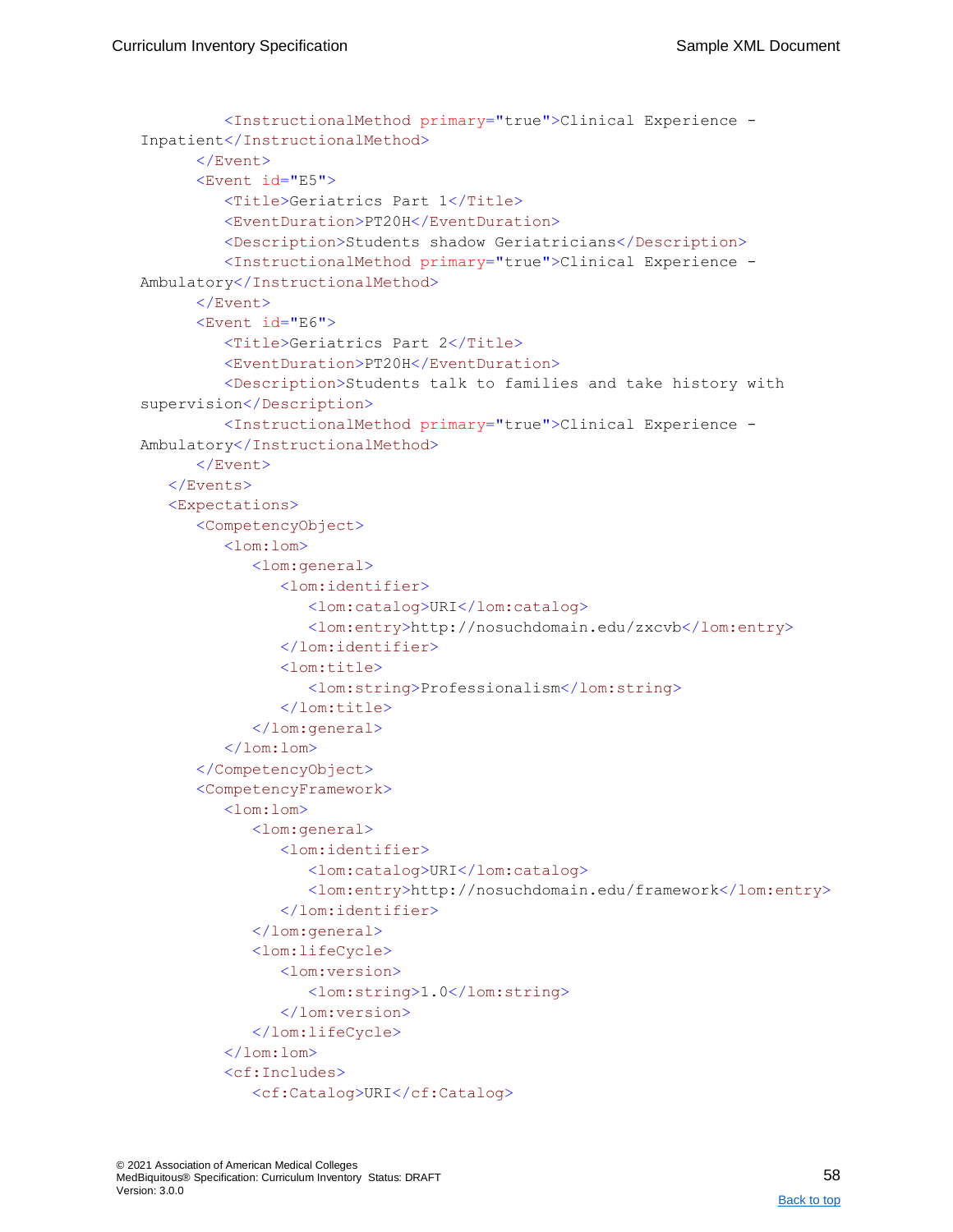```
<cf:Entry>http://nosuchdomain.edu/zxcvb</cf:Entry>
      </cf:Includes>
   </CompetencyFramework>
</Expectations>
<AcademicLevels>
   <LevelsInProgram>4</LevelsInProgram>
  <Level number="1">
      <Label>Year 1</Label>
      <Description>Preclinical</Description>
   </Level>
   <Level number="2">
      <Label>Year 2</Label>
      <Description>Preclinical</Description>
  </Level>
   <Level number="3">
      <Label>Year 3</Label>
      <Description>Clinical</Description>
   </Level>
   <Level number="4">
      <Label>Year 4</Label>
      <Description>Clinical</Description>
   </Level>
</AcademicLevels>
<Sequence>
   <SequenceBlock id="c" required="Required">
      <Title>Year 1</Title>
      <Timing><Duration>P12M</Duration>
      \langleTiming>
```
<Level>/CurriculumInventory/AcademicLevels/Level[@number='1']</Level>

<CompetencyObjectReference>/CurriculumInventory/Expectations/Competency Object[lom:lom/lom:general/lom:identifier/lom:entry='http://nosuchdomain.e du/zxcvb']</CompetencyObjectReference>

<SequenceBlockReference>/CurriculumInventory/Sequence/SequenceBlock[@id ='e']</SequenceBlockReference>

```
<SequenceBlockReference>/CurriculumInventory/Sequence/SequenceBlock[@id
='f']</SequenceBlockReference>
      </SequenceBlock>
      <SequenceBlock id="e" required="Required">
         <Title>Introduction to Medicine</Title>
         <Timing><Duration>P1M</Duration>
         \langleTiming>
```
<Level>/CurriculumInventory/AcademicLevels/Level[@number='1']</Level>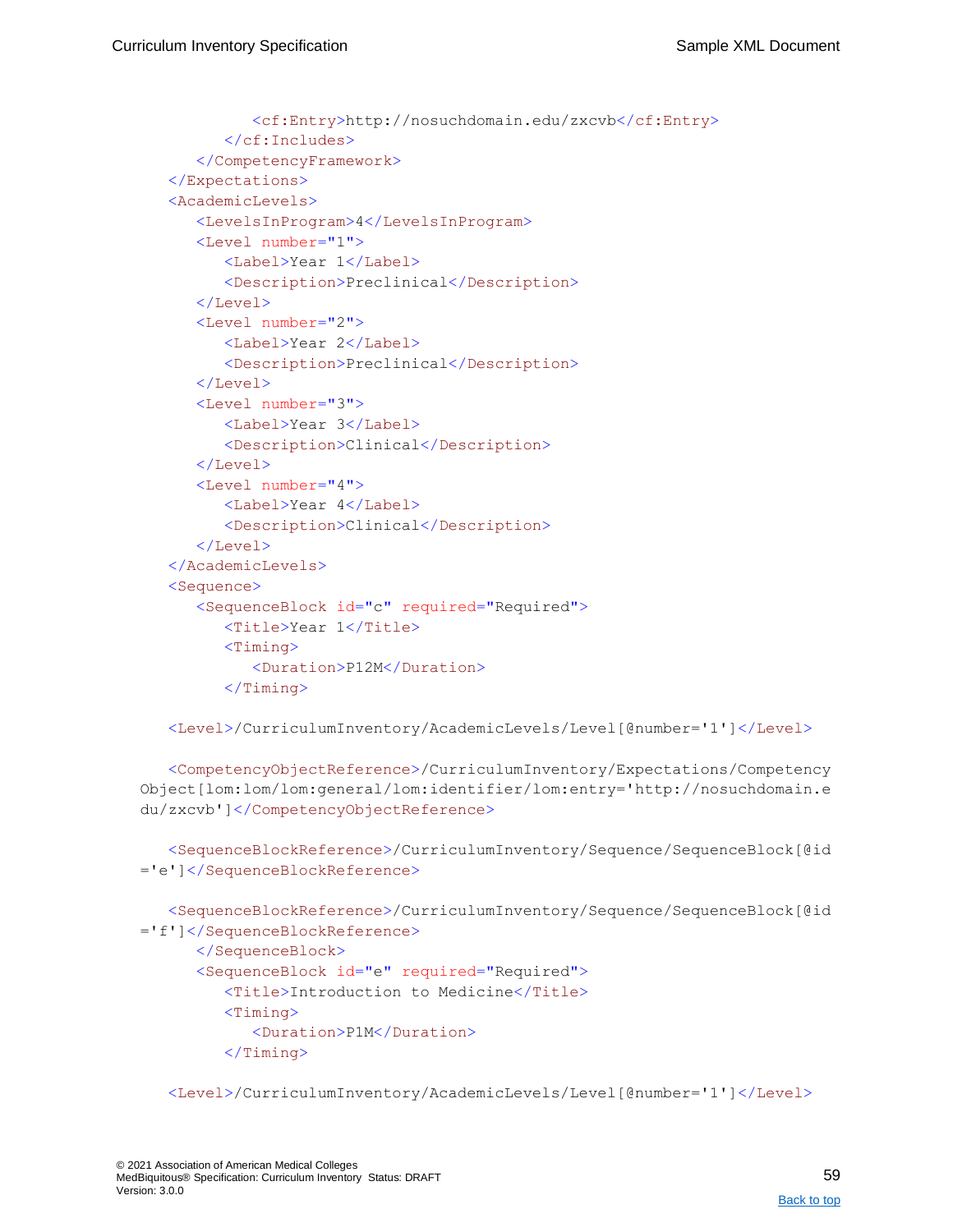```
<SequenceBlockEvent required="true">
   <EventReference>/CurriculumInventory/Events/Event[@id='E1']</EventRefer
ence>
         </SequenceBlockEvent>
      </SequenceBlock>
      <SequenceBlock id="f" required="Required">
         <Title>Orientation</Title>
         <Timing><Duration>P1M</Duration>
         \langleTiming>
   <Level>/CurriculumInventory/AcademicLevels/Level[@number='1']</Level>
         <SequenceBlockEvent required="true">
   <EventReference>/CurriculumInventory/Events/Event[@id='E2']</EventRefer
ence>
         </SequenceBlockEvent>
      </SequenceBlock>
      <SequenceBlock id="d" required="Required">
         <Title>Year 2</Title>
         <Timing><Dates>
               <StartDate>2010-07-01</StartDate>
               <EndDate>2011-06-30</EndDate>
            </Dates>
         </Timing>
   <Level>/CurriculumInventory/AcademicLevels/Level[@number='2']</Level>
         <Precondition>Requires successful completion of Year 
1.</Precondition>
         <SequenceBlockEvent required="true">
   <EventReference>/CurriculumInventory/Events/Event[@id='E3']</EventRefer
ence>
         </SequenceBlockEvent>
         <SequenceBlockEvent required="true">
   <EventReference>/CurriculumInventory/Events/Event[@id='E4']</EventRefer
ence>
         </SequenceBlockEvent>
      </SequenceBlock>
   </Sequence>
</CurriculumInventory>
```